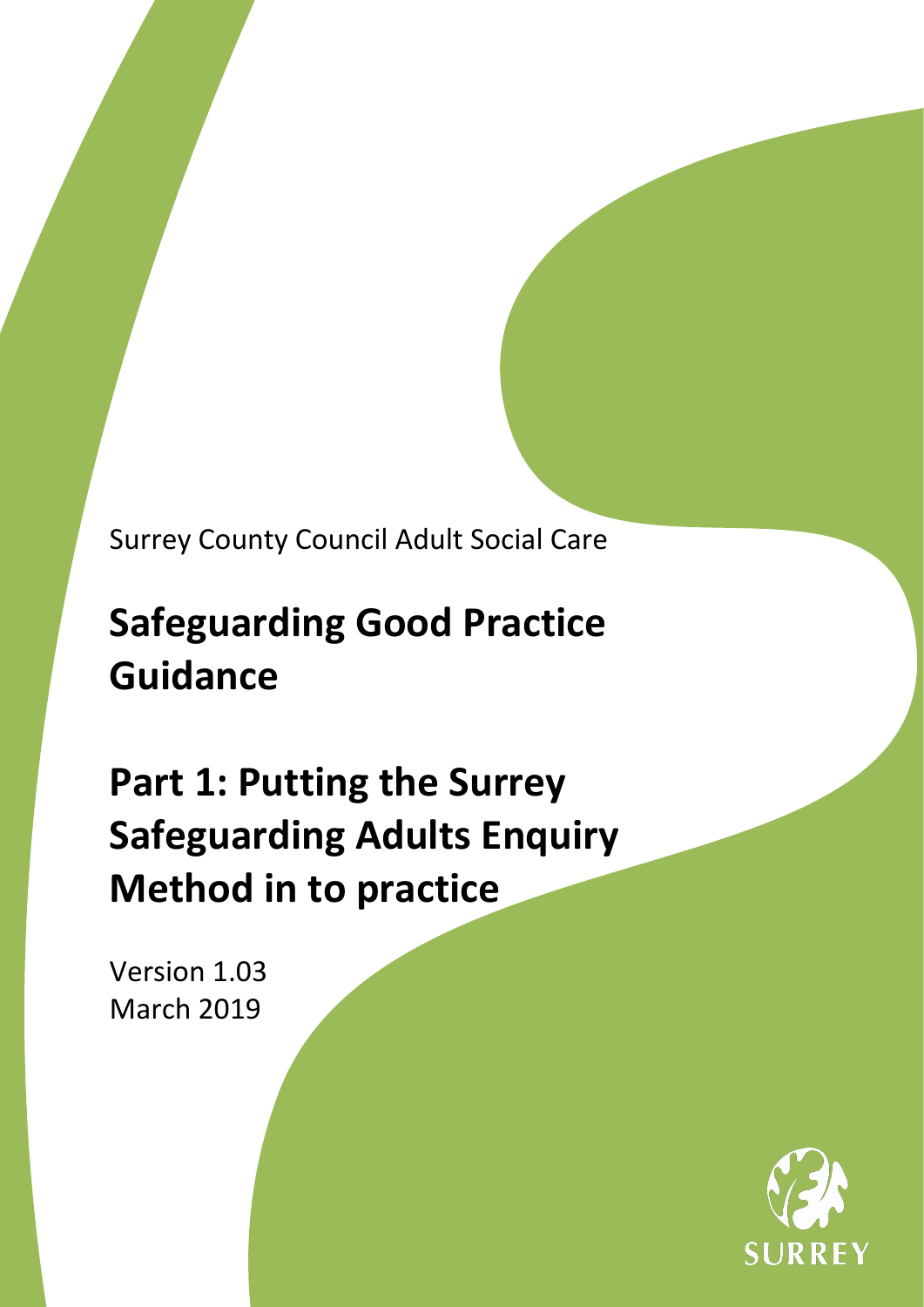# Version 1.00 As agreed by ASC Leadership Team 21/8/2018

Version 1.01 Updated by C Guerin Head of Adult Safeguarding 24/8/2018

Version 1.02 Updated by C Guerin Head of Adult Safeguarding 30/11/2018

Version 1.03 Updated by C Guerin Head of Adult Safeguarding 19/3/20198

Content includes material adapted, with thanks, from

- Sussex Safeguarding Adults Policy and Procedure
- William [Hare, "Helping Open-Mindedness to Flourish"](http://journalofthought.com/wp-content/uploads/2015/04/07hare.pdf) *Journal of Thought* 47(2001)
- ["How to make organisations more innovative, open minded and critical in their thinking and](https://www.thebearchitects.com/assets/uploads/Warc_BP_How_to_make_organisations_more_innovativ.pdf)  [judgment"](https://www.thebearchitects.com/assets/uploads/Warc_BP_How_to_make_organisations_more_innovativ.pdf) WARC Best Practice September 2017
- "Safeguarding adults at risk: Financial abuse toolkit" Kent County Council
- Solihull Local Practice Guidance 21 "Financial Abuse and Safeguarding Adults"
- ["Financial Abuse and Scams"](https://www.adass.org.uk/media/5799/top-tips-financial-abuse-and-scams.pdf) (ADASS / LGA / PSW network / National Trading Standards scams team)
- Hampshire Safeguarding Adults Board Policy and Procedure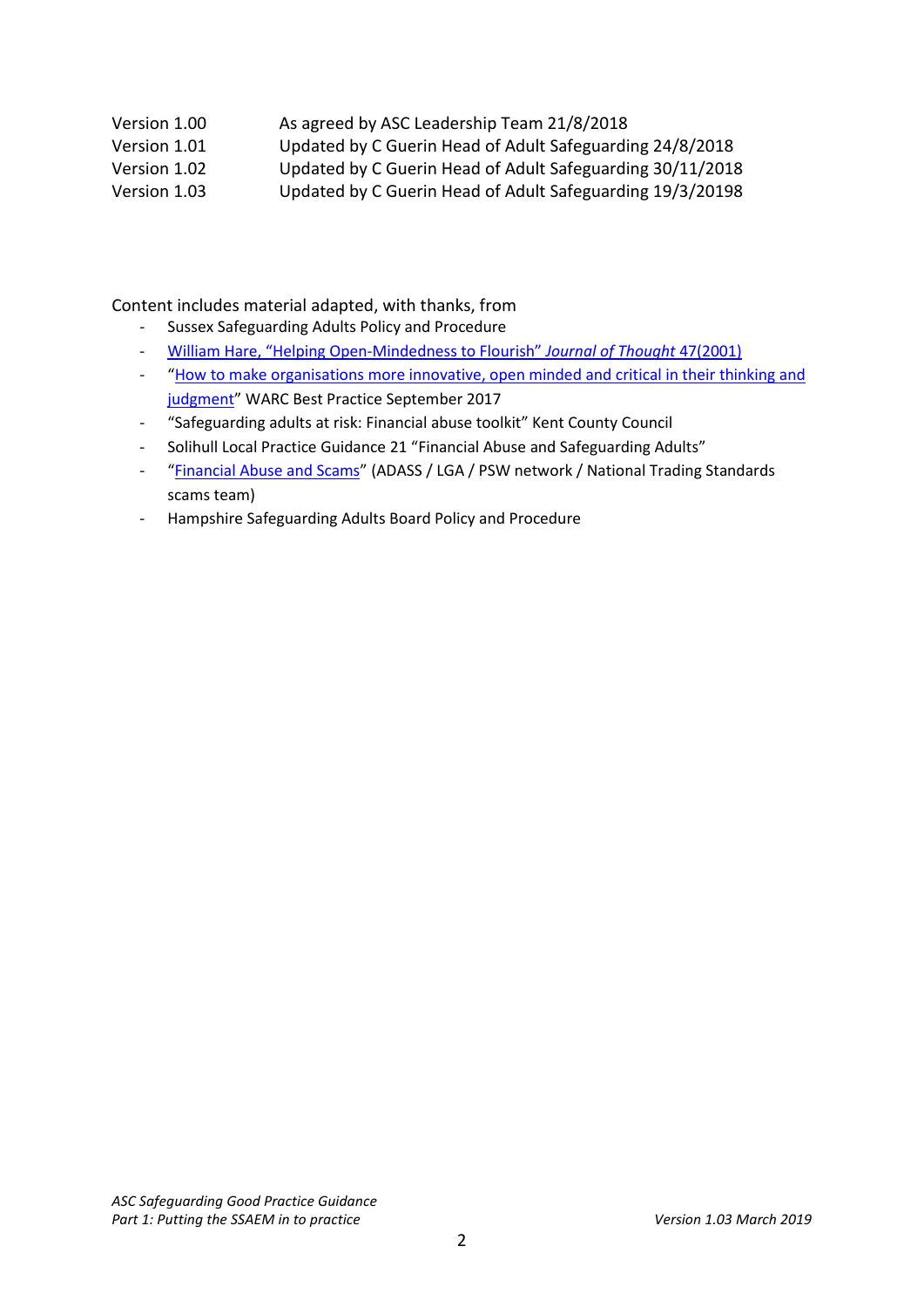# **Contents**

| $\mathbf{1}$   |     |                                                                                                                 |  |
|----------------|-----|-----------------------------------------------------------------------------------------------------------------|--|
|                | 1.1 |                                                                                                                 |  |
|                | 1.2 |                                                                                                                 |  |
|                | 1.3 |                                                                                                                 |  |
| $\mathbf{2}$   |     |                                                                                                                 |  |
|                | 2.1 |                                                                                                                 |  |
|                | 2.2 |                                                                                                                 |  |
|                |     |                                                                                                                 |  |
| $\mathbf{3}$   |     |                                                                                                                 |  |
|                | 3.1 |                                                                                                                 |  |
|                | 3.2 |                                                                                                                 |  |
|                | 3.3 |                                                                                                                 |  |
|                | 3.4 |                                                                                                                 |  |
|                | 3.5 |                                                                                                                 |  |
|                | 3.6 | DEALING WITH HISTORIC ALLEGATIONS OF ABUSE OR WHERE THE ADULT IS NO LONGER AT RISK 19                           |  |
| 4              |     |                                                                                                                 |  |
|                | 4.1 |                                                                                                                 |  |
|                | 4.2 |                                                                                                                 |  |
|                | 4.3 |                                                                                                                 |  |
|                | 4.4 |                                                                                                                 |  |
| 5              |     |                                                                                                                 |  |
|                | 5.1 |                                                                                                                 |  |
|                | 5.2 |                                                                                                                 |  |
|                | 5.3 |                                                                                                                 |  |
|                |     |                                                                                                                 |  |
| 6              |     |                                                                                                                 |  |
|                |     |                                                                                                                 |  |
|                | 6.1 |                                                                                                                 |  |
|                | 6.2 |                                                                                                                 |  |
| $\overline{7}$ |     |                                                                                                                 |  |
|                | 7.1 |                                                                                                                 |  |
|                | 7.2 | REVIEWS/INVESTIGATIONS WHICH MAY BE UNDERTAKEN FOLLOWING THE DEATH OR SIGNIFICANT INJURY OF AN INDIVIDUAL<br>30 |  |
|                | 7.3 |                                                                                                                 |  |
| 8              |     |                                                                                                                 |  |
|                | 8.1 |                                                                                                                 |  |
| 9              |     | SAFEGUARDING ADULTS ENQUIRIES IN THE CONTEXT OF PRIVATE AND FAMILY LIFE 39                                      |  |
|                | 9.1 |                                                                                                                 |  |
|                | 9.2 |                                                                                                                 |  |
|                | 9.3 |                                                                                                                 |  |
|                | 9.4 |                                                                                                                 |  |
|                | 9.5 |                                                                                                                 |  |
|                | 9.6 |                                                                                                                 |  |
|                | 9.7 |                                                                                                                 |  |
|                | 9.8 |                                                                                                                 |  |
|                | 9.9 |                                                                                                                 |  |
| 10             |     | SAFEGUARDING ADULTS ENQUIRIES IN THE CONTEXT OF COMMUNITY SAFETY  45                                            |  |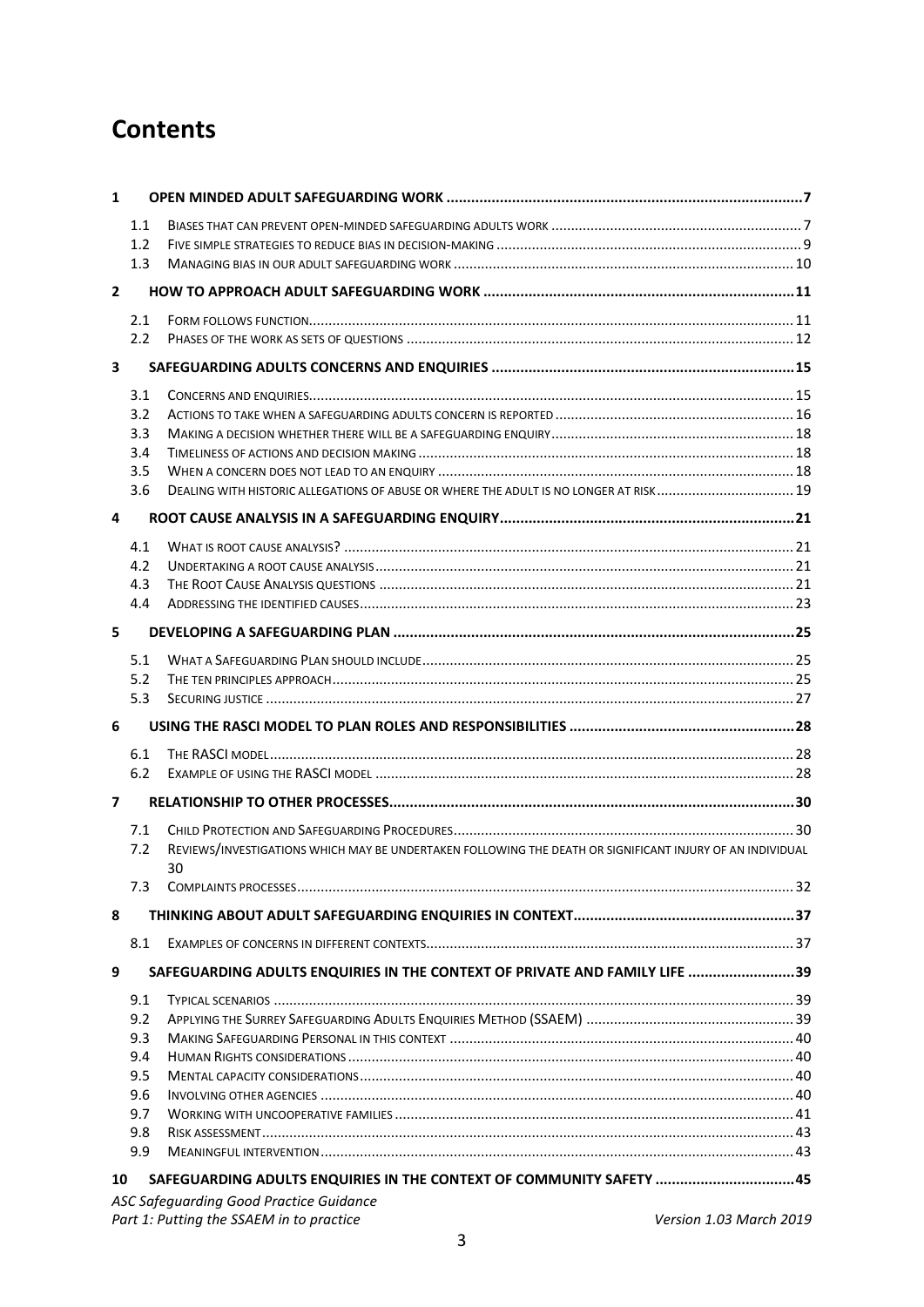|    | 10.1  |                                                                                           |  |
|----|-------|-------------------------------------------------------------------------------------------|--|
|    | 10.2  |                                                                                           |  |
| 11 |       | SAFEGUARDING ADULTS ENQUIRIES IN THE CONTEXT OF SERVICE PROVISION  47                     |  |
|    | 11.1  |                                                                                           |  |
|    | 11.2  |                                                                                           |  |
|    | 11.3  |                                                                                           |  |
|    | 11.4  |                                                                                           |  |
|    | 11.5  |                                                                                           |  |
|    | 11.6  | SAFEGUARDING ADULTS WORK, COMMISSIONING AND CONTRACT MANAGEMENT, AND QUALITY ASSURANCE 53 |  |
|    | 11.7  |                                                                                           |  |
|    | 11.8  |                                                                                           |  |
|    | 11.9  |                                                                                           |  |
|    | 11.10 |                                                                                           |  |
| 12 |       | APPENDIX A: SAFEGUARDING ADULTS PROVIDER SERVICE RISK ASSESSMENT  58                      |  |
| 13 |       |                                                                                           |  |
| 14 |       | APPENDIX C: THE USE OF THE MENTAL CAPACITY ACT 2005 IN COMPLEX CASES 68                   |  |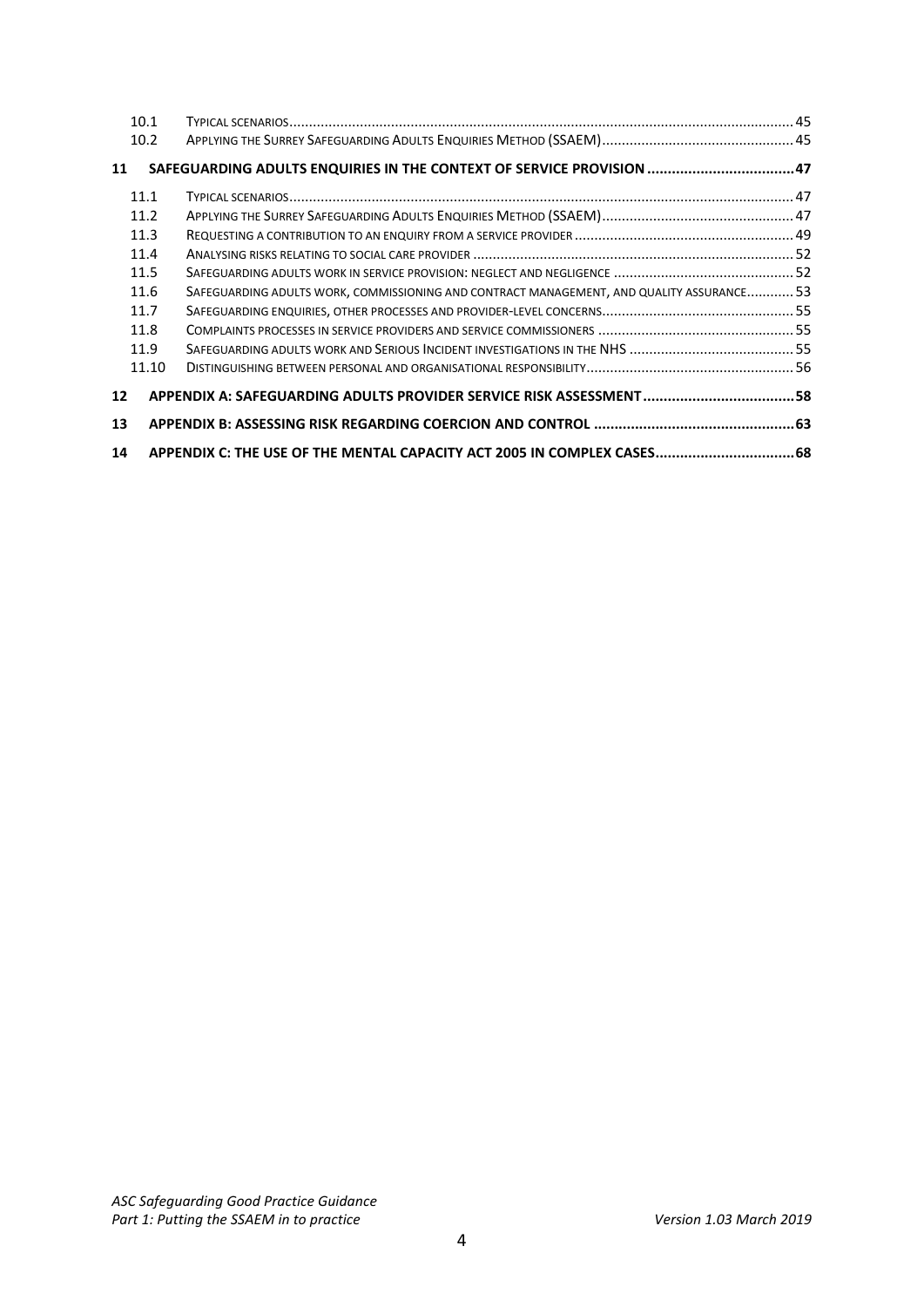# Good Practice in Adult Safeguarding **Work**

Part 1: Putting the Surrey Safeguarding Adults Enquiry Method in to practice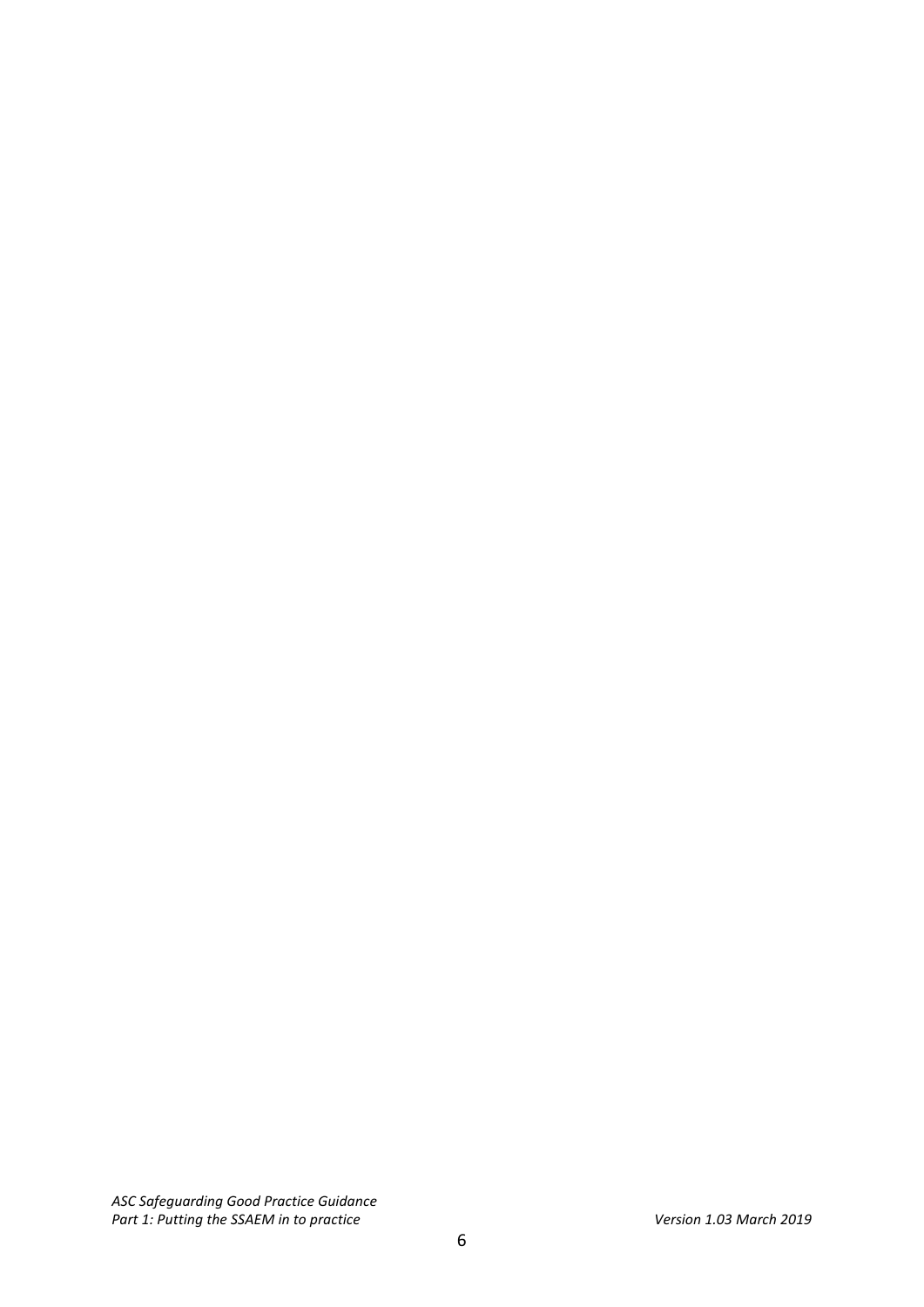# <span id="page-6-0"></span>**1 Open minded adult safeguarding work**

We approach our adult safeguarding work with the aim of being open minded, by which we mean

- being genuinely concerned to avoid bias, wishful thinking, and other factors, that threaten to compromise a serious examination of the evidence
- being ready to view one's conclusions, no matter how strongly supported, as potentially revisable in the light of further evidence given the fallible nature of knowledge

At the root of this is a recognition that if we are to do what we should to protect and support adults with care and support needs who are at risk of abuse or neglect requires us to have a genuine desire to know and understand the circumstances around that person and what they have experienced.

The expectation on our staff is that in carrying out adult safeguarding work they are prepared to do their best to establish whether or not there is are grounds for the adult safeguarding concern, and they will do this in an open-minded way which involves

- Taking account of any relevant evidence;
- Making the best judgements and decisions that we can using that evidence, applying relevant and up-to-date knowledge as needed, and doing so in ways that minimise the impact of bias and errors in decision making;
- Accepting when an unwelcome conclusion follows from that evidence; and
- Allowing that when new evidence requires it, we will change our position

# <span id="page-6-1"></span>**1.1 Biases that can prevent open-minded safeguarding adults work**

### *1.1.1 Confirmation bias*

This is when we seek or interpret evidence in ways that support our pre-existing beliefs or hypotheses. Confirmation bias is extremely common in all sorts of decision-making and is the cause of many faulty beliefs and behaviours.

There are two main ways in which confirmation bias can affect our thinking:

- **Biased selection of evidence**: We notice and select evidence that supports our hypothesis. And typically, evidence that supports our belief is more salient and is better remembered than contradicting evidence, and we give more weight to it.
- **Biased interpretation of evidence**: Even when evidence is selected impartially, we are prone to interpreting evidence to favour our own position. People with opposing views can even draw opposite conclusions using the same evidence. In the words of Warren Buffet: "What the human being is best at doing is interpreting all new information so that their prior conclusions remain intact."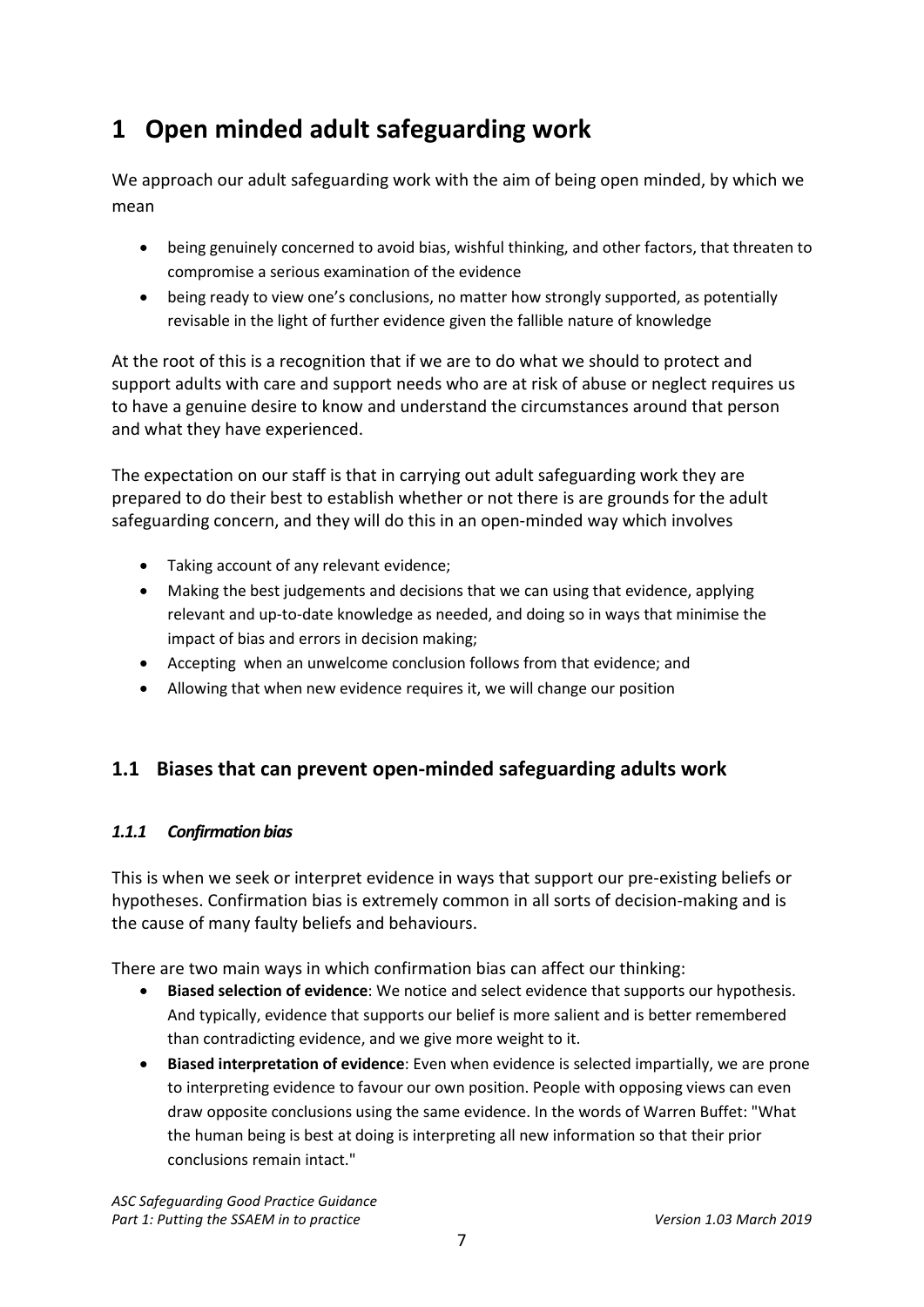# *1.1.2 Optimism bias*

This is the tendency to overestimate our likelihood of experiencing good events in our lives, and underestimate the likelihood of suffering from negative events in our lives.

# *1.1.3 Groupthink and 'Happy talk'*

We are highly social beings which often means we prioritise conformity and fitting in with a group, even if it is to the detriment of wider outcomes such as business success, creativity and innovation and honesty.

We tend to like those who are the same as us, who have the same views and think in the same way. So we might well fear that putting forward contradictory views could threaten how accepted we'll be by our peers. When people are feeling anxious and less confident they may also not want to look foolish by saying what might be ill-founded. This can mean that decisions can often be poor due to the effects of groupthink: there is no evidence that groups eliminate the individual cognitive biases we all suffer from to some degree and they may even amplify them.

A related concept is 'Happy talk', defined by Cass Sunstein. This is when group members say that there is nothing to worry about, all is going well and likely to go even better. These members silence themselves, not reporting what they know to be potentially negative issues (despite being valuable information), because they want to please their peers, or don't want to cause anxiety or disrupt the status quo with contrary suggestions.

Sunstein finds that 'happy talk' is a pervasive source of group failures because 'no boats are rocked' and it breeds a culture of overconfidence and pretence, masking real problems.

### *1.1.4 Anchoring*

This is our tendency to rely too heavily, or "anchor," on one trait or piece of information, often in the immediate context when making decisions. People can be influenced by anchoring effects in all sorts of contexts, from the price we negotiate on a deal, to the safety thresholds we set for products and services, to the fines or rewards we impose, or who we hire and promote.

### *1.1.5 Availability bias*

This happens because what is most vivid or easy to bring to mind feels most likely to happen. We are typically bad at estimating probabilities, tending to make decisions based not on statistics and historical fact which can provide a good idea of how likely it is an event may occur, but rather on memorable, anecdotal evidence that we've seen or experienced with our own eyes, or which we've heard about through the media or from our peers.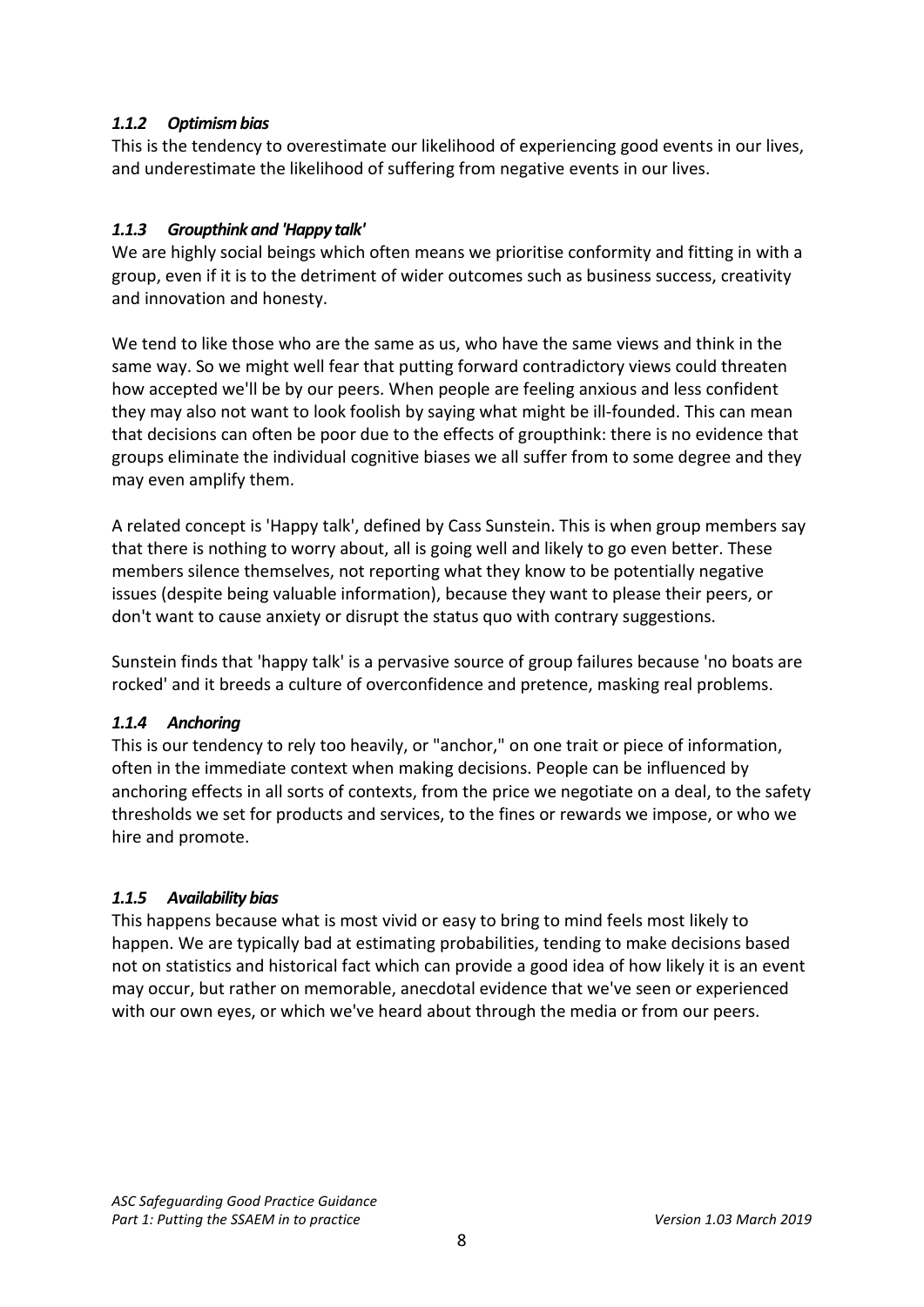# <span id="page-8-0"></span>**1.2 Five simple strategies to reduce bias in decision-making**

Here are five simple strategies to improve individual decision-making:

### *1.2.1 Consider the opposite*

Whilst some cognitive strategies are highly specific to a particular kind of bias, this strategy has been shown to reduce the effects of several different biases, including overconfidence, anchoring effects, confirmation bias and hindsight bias.

The basic idea is to ask yourself the question: what are some reasons that my initial judgement might be wrong?

This has been shown to help us to look more broadly at the context and information available to us and focus our attention on contrary evidence for why our initial response may be flawed or why a new venture might fail.

## *1.2.2 Forecast twice*

To help us make more accurate forecasts, make one forecast, then assume that was wrong and make a fresh guess, without anchoring to it. Then take an average of the two.

Research has shown that when people thought twice about a problem, they tended to consider it from a different perspective, or recalled different evidence or information which led them to reconsider. This can help to counter availability bias and other effects, by giving us time to recall and search for other relevant information.

Other research has identified that people make better judgements if they critique their first estimate and make a second. People who take a step back from their initial judgement and think it through from another perspective, make more accurate forecasts overall. If you can 'sleep on it' before you make your second guess, even better, since you'll likely return to the problem less fatigued, sharper and more able to recall and think through important factors. Just putting some distance between your first and second estimate – perhaps a few hours, or ideally days or weeks – has been shown to improve estimation.

# *1.2.3 Take an outsider's view*

Imagine you're observing the decision you face from the outside, perhaps outside your team or organisation. What would someone on the outside advise or think was likely? Taking a different perspective can help to counter confirmation bias where our strong beliefs may distort the information we have collected for making the decision and how we have analysed it.

At a practical level, this could mean making a habit of reading from and talking to sources who are likely to have a different viewpoint.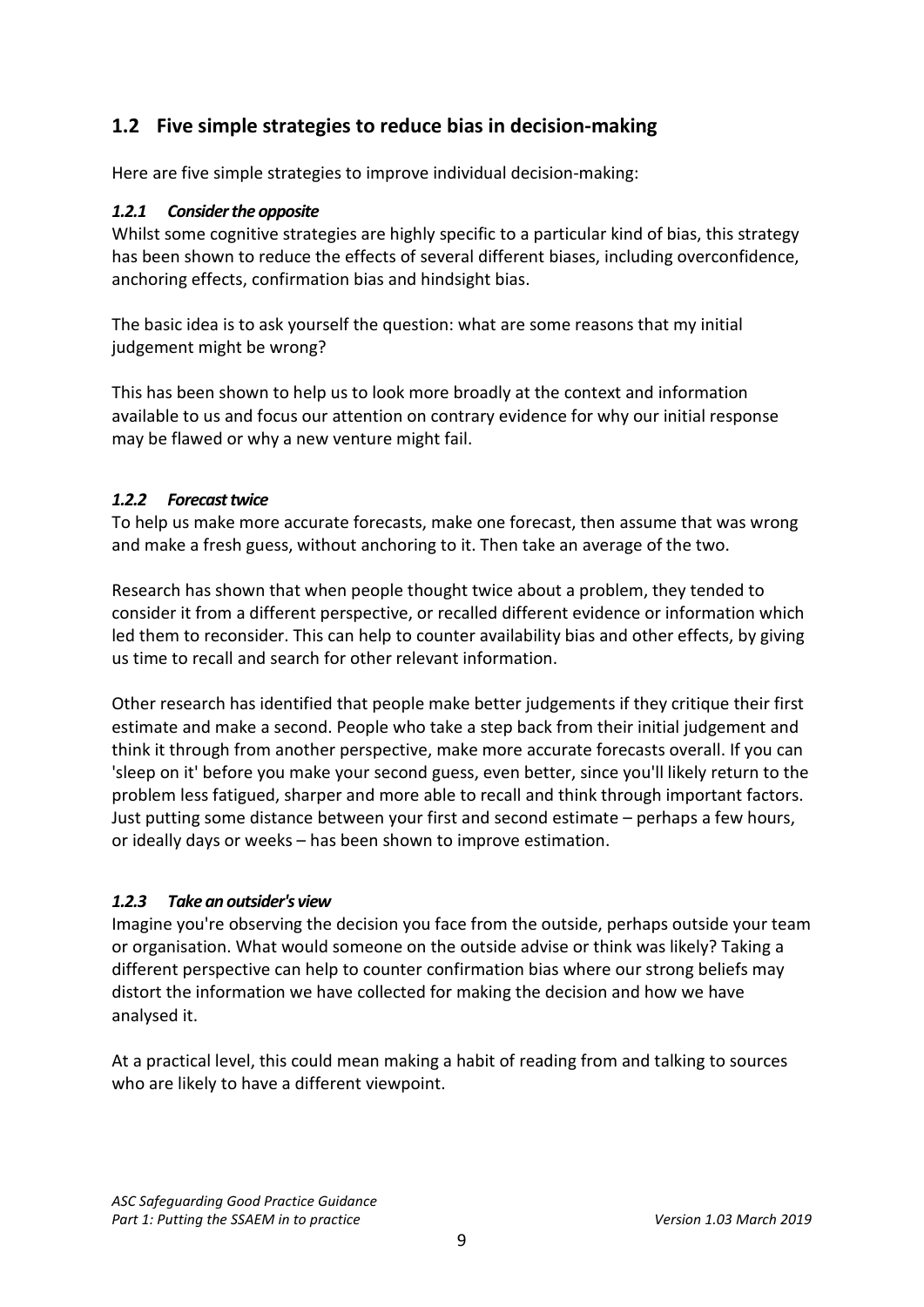# *1.2.4 Make a low, medium and high estimate rather than stating a range*

Make a low, medium and high estimate for a forecast or outcome. Only stating a range can lead us to give a narrower range due to overconfidence, but we give wider estimates when we think about our low and high estimates separately. As a guide, these low and high estimates should be unlikely, but still possible. This approach works because it encourages us to think through a broader set of possibilities.

### *1.2.5 Build mechanisms for feedback*

Finally, receiving feedback on our decision-making is crucial if we want to improve it. Without this, we may not realise when we've used a sub-optimal decision-making process, especially if feedback on our decision is delayed or if it's not clear what caused the eventual outcome.

# <span id="page-9-0"></span>**1.3 Managing bias in our adult safeguarding work**

The Surrey Safeguarding Adults Enquiry Method (SSAEM) is intended to help manage out biases from safeguarding adults enquiries. By using the Method the impact of biases in thinking will be reduced.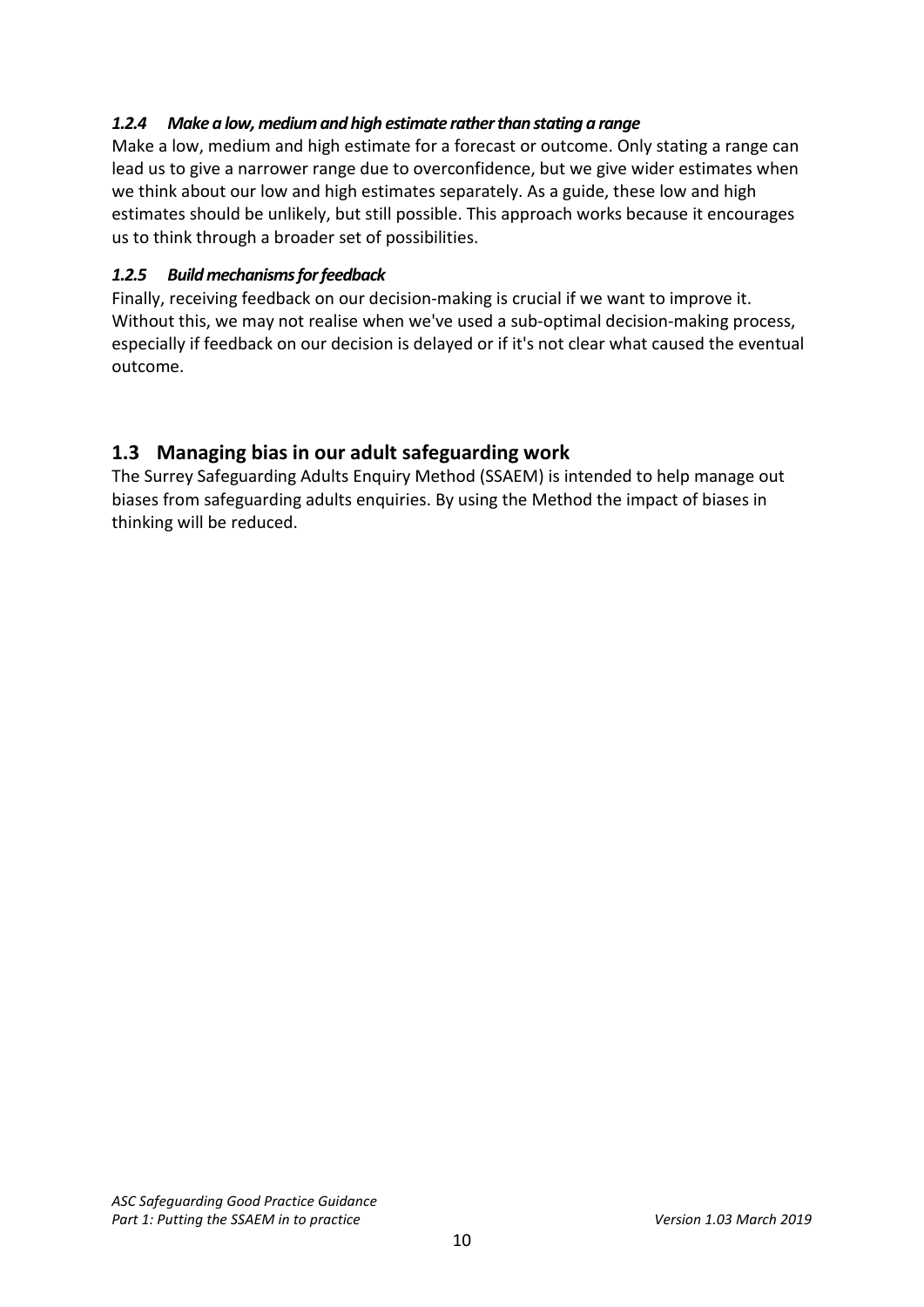# <span id="page-10-0"></span>**2 How to approach adult safeguarding work**

Adult safeguarding concerns arise in an enormous variety of situations and each has its own complexities. It is not only impossible to be prescriptive about dealing with such a range, it will be counterproductive. The experience of safeguarding work with children and adults has shown that when procedures and processes become overly prescriptive, they get in the way of good practice.

Eileen Munro wrote about this in her final review of children's safeguarding. She wrote

"Too much prescription reduces scope for professionals to respond appropriately to each individual case and … this reduces the quality of outcomes … A policy in a controlling system must have available a variety of responses that is at least as great as the variety of circumstances it seeks to control . In simple terms, a controller must be flexible enough to cope effectively with the full range of situations it will encounter. In the case of child protection this implies that, because the variety of needs is very high, a similarly wide scope in the nature of any interventions is required to identify in what areas help is necessary and what support services should be offered"

(Munro final report, pages 137 – 138)

# <span id="page-10-1"></span>**2.1 Form follows function**

When deciding how a safeguarding enquiry is to be carried out, it is essential to keep in mind what it is that the safeguarding enquiry needs to achieve.

The first objective of an adult safeguarding enquiry is to establish the facts of what happened so that we can answer the questions

- Has the person experienced, or been at risk of, abuse or neglect?
- What needs to happen to help the person secure any changes they want
	- o What needs to happen to help the person protect himself or herself?
	- o What needs to happen to help the person secure justice or redress?
- If there has been abuse or neglect, or risk of these
	- o What were the causes?
	- o What needs to happen to apply any lessons learned?

An adult safeguarding enquiry might only take a few minutes, or it may take months. The issue of timing is a judgement to be made case-by-case. What is important, though, is to make sure that

• Drift is avoided,

*ASC Safeguarding Good Practice Guidance* Part 1: Putting the SSAEM in to practice Version 1.03 March 2019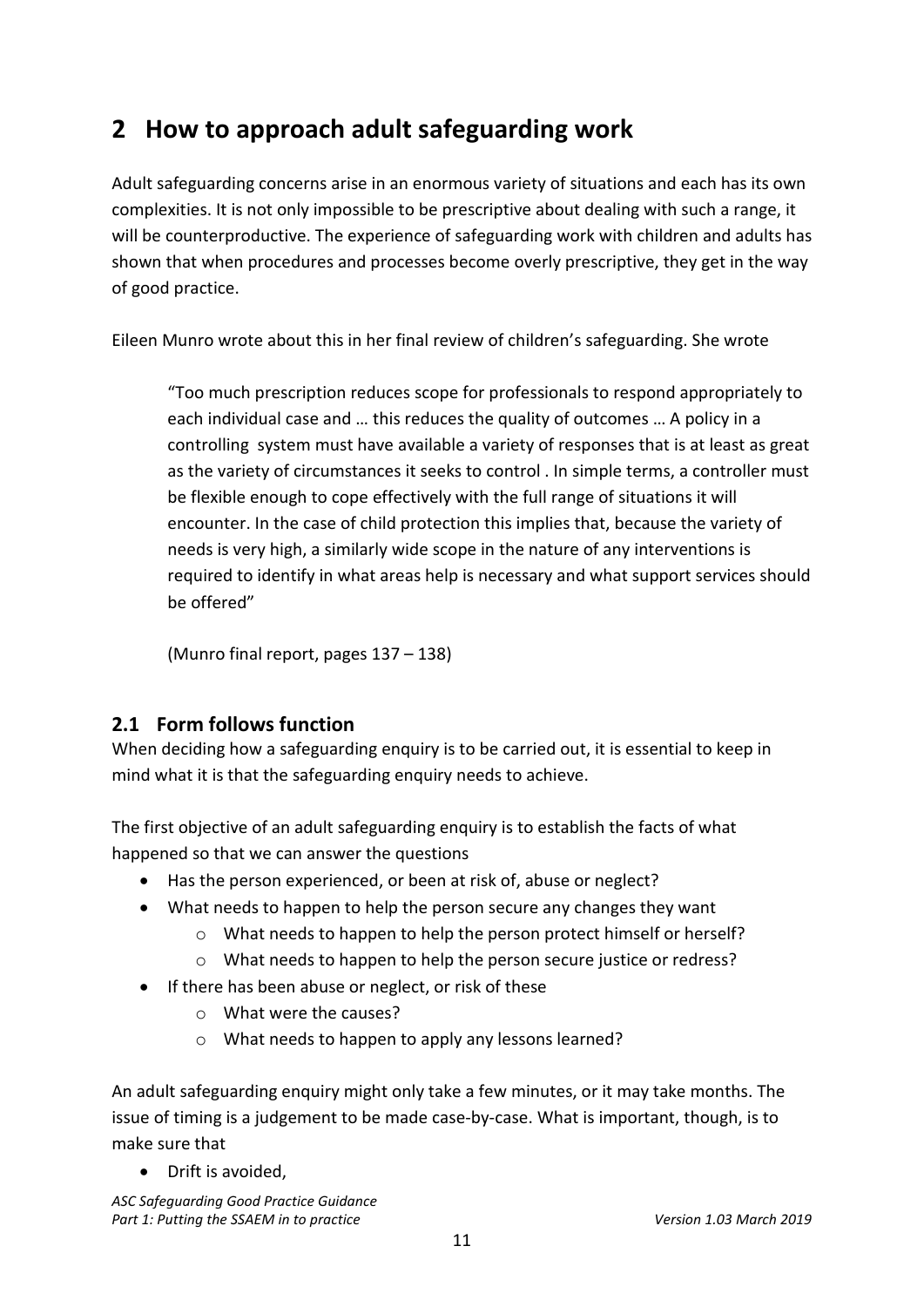- The process is being managed actively
- People are being kept informed about what is going on
- There are systems in place to pick up when any of these aren't happening and take action

# <span id="page-11-0"></span>**2.2 Phases of the work as sets of questions**

The phases of the work set out in the Surrey Safeguarding Adults Enquiry Method (SSAEM) should not be thought of as a set of tasks or bureaucratic divisions such as a sequence of meetings. The most useful way to think of them is as a series of sets of questions. Once enough of the questions in one phase have been answered, or it is clear they cannot be, then the process can move on.

# *2.2.1 Questions to address during the Plan*

- Do we know what people want from this process and how they will be involved?
	- $\circ$  What outcomes are important to the person at risk? What support will they need? If we don't know, how do we find out?
	- o Is there need for advocacy? Is there a need for an IMCA?
	- $\circ$  How will the person who may have caused harm be involved in the process? Do they have any needs we should take account of?
	- o What outcomes are important to other people involved?
	- o Are there any outcomes at odds with one another? What can be done to resolve this?
- What will be the breadth and depth of the enquiry?
	- o What are the possible explanations for what may have happened?
	- $\circ$  What information would help choose between the different explanations?
	- o What information do we have? What information are we missing and how can we get it?
	- o Which other processes will contribute to the enquiry process? What resources will the partner organisations commit to the enquiry?
- What will the enquiry process look like?
	- o Is there a need for one or more meetings, for people to contribute to planning the enquiry? Who needs to be there? Who will chair? Who will make the arrangements?
	- o Does this enquiry relate to any other safeguarding enquires underway? How will these processes relate to one another?
	- o Are there other processes underway already or which could be used that can contribute to the safeguarding enquiry?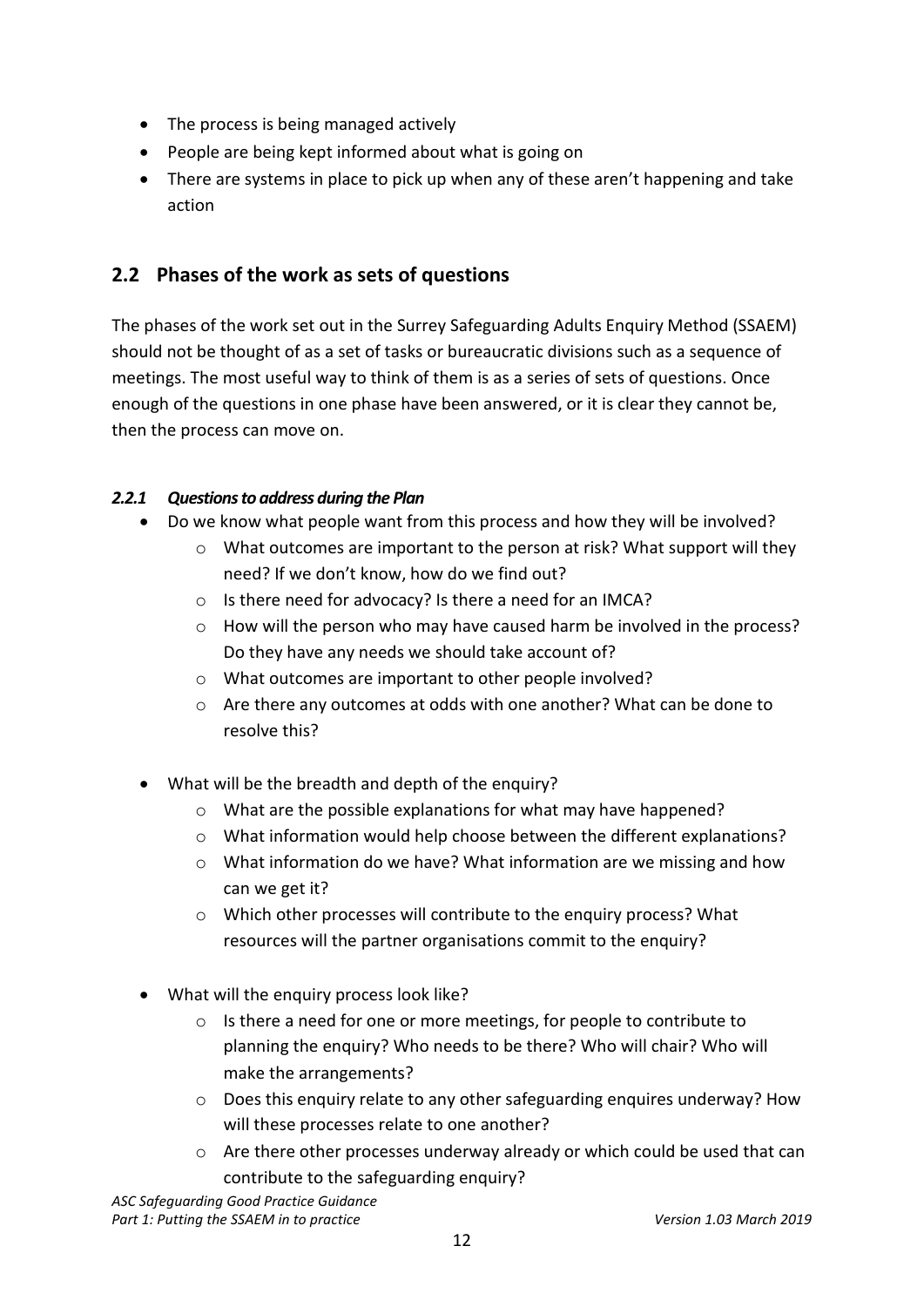- $\circ$  Are there other processes underway already or which could be used that the safeguarding enquiry can contribute to? Would they need particular things do be done
- $\circ$  Who will collate the information gathered? When and how will other people contributing to the enquiry supply them with the information needed?
- o Who is managing the enquiry process? When will the person pulling the information together provide them with the collated information?
- o Have we got the right people involved? Have they got the right support? What resources will be needed and who can commit them?
- $\circ$  Is there a risk of our decision-making being impaired by a sense of crisis? if so how do we improve this?
- o Who will do what, in what order, and when?
- How will we manage risks
	- o What risks are there, what protective factors are there, and what else can be done to mitigate risks?
	- o What would increasing risk look like, and what should people do if that happens?
- What is the interim safeguarding plan?

# *2.2.2 Questions to address during the Do phase*

- Is the process on track? If not, what do we need to do about it? Who needs to know
- Is the multi-agency working proceeding as it should? If not, how can any problems be resolved?
- Has the picture of risk changed? What do we need to do about it? Who needs to know?
- Does everyone know what is going on? What do we need to do to keep them informed?
- Does the strategy need to change?
- Is the information I have been given true? How do I know?
- Are there gaps, inconsistencies or contradictions in the information received? How will these be resolved?
- Is there a need for independent or expert analysis or judgement on any of the information received? Who will provide this and how?
- What are the views of the person who was at risk of abuse? What are the views of their friends and family?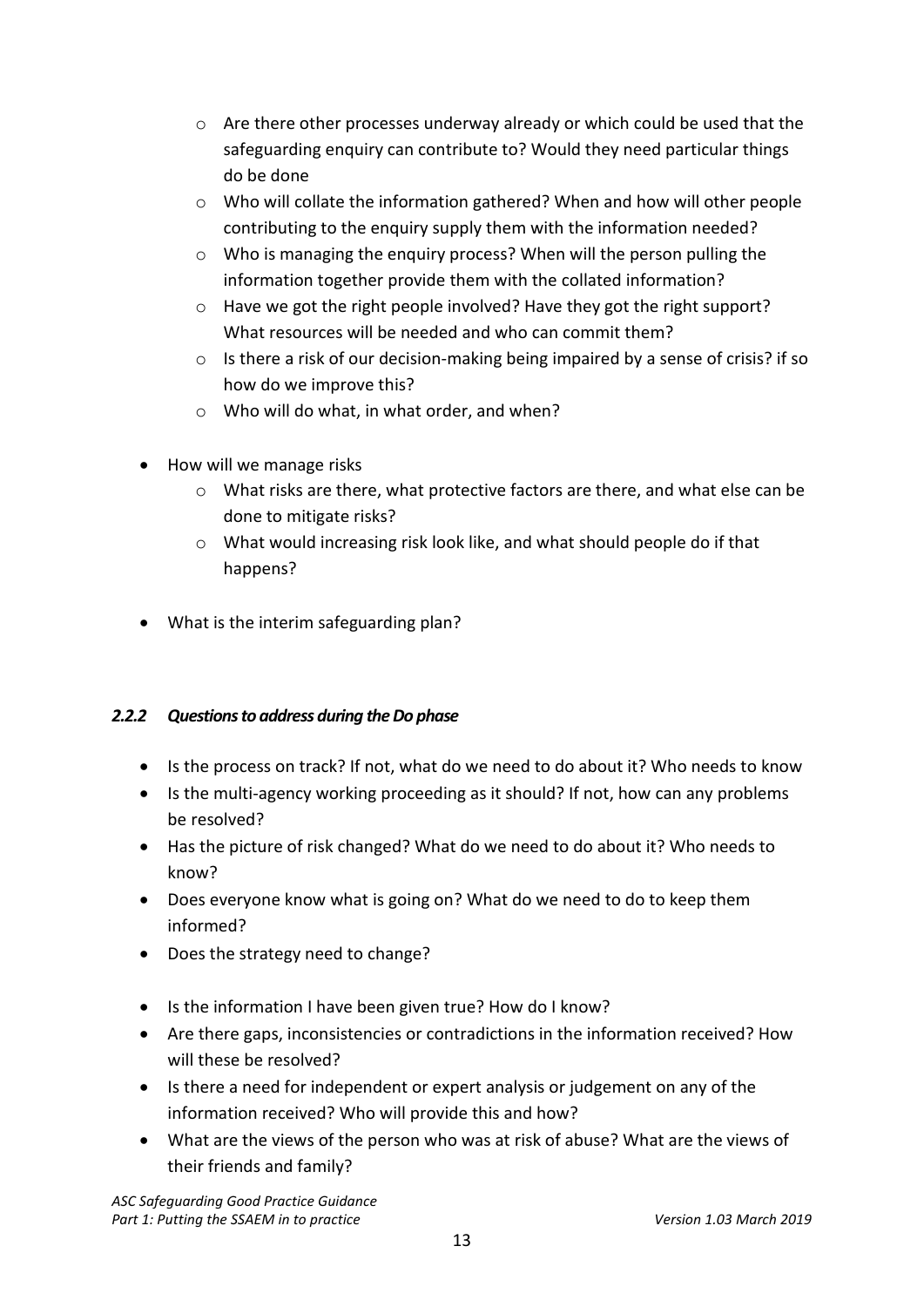- Has there been abuse or neglect, or risk of these?
	- o What was the concern?
	- o What has been established about whether this happened and, if so, why did it happen?
- What is the current picture of risk
	- o Are there still risks to the person? What can be done to manage these?
	- o Are there risks to other people? What can be done to manage these?
- Have the outcomes that the person at risk of abuse wanted been achieved? Is there anything else that can be done to achieve these?
- What will the safeguarding plan be?
- How will the safeguarding plan be implemented, monitored and reviewed?
- Is there a need to request consideration of a Safeguarding Adults Review?
- Should the findings of this enquiry trigger or inform other processes?
- Are there any lessons to be learned from how the safeguarding enquiry was carried out?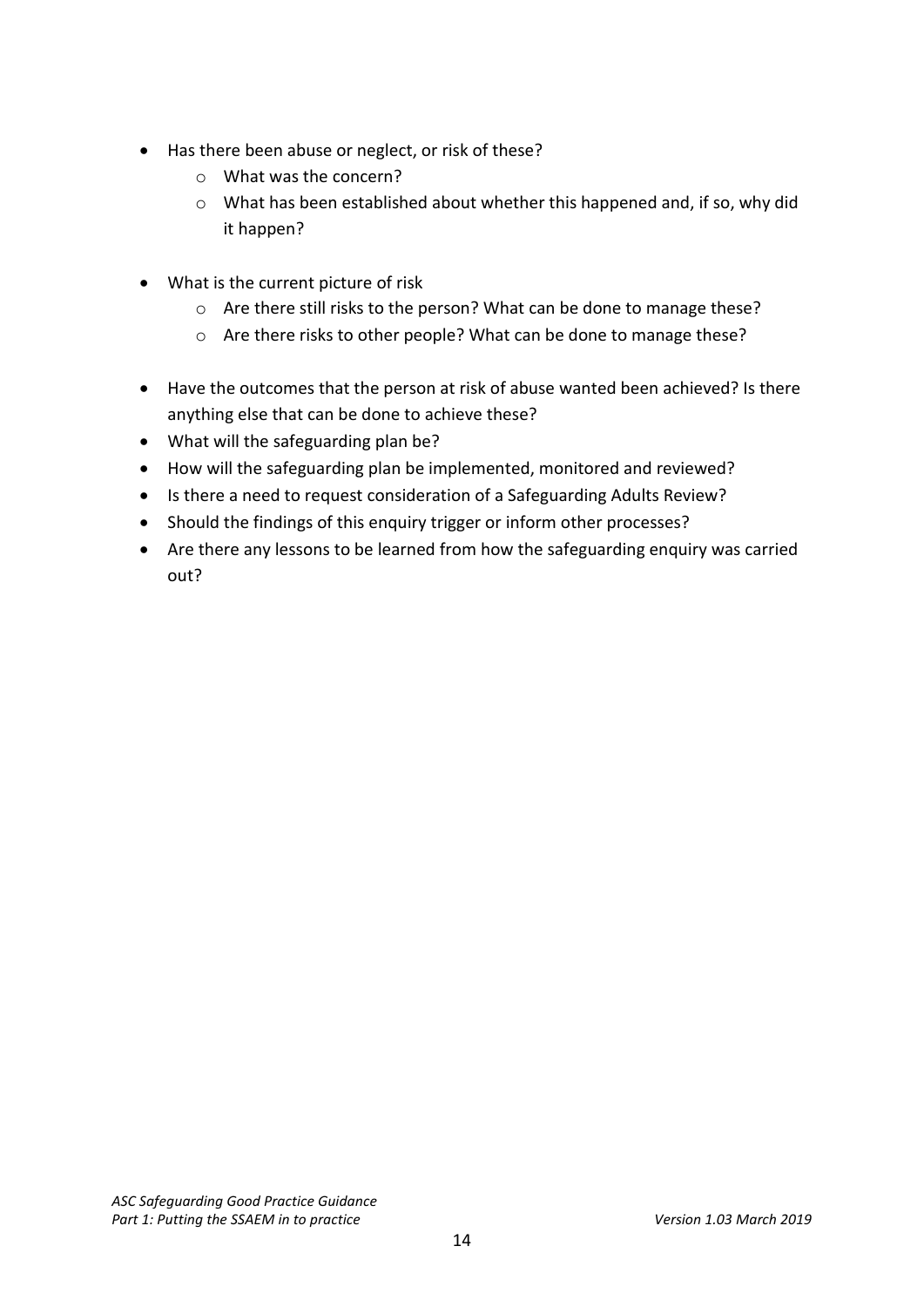# <span id="page-14-0"></span>**3 Safeguarding adults concerns and enquiries**

# <span id="page-14-1"></span>**3.1 Concerns and enquiries**

Section 42 of the Care Act 2014 says we must ensure that there is an adult safeguarding adults if we have a reasonable belief that an adult in Surrey who has care and support needs

- is experiencing or is at risk of abuse or neglect; and
- as a result of their care & support needs, is unable to protect themselves against that abuse or neglect

A safeguarding adults concern is a concern brought to the attention of the Surrey County Council by anyone who believes that they or someone else might be in a situation which will meet the criteria for triggering the duty to have a safeguarding enquiry.

The possibility of abuse can come to light in various ways, for example:

- an active disclosure of abuse by the adult;
- a passive disclosure of abuse where someone's attention is drawn to the signs of abuse or neglect;
- an allegation of abuse by a third party;
- a complaint or concern raised by an adult or a third party who doesn't perceive that it is abuse or neglect.

The definition of a safeguarding concern is a broad one, which means it is a low threshold. The advantages of a low threshold are:

- It enables transparency around decision making in response to concerns;
- It gives a comprehensive picture of risks that come to the attention of that adult safeguarding board;
- It improves the likelihood of better judgments being made about those risks;
- It gives a means of identifying patterns of concerns;
- It gives an environment in which preventative working may be more likely;
- It helps to avoid "false negatives", that is to say it helps avoid the screening out of situations in which significant risk is not readily apparent in first contact. This is known to be a feature in much adult safeguarding work, and has been identified in some serious case reviews such as Stephen Hoskin, Margaret Panting, and Winterbourne View

The drawbacks of a low threshold are

- It may increase the demands on already stretched services;
- There is the potential of diversion from other issues
- It risks diverting resources to dealing with "false positives", those situations that appear at first to be very risky, which later turn out not to be. These are a challenge in all adult safeguarding work

To mitigate these drawbacks, two principles are of particular importance in safeguarding adults work:

*ASC Safeguarding Good Practice Guidance* Part 1: Putting the SSAEM in to practice *Version 1.03 March 2019*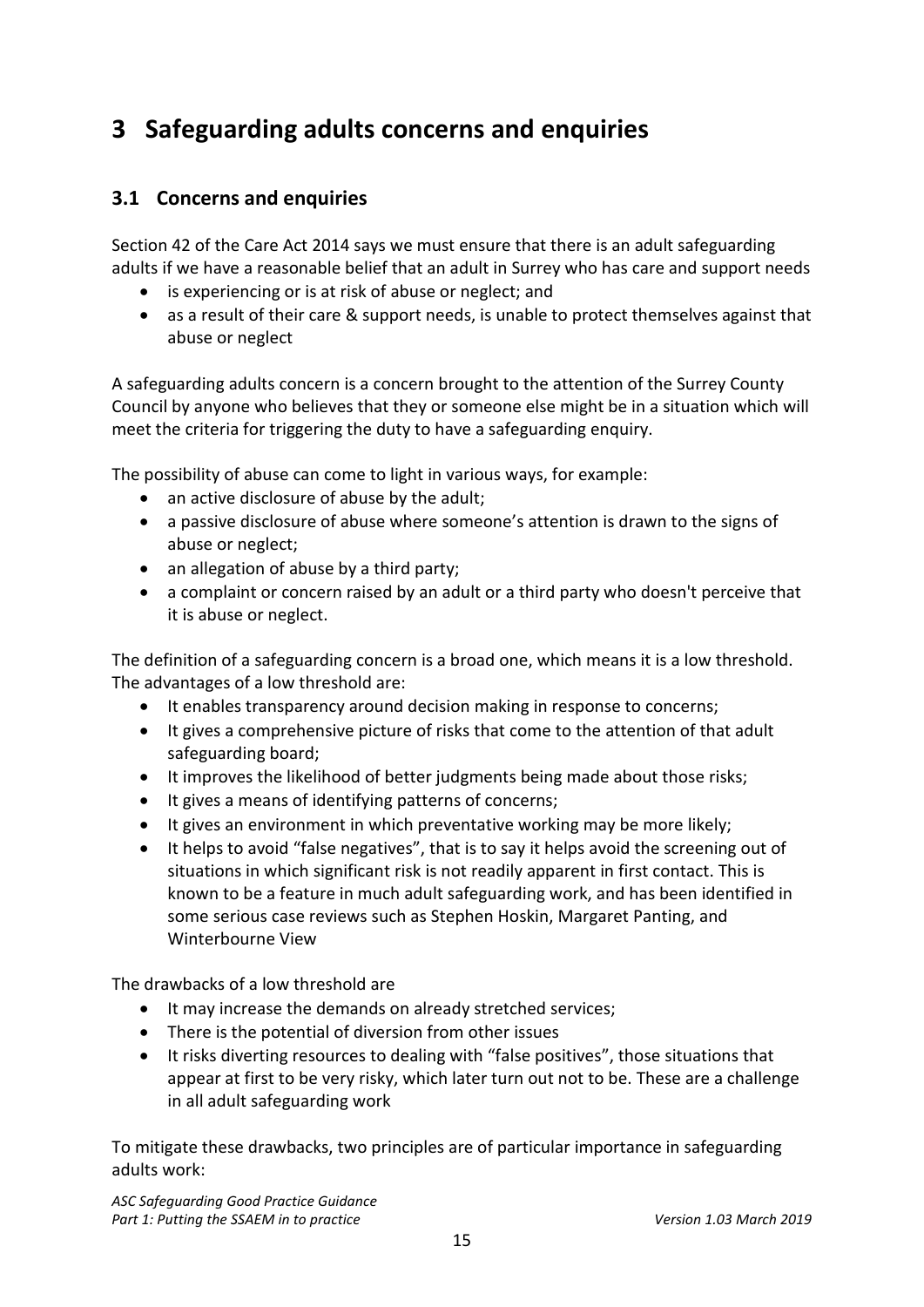- **Proportionality**: Matching the response to the nature of the concerns is essential. The response should not get bogged down in rigid processes that are out of kilter. Straightforward issues should have a straightforward response, which will enable a fuller response to those situations that need it
- **Partnership**: Communities, professionals and organisations need to work together to find ways of working together in response to concerns which ensures responsibilities for action are sitting in the best place, and which avoid overlap and duplication

# <span id="page-15-0"></span>**3.2 Actions to take when a safeguarding adults concern is reported**

The actions to take when a safeguarding adults concern is received are

- Check actions have been taken to address immediate safety needs, such as getting medical attention or contacting the Police. If necessary, take action to address safety needs.
- Make checks with person raising the concern, internal information sources and partner agencies to provide additional background information.
- Make contact with the adult referred to understand their views and wishes about the concern, unless doing so would place them or others at further risk of harm, or compromise a criminal investigation

The purpose of making checks and gathering more information at this stage is to

- assess/address any immediate safety & protection needs
- to gain the views of the adult, and
- to ascertain if the concern meets the criteria for a statutory enquiry under s42 of the Care Act, or if other action is required to respond to the concern

If the concern relates to a potential crime there should be early liaison with the police to agree next steps, and to avoid contamination of evidence.

Previous contacts and history should be checked for both the adult and the person thought to be the source of risk, including any information about possible risks to workers visiting.

### *3.2.1 The purpose of information gathering at this point*

It is important to be clear what the purpose is of information gathering at this stage. It is to collect and/or clarify information needed to allow a decision to be taken whether the s42 enquiry criteria are met. In many instances, this decision can be made on the basis of what is already know, or with only a little more information needed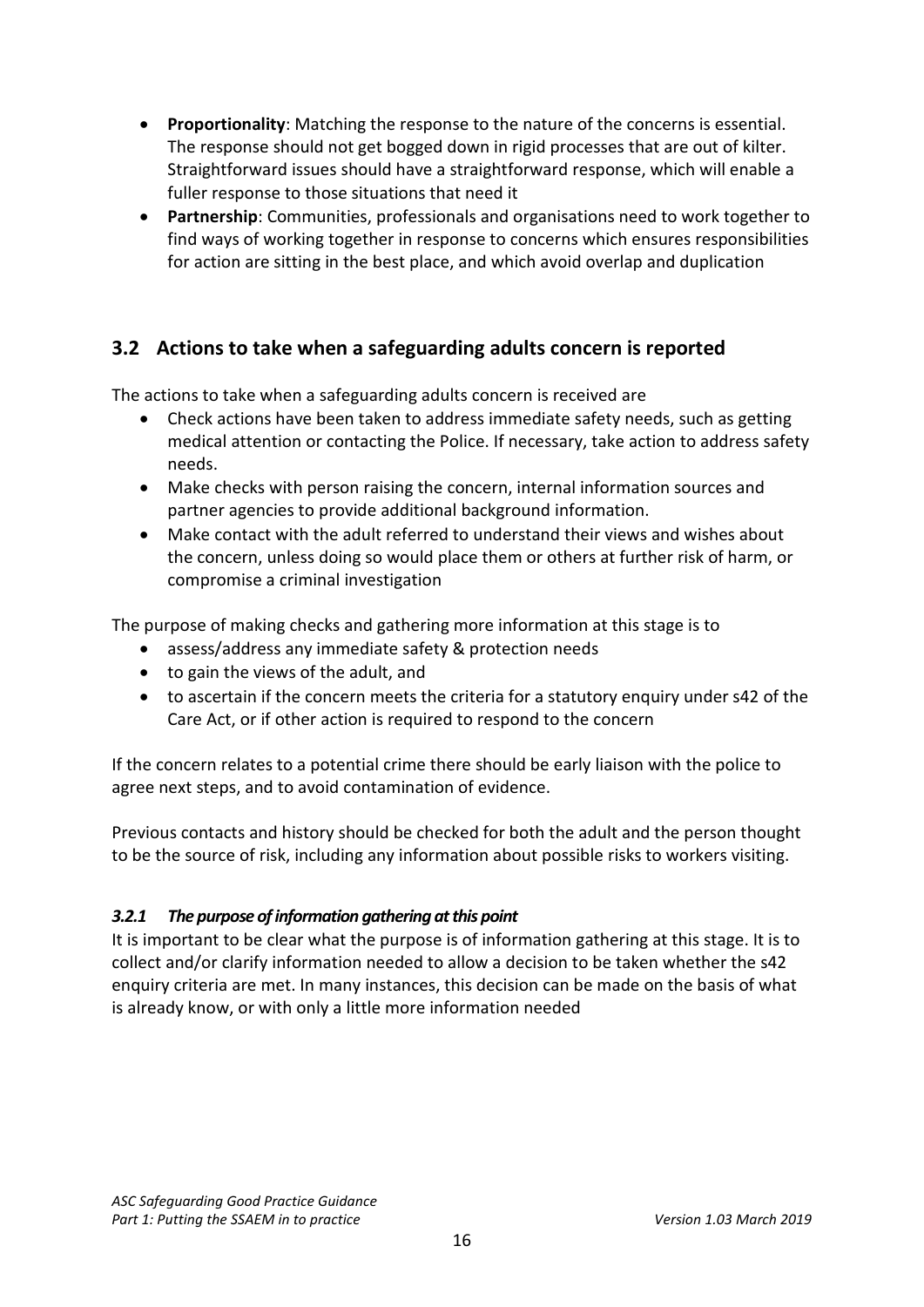

*ASC Safeguarding Good Practice Guidance* Part 1: Putting the SSAEM in to practice Version 1.03 March 2019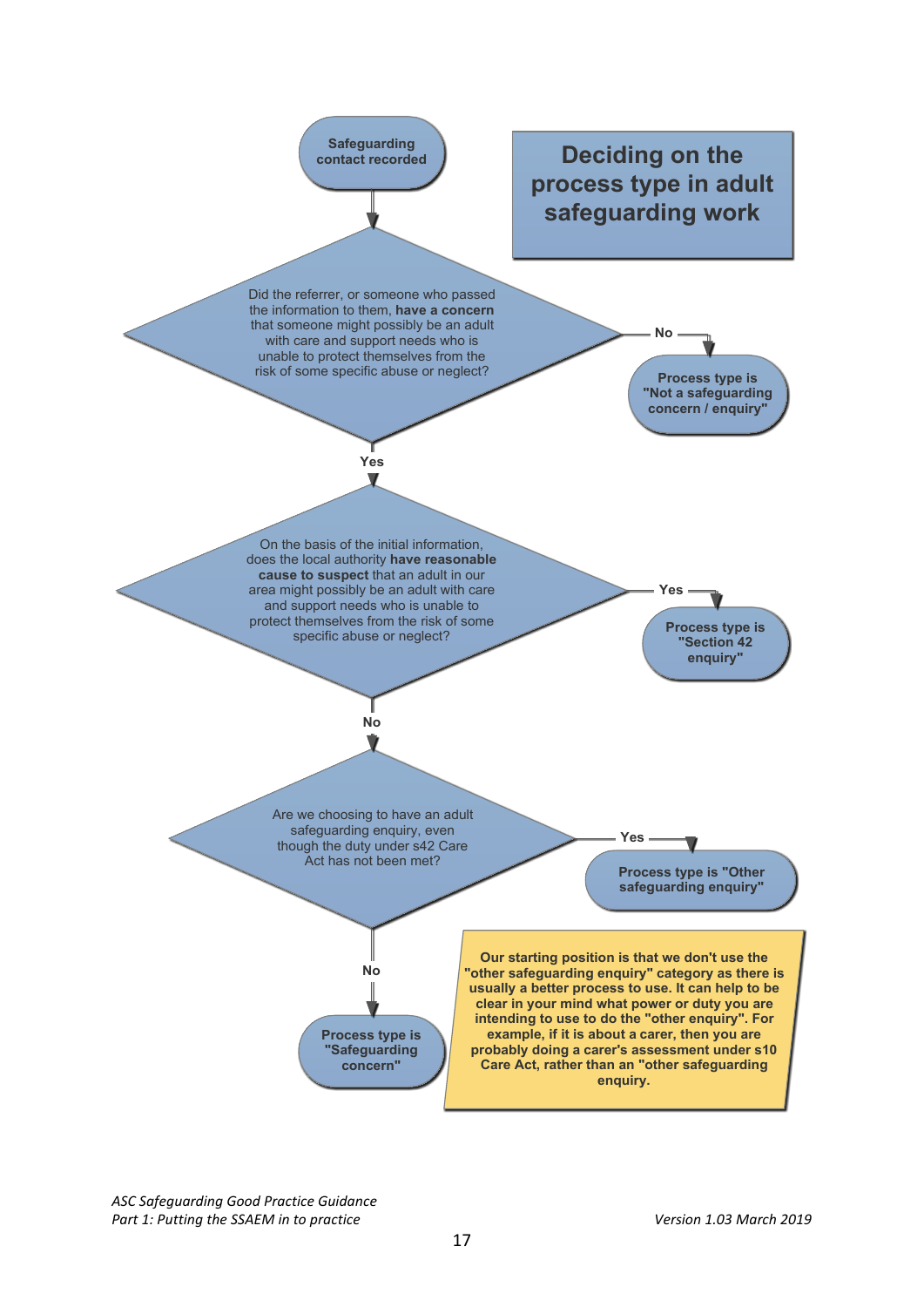# <span id="page-17-0"></span>**3.3 Making a decision whether there will be a safeguarding enquiry**

Once all relevant information has been gathered, including the views of the adult in all circumstances where it is possible and safe to ask, the SAD should be in a position to make a decision about how the concern should be addressed and whether the criteria for statutory s42 duty of enquiry are met.

Where the criteria are met, the case will progress to a Safeguarding Adults Enquiry.

# <span id="page-17-1"></span>**3.4 Timeliness of actions and decision making**

Some adult safeguarding concerns will require an immediate response to safeguard the adult. As a target, an assessment of immediate risks and action needed, and a decision made about whether a safeguarding enquiry is required, should be taken by the SAM by the end of the next working day after we first received the adult safeguarding concern.

## *3.4.1 Doubts about meeting the s42 tests*

Risk of delay in making a decision about whether an adult safeguarding enquiry is needed can arise because there is uncertainty over whether the tests in s42 of the Care Act. Experience has told us that the risks created by not making a timely decision outweigh the risks created by deciding to undertake an enquiry in circumstances where it turns out that sometimes the s42 tests weren't met.

If there are still doubts about whether the tests are met by the end of the working day after the concern was received, then the presumption should be made that they have been and the decision made to move on to an enquiry.

# <span id="page-17-2"></span>**3.5 When a concern does not lead to an enquiry**

The criteria in section 42 of the Care Act for a safeguarding adults enquiry might not be met, for example in circumstances where

- The adult is at risk of abuse or neglect but does not have care & support needs
- The adult has care & support needs, may have experienced abuse or neglect in the past, but is no longer experiencing or is at risk of abuse or neglect
- The adult has care & support needs, is at risk of abuse or neglect, but is able to protect themselves from abuse or neglect should they choose to.

An example of a situation falling in the third case would be where a person with a physical disability has been a victim of identity theft, but there is no reason to believe they were targeted because of their disability or that their disability prevents them from protecting themselves in the same way that any other citizen might.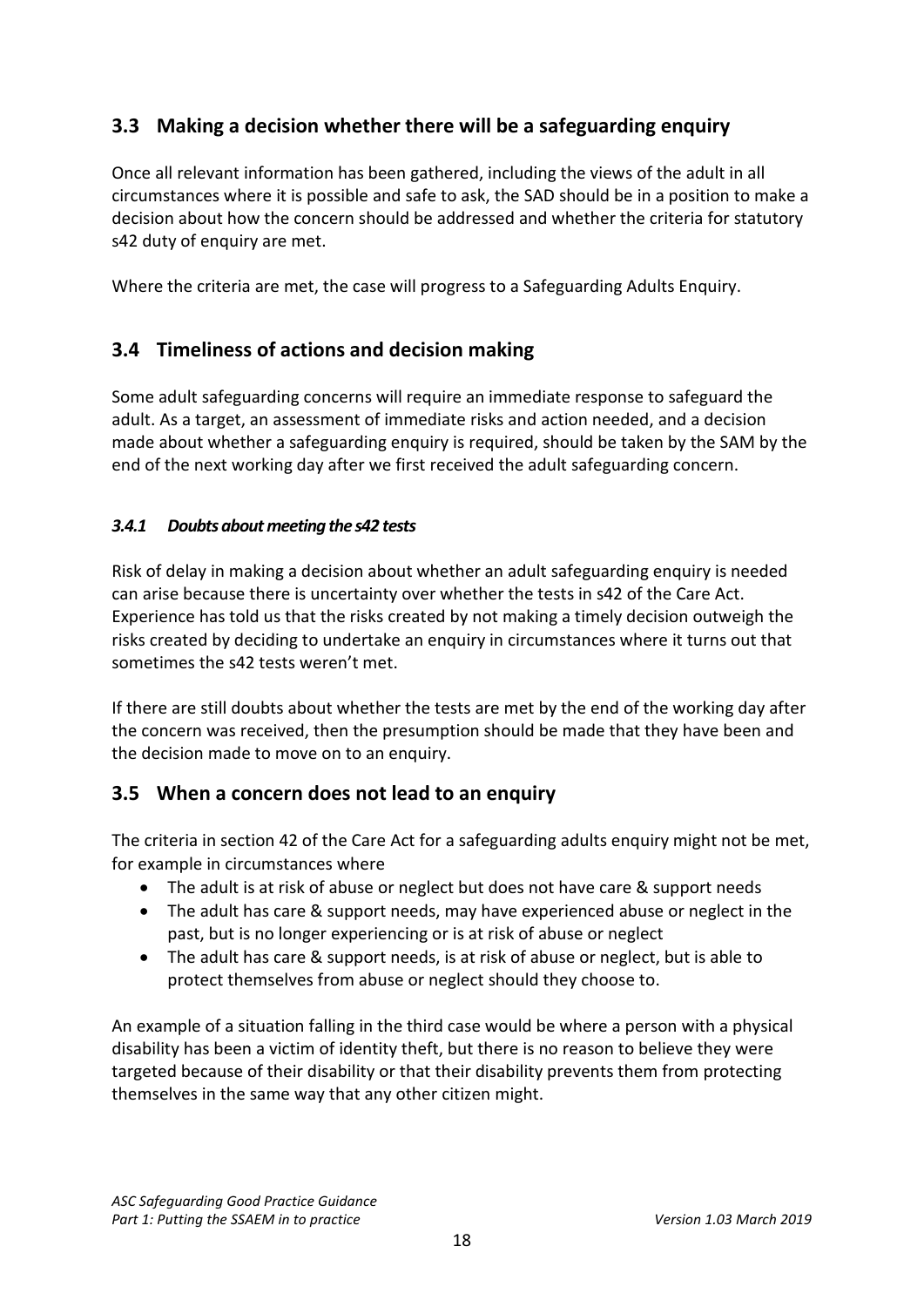Where the criteria for a safeguarding adults enquiry are not met, consideration should be given to what other action, or provision of advice and information might be required to respond to the concern. For example

- People can be supported to live safely through good quality assessment and support planning.
- People's right to live free from crime can be supported through Police interventions, and to recover from the experience of crime through victim support services.
- People's health & wellbeing, and experience of safe services, can be promoted through patient safety approaches in the NHS and good quality responses under Clinical Governance processes.

Where the criteria for statutory enquiry are not met, other types of action, or provision of advice/information, could be

- Referral for a needs assessment under s9 of the Care Act.
- Application for a Deprivation of Liberty Safeguards authorisation
- Referral for Mental Health Act assessment.
- Referral to other risk management processes, such as MARAC or MAPPA
- Referral or signposting to other agencies or support services, such as the Police, victim support, domestic abuse support services, counselling services, or a GP.
- Written information and advice on how to keep safe, or how to raise a concern in the future.
- Information about how to make a formal complaint, for example, about substandard care or treatment.
- Information sharing with regulatory agencies and commissioners to address service quality concerns.
- Service Provider to undertake appropriate internal responses, e.g. internal investigation, training, disciplinary process, audit & assurance activity.
- Concern is passed into other incident management processes, e.g. NHS Serious Incident process.
- Referral to the appropriate DASM in relation to concerns about people in a position of trust who may pose a risk of harm to adults.
- Referral for Safeguarding Adults Review (Care Act s44)

# <span id="page-18-0"></span>**3.6 Dealing with historic allegations of abuse or where the adult is no longer at risk**

Where the disclosure relates to abuse the person may have experienced when they were under 18 years old, it is a child protection matter and child protection procedures should be followed.

Section 42 (1) (b) of the Care Act says that one of the tests to determine whether there is a duty for there to be a safeguarding adults enquiry is that the person "is experiencing, or is at risk of, abuse or neglect".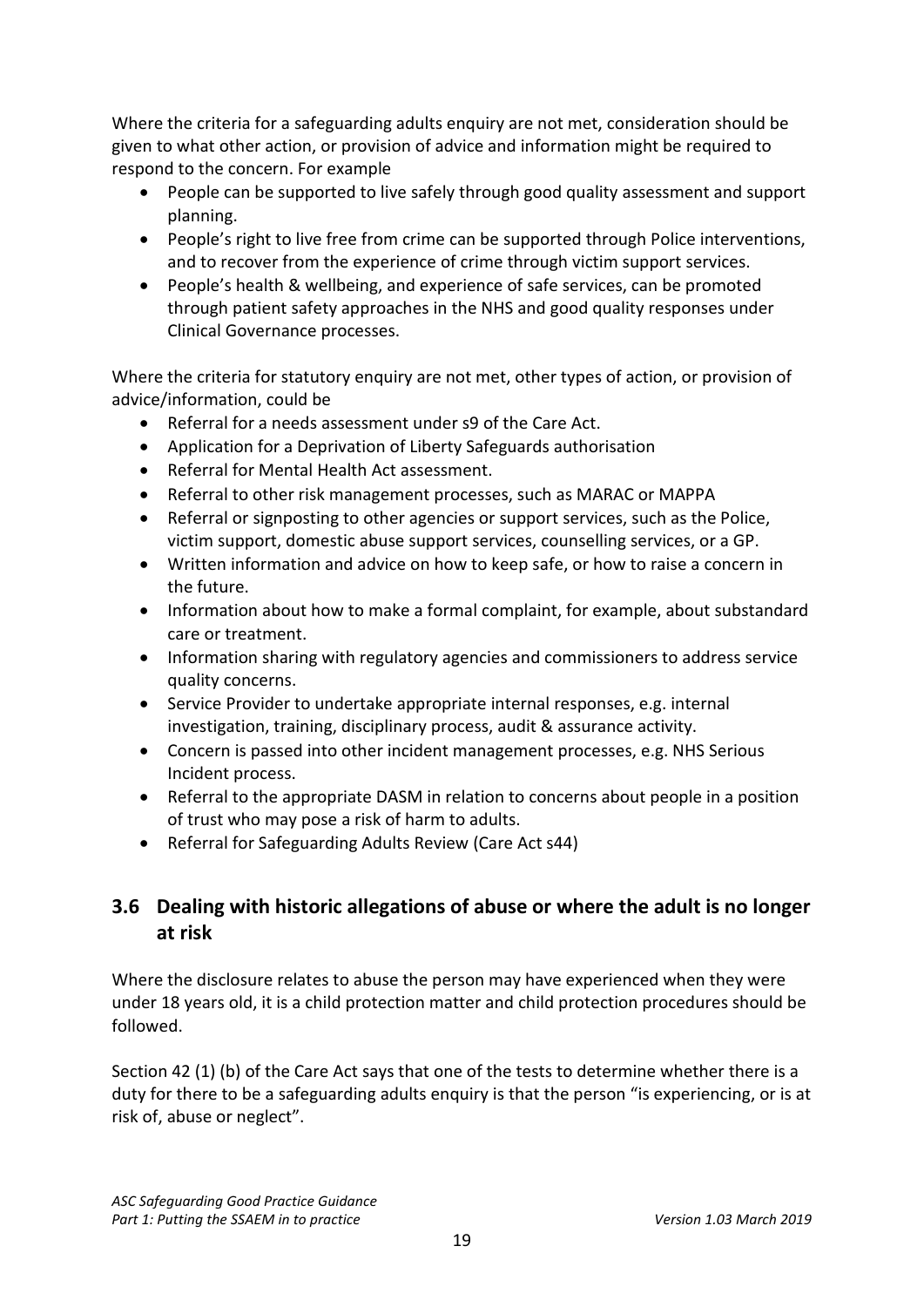In practice, some difficulties can arise because this is written in the present tense. For example

- A concern may arise that a person is at risk of abuse, and a decision is made to refer this to the local authority
- Perhaps through a combination of processes within the organisation where the concern has arisen, the time taken to pass the concern to the local authority, and for the concern to reach the appropriate decision maker in the local authority, the circumstances may have changed. For example, the person may have died in the interim. The person in the local authority making a decision whether there must be an adult safeguarding enquiry faces a dilemma.
	- $\circ$  Should they apply the test in s42 as per the circumstances on the day the concern arose, in which case the test is met
	- o Should they apply the test in s42 as per the circumstances today, in which case the test is not met

The position agreed by Surrey Safeguarding Adults Board is

- Unless and until there is case law that clarifies this, there will be uncertainty on this matter and a need for sound professional judgement
- The starting point should be that if the tests in s42(1) were met at any point during the period from when the concern arose to when the decision is being made then the presumption should be that there will be an adult safeguarding enquiry
	- o Factors that would strengthen this presumption might include there being risks to other adults with care and support needs, there being some public interest in the matter leading to an adult safeguarding enquiry, and an adult safeguarding enquiry being likely to promote public confidence in the services involved
	- $\circ$  Factors that may lead to a reversal of the presumption might include that there were no apparent risks to others, no questions to be addressed about the actions of any agencies involved, or if there was going to be another process that might provide sufficient scrutiny such as a Safeguarding Adults Review (and taking account that the aims of an Enquiry and Review are different)
- For the absence of doubt, the decision in question here is one that sits with the local authority under s42 of the Care Act. These are not matters that should lead to a decision not to refer an adult safeguarding concern to the local authority. Paragraph 14.199 of the Care and Support statutory guidance applies: "It is not for front line staff to second-guess the outcome of an enquiry in deciding whether or not to share their concerns."

In cases where an adult has died or suffered serious abuse or neglect, and where there is concern that agencies should have worked more effectively to safeguard the adult, there is a statutory requirement for Surrey Safeguarding Adults Board to undertake a Safeguarding Adults Review under section 44 of the Care Act, and the SAD should consider referring this to Surrey Safeguarding Adults Board.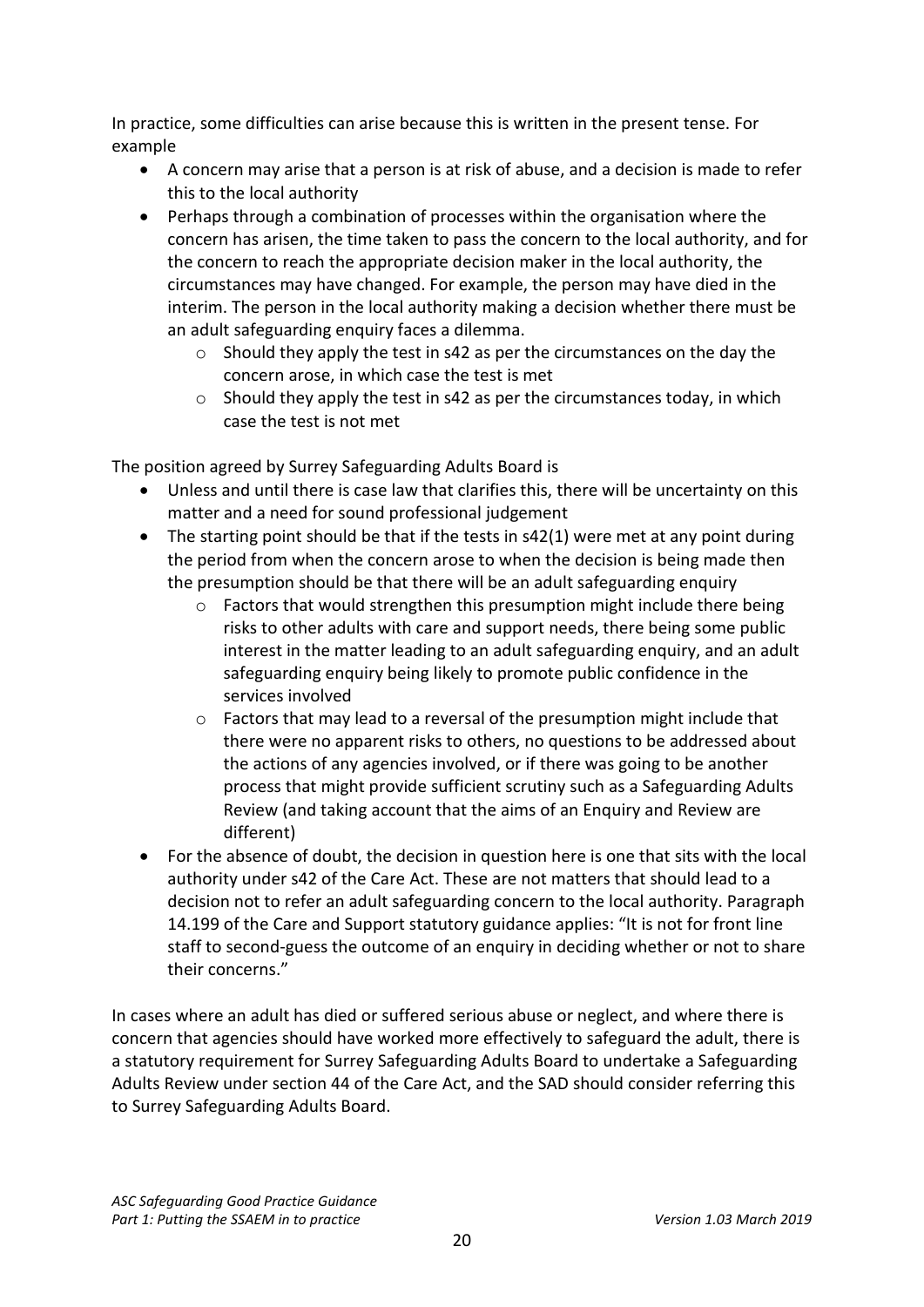# <span id="page-20-0"></span>**4 Root cause analysis in a safeguarding enquiry**

# <span id="page-20-1"></span>**4.1 What is root cause analysis?**

Root Cause Analysis (RCA) is an investigative tool which can help to understand why abuse or neglect has occurred in service settings.

Once the basic facts of what happened have been established, using the RAC approach to guide the enquiry can help to understand the contributory factors and causal factors. This can help develop safeguarding plans that put in place corrective measures. By directing corrective measures at the root cause it is hoped the likelihood of the abuse or neglect reoccurring will be reduced.

# <span id="page-20-2"></span>**4.2 Undertaking a root cause analysis**

First, set out what has been established about the abuse or neglect

- Give a background history and description of the event
- Give the day, date and time of the incident or event, and when it was reported
- Identify what are the key issues to be looked at, for example
	- o Why did person A take person B's money?
	- $\circ$  Why did the care worker not arrive to give the adult the care that had been commissioned?
	- o Why is the adult experiencing the anti-social behaviour?
- Set out, in a few bullet points, what evidence has been gathered to inform the enquiry

# <span id="page-20-3"></span>**4.3 The Root Cause Analysis questions**

Then address the RCA questions. Each of them should be answered "Yes" or "No", and reasons for the answers should be given

## *4.3.1 Did existing systems or processes, or a deviation from current systems or processes, contribute to the incident/event?*

- Did internal or external policies or procedures (or the lack of them) affect this incident?
- Are the relevant policies or procedures up to date, available at appropriate locations, widely known, realistic, understandable/useable, clear/unambiguous, available in appropriate languages and formats, adhered to/followed, have or need timescales and expected outcomes?
- Do staff agree with the policy or process, been consulted, do they have "buy-in"?

# *4.3.2 Did service-user factors contribute to the incident/event?*

- Did medical conditions or care needs affect this incident? e.g. complexity of clinical or care need, general health, pre-existing or new illnesses or disabilities, poor sleep pattern, malnourishment/ dehydration.
- Did language or communication needs affect the incident?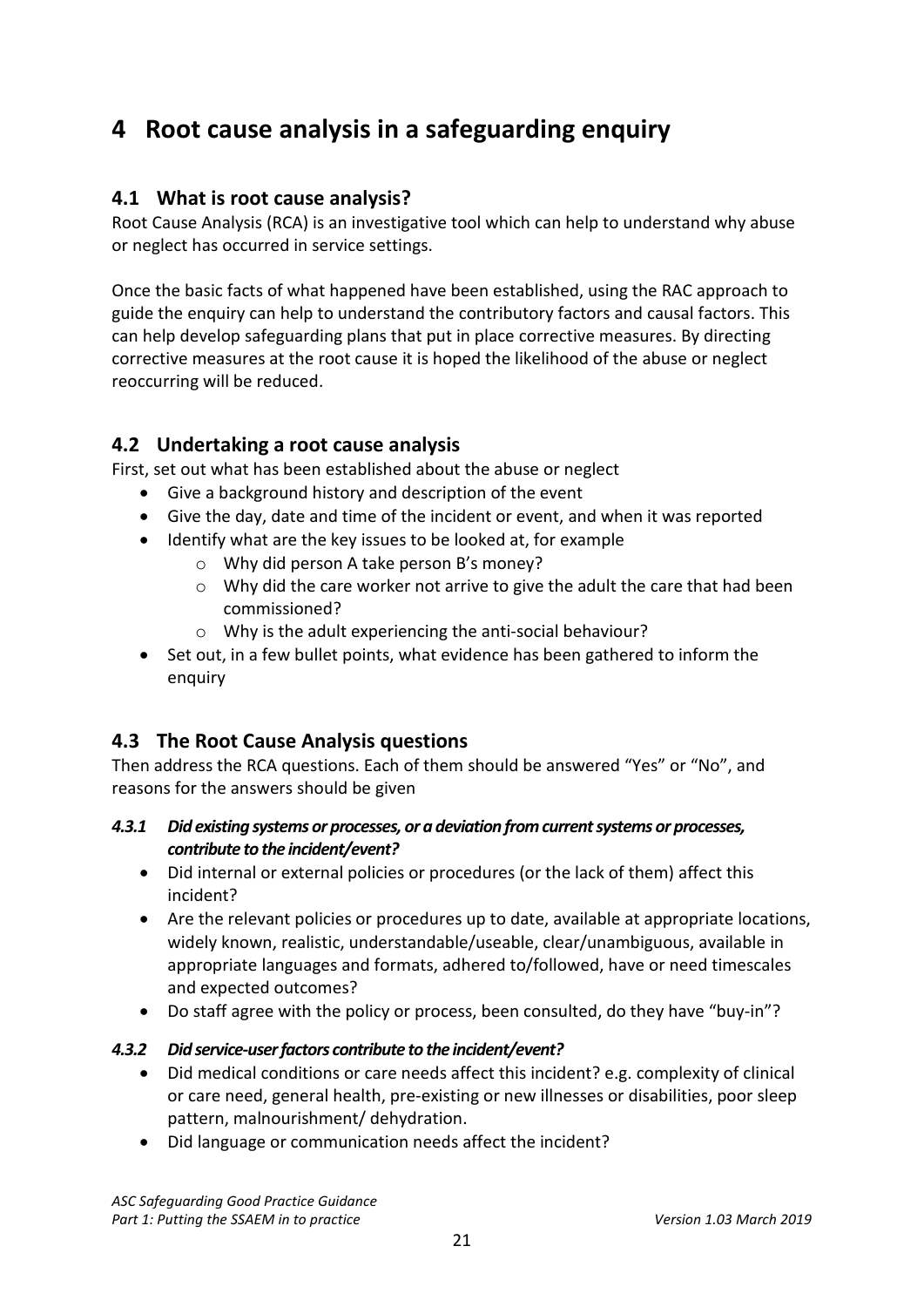- Social factors, e.g. culture/religious beliefs, lifestyle choicesalcohol/drugs/smoking/diet, living conditions (dilapidated/unsafe), support networks.
- Mental or psychological factors, e.g. motivation, stress- family pressures/financial pressures, emotional trauma, existing or new mental health needs.
- Interpersonal relationships service-user to staff, service-user to service-user, family relations

## *4.3.3 Did staff behaviour contribute to the incident/event?*

- Physical & mental health. e.g. fatigue, disability, stress, depression, impairment due to illness, drugs, alcohol etc
- Staff motivation e.g. boredom, low job satisfaction, overload, distraction, preoccupation
- Personality issues eg: low self-confidence or overconfidence, risk averse/risk taker, shy/timid or outspoken.
- Staff member domestic or lifestyle issues
- Beliefs, culture or religion of staff member
- Interpersonal relationships with service-users, colleagues, managers

# *4.3.4 Did communication factors contribute to the incident/event?*

- Did poor or inadequate communication affect the incident?
- Verbal communication- were verbal commands/directions clear and unambiguous, made to the right person, use of language correct for the situation, was tone of voice and style of delivery appropriate & effective, were established communication channels used and were they effective
- Written communication as above, plus were records easy to read, are records accessible and available in the right location when required, records complete, are records missing or been tampered with.
- Any non-verbal communication issues –aggressive or intimidating behaviour, body language- closed, open, relaxed, stern faced etc

# *4.3.5 Did staff training/skill contribute to the incident/event?*

- Competence- did staff have adequate knowledge, skills, length & quality of experience, task familiarity? Had the relevant staff knowledge & skills been assessed/tested?
- The quality and content of local induction training or other relevant training
- Did staff had adequate supervision and/or mentoring?
- Had staff had refresher training to update themselves?
- Were the staff subject to regular appraisal?

# *4.3.6 Did staffing resources or work conditions contribute directly to the incident/event?*

- Skill mix, use of agency/bank staff, workload / dependency assessment, staff turnover/retention
- Workload & hours of work- shift related fatigue, staff to service-user ratio, breaks during work hours, extraneous tasks, social relaxation, rest & recuperation
- Time pressure, delays caused by process design or failure of systems/processes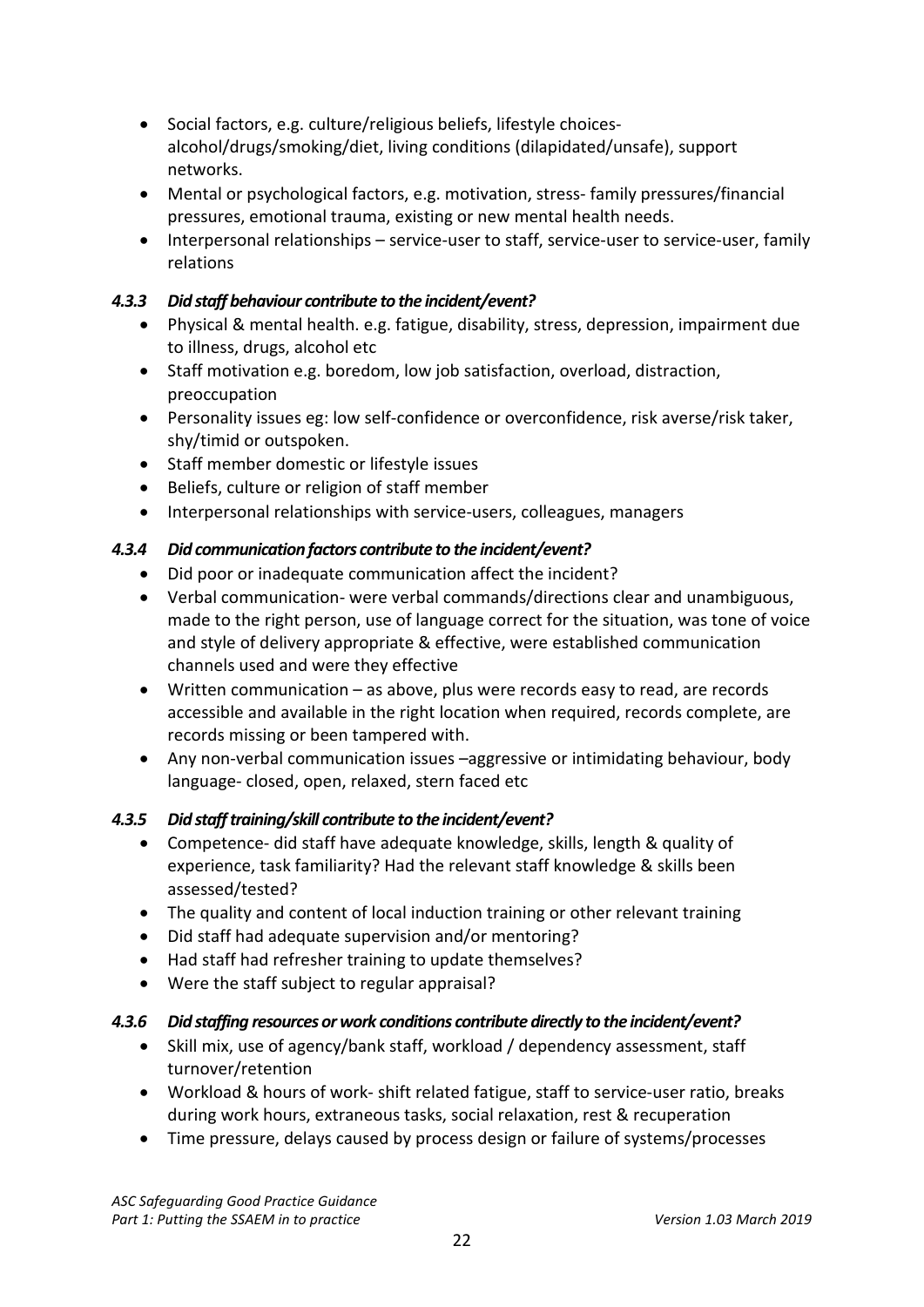# *4.3.7 Did a malfunction or absence of equipment appear to contribute to the adverse incident/event?*

- Whether the equipment was subject to an up to date maintenance programme, correctly stored, labelled, relevant instructions in place & legible, new or familiar to the user/s, fit for purpose
- Whether the equipment was familiar to those using it and if they were competent to use it
- Whether a safety mechanism failed

# *4.3.8 Did team, leadership or organisational factors affect this incident/event?*

- Were the relevant roles within the staff team known, understood & followed, accountability & responsibility boundaries known and followed, code & expectations of conduct known & followed
- Is there effective leadership & management- can the leader lead, is the leader respected
- Management & Team culture, morale, openness, reactions to conflict, reaction to newcomers
- Organisational issues hierarchical/inflexible structures- not conducive to information or problem sharing/discussion, support networks for staff, lack of safety culture & focus on safety,
- Organisational priorities safety driven, financially focussed, performance driven, risk averse

# *4.3.9 Did controllable environment factors directly affect the outcome?*

- Design of physical environment- cramped, temperature, panic buttons, lighting, noise levels
- Environment issues- e.g. water on the floor, a door that was locked preventing entry/exit,
- Has the relevant environment/task been subject to a risk assessment? If answering yes, provide a copy. If answering no, state why

# *4.3.10 Are there any uncontrollable external factors truly beyond the organisation's control?*

• Examples might include an internal or external agency staff strike, adverse weather conditions, national pandemic, a failure of telephone systems, etc

# *4.3.11 Are there any other factors that have directly influenced this outcome?*

# <span id="page-22-0"></span>**4.4 Addressing the identified causes**

For each area where the answer was "Yes", action(s) should be identified to prevent or minimise the chances of reoccurrence. Controls should be considered following this hierarchy

# *4.4.1 Eliminate*

Can you eliminate the problem? e.g. stop using an agency that sends unreliable, poorly trained locum staff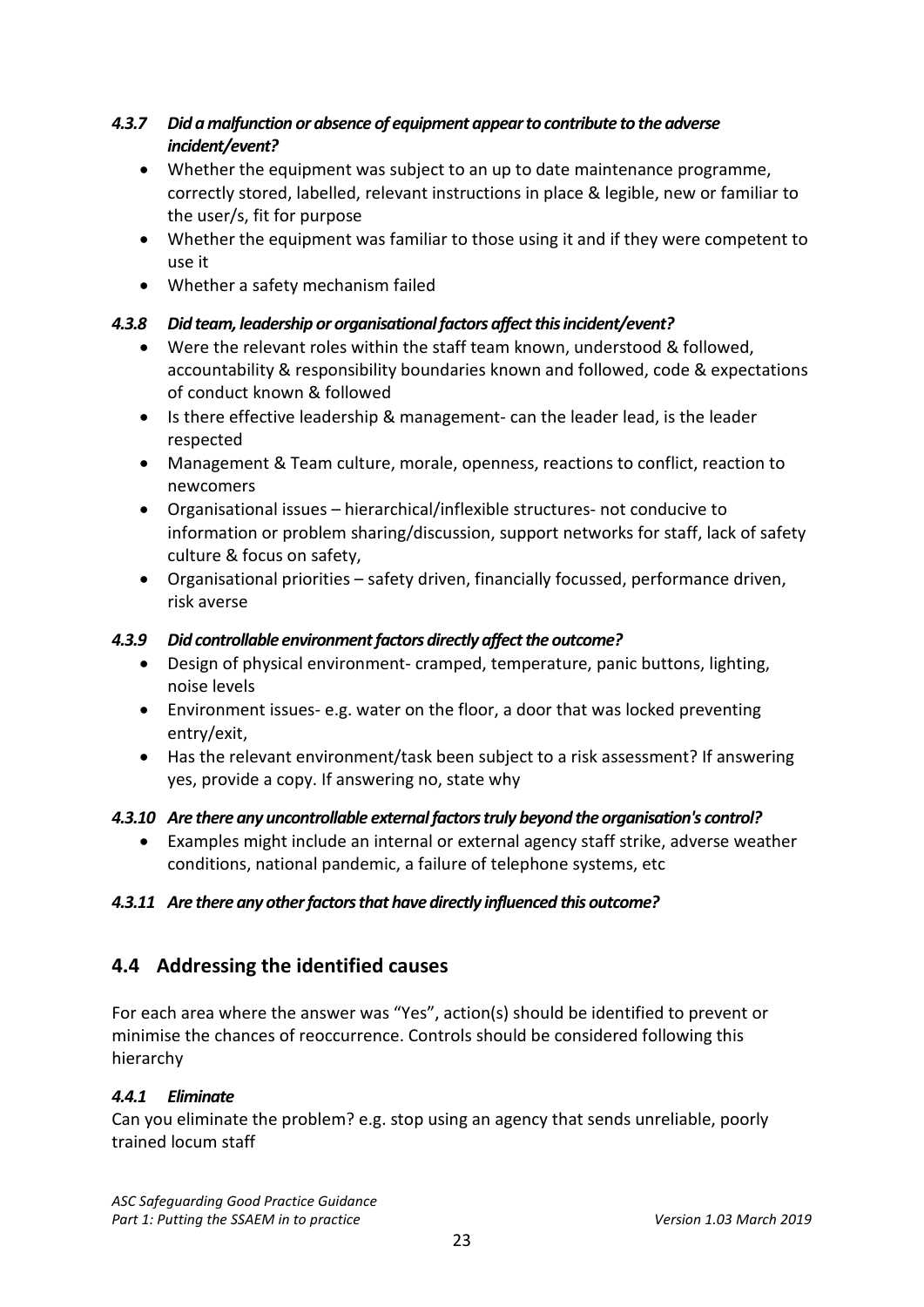## *4.4.2 Substitute*

Can you substitute the problem with something less harmful / risky? E.g. using a different moving & handling technique.

### *4.4.3 Isolate/distance*

Can you isolate or distance the problem from people?

#### *4.4.4 Safe Systems of Work*

Can you create, or improve upon, safe working procedures to minimise or eliminate the problem?

#### *4.4.5 Training/knowledge/information/Supervision*

Can you provide additional training or supervision to staff to minimise or eliminate the problem?

#### *4.4.6 Personal Protective equipment*

Can you provide protective equipment to staff or patients to minimise harm to them. E.g. sharps boxes to prevent sharps injuries, pressure mats or sensors, etc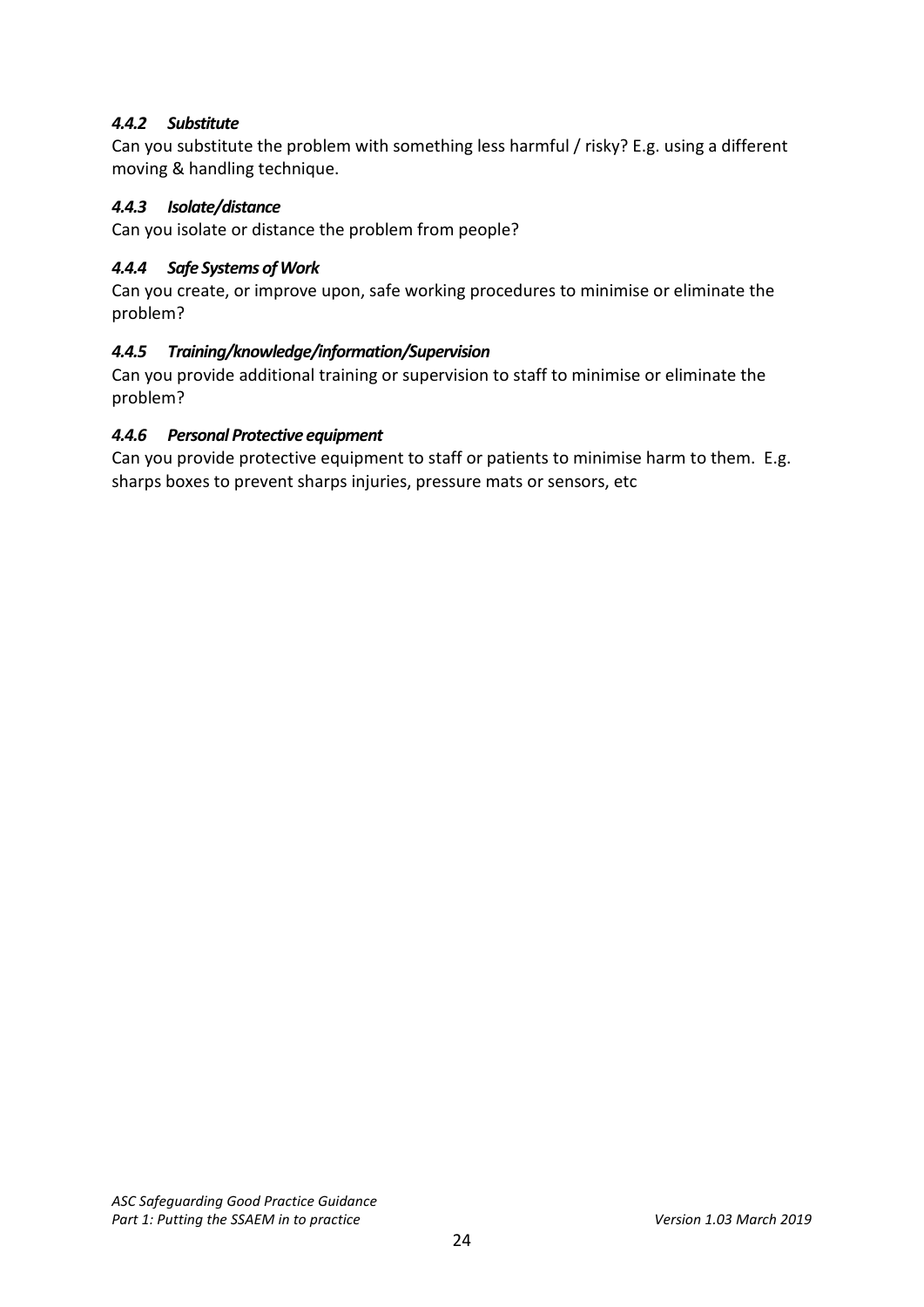# <span id="page-24-0"></span>**5 Developing a safeguarding plan**

# <span id="page-24-1"></span>**5.1 What a Safeguarding Plan should include**

Safeguarding plans can cover a wide range of interventions and should be as innovative as is helpful for the adult. Care Act statutory guidance states that in relation to the adult, safeguarding plans should set out:

- what steps are to be taken to assure their safety in future;
- the provision of any support, treatment or therapy including on-going advocacy;
- any modifications needed in the way services are provided;
- how best to support the adult through any action they take to seek justice or redress;
- any on-going risk management strategy as appropriate; and,
- any action to be taken in relation to the person or organisation that has caused the concern.

The Safeguarding Plan should include, relevant to the individual situation:

- Positive actions to promote the safety and wellbeing of an adult, and for resolution & recovery from the experience of abuse or neglect; and,
- Positive actions to prevent further abuse or neglect by a person or an organisation.

The Safeguarding Plan should also include consideration of what triggers or circumstances would indicate increasing levels of risk of abuse or neglect for individual/s, and how this should be dealt with, such as who to contact or how to escalate concerns.

# <span id="page-24-2"></span>**5.2 The ten principles approach**

A common model in crime prevention is the "10 principles" approach. This framework can be usefully adapted to help generate ideas and options when developing safeguarding plans.

### *5.2.1 Principle 1: Target hardening*

Take measures to make it physically more difficult for the abuse or neglect to take place, such as

- fitting better or stronger locks
- provision of care and support services to promote safety and wellbeing
- Activities, personal development and awareness raising that increase a person's capacity to protect themselves

### *5.2.2 Principle 2: Target removal*

The permanent or temporary removal of vulnerable persons or property, such as having secure storage for money or valuables

### *5.2.3 Principle 3: Removing the means to commit abuse or neglect*

Making sure that material capable of being used to help someone commit abuse or neglect is not accessible, such as not giving others the person's bank cards and PIN numbers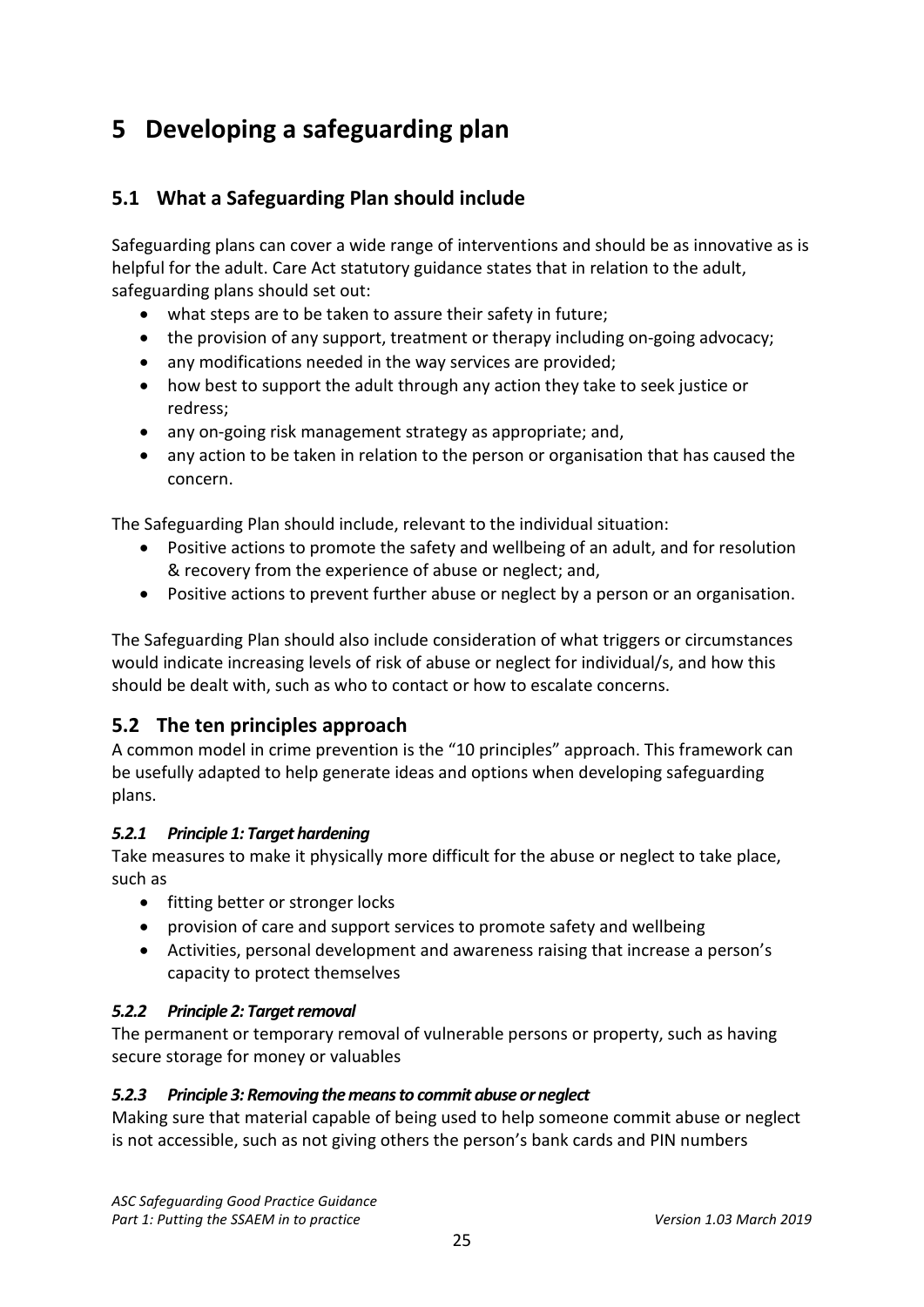# *5.2.4 Principle 4: Reduce the payoff*

Reduce the gain if abuse or neglect should take place, such as

- property marking to make items identifiable
- An application to Court of Protection to obtain Deputyship, enabling finances to be secured

#### *5.2.5 Principle 5: Access control*

Restricting access to a person or to the whole or part of buildings or sites, such as

- entry phones,
- using ID cards
- having security staff
- preventing a known abuser to be able to access the person at risk through use of a court order
- Criminal prosecution
- Blocking nuisance calls

### *5.2.6 Principle 6: Visibility or surveillance*

Making sure people would be visible if they carried out abuse or neglect. This can involve

- Natural surveillance, improving lighting or moving an activity to somewhere where it can be more readily seen by others
- Formal surveillance, such as using alarm systems or CCTV
- Informal surveillance, which involves encouraging people to be vigilant and know what to do when they see a potential risk, or setting up groups such as a neighbourhood watch or a group for service users and relatives in a care home

### *5.2.7 Environmental design*

Changing the environment of a building or site to reduce opportunities for abuse or neglect

#### *5.2.8 Rule setting*

Introducing ways of behaving, policies, procedures, codes of conduct and so on which set out what is acceptable behaviour, such as

- setting an expectation that ID badges will be worn, or
- visitors to a place registering when they arrive and leave
- Family work to agree changes to behaviour that harms.

### *5.2.9 Increase the chance of being caught*

Anything that slows down an abuser or increases their risk of being caught, such as maintaining and monitoring alarm systems or CCTV

### *5.2.10 Deflecting abusers*

Diverting potential abusers from committing abuse. This can involve

- working with people to influence standards, thinking and attitudes
- Improving training and supervision arrangements
- Reassessing and changing support provision for an adult with care & support needs who poses a risk of harm to other service user/s
- Carrying out a carers assessment and providing services to decrease risk of harm
- Meeting with an individual who poses a risk of harm, and negotiating changes to their behaviour

*ASC Safeguarding Good Practice Guidance* Part 1: Putting the SSAEM in to practice *Version 1.03 March 2019*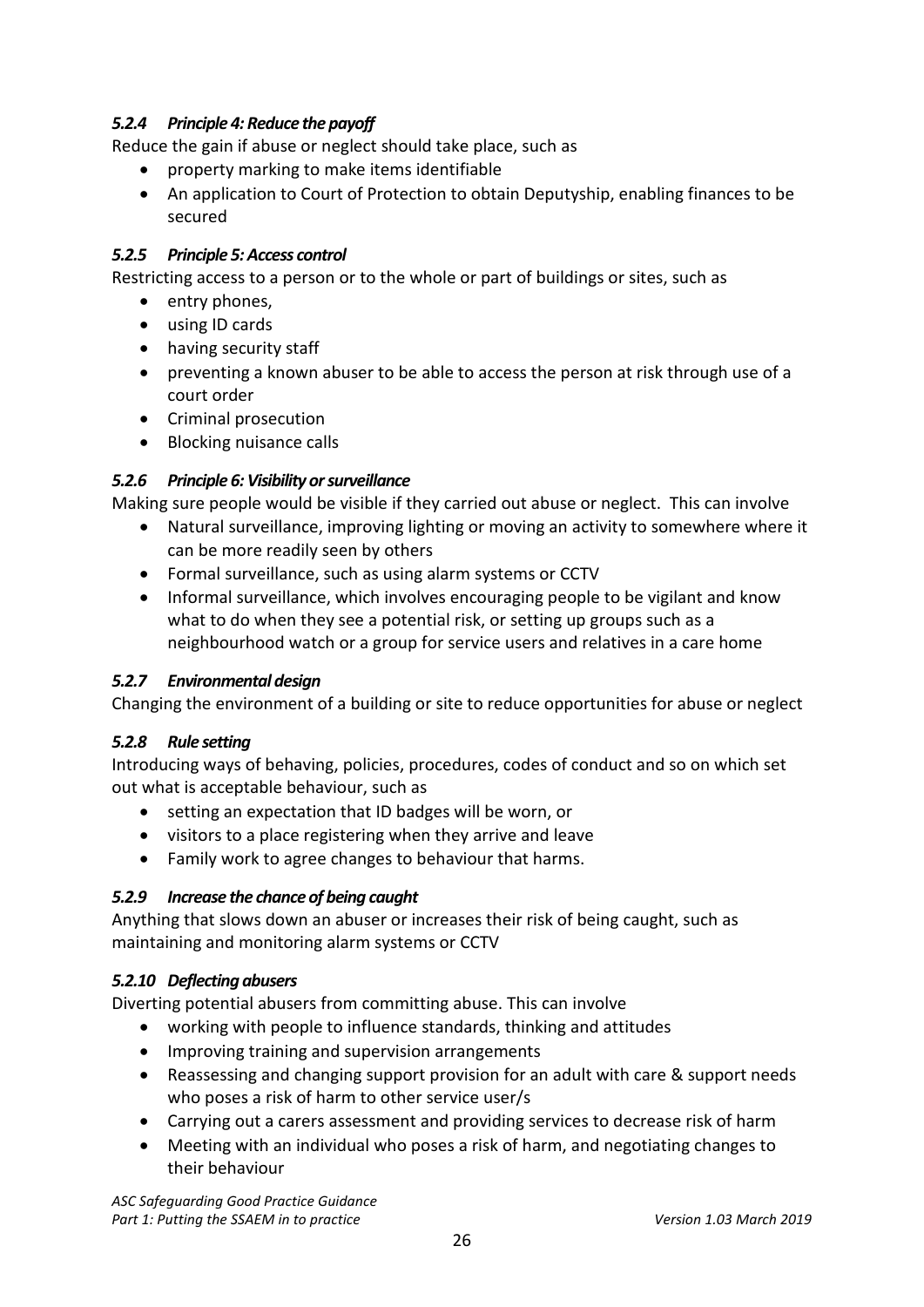# <span id="page-26-0"></span>**5.3 Securing justice**

Actions that can help secure justice include

- Criminal investigations by the Police
- Health and Safety investigations and prosecutions
- Prosecutions by Trading Standards
- Enforcement action by regulators or professional bodies
- Applications to the Court of Protection or High Court
- Civil injunctions
- Applications for criminal injuries compensation
- Restorative justice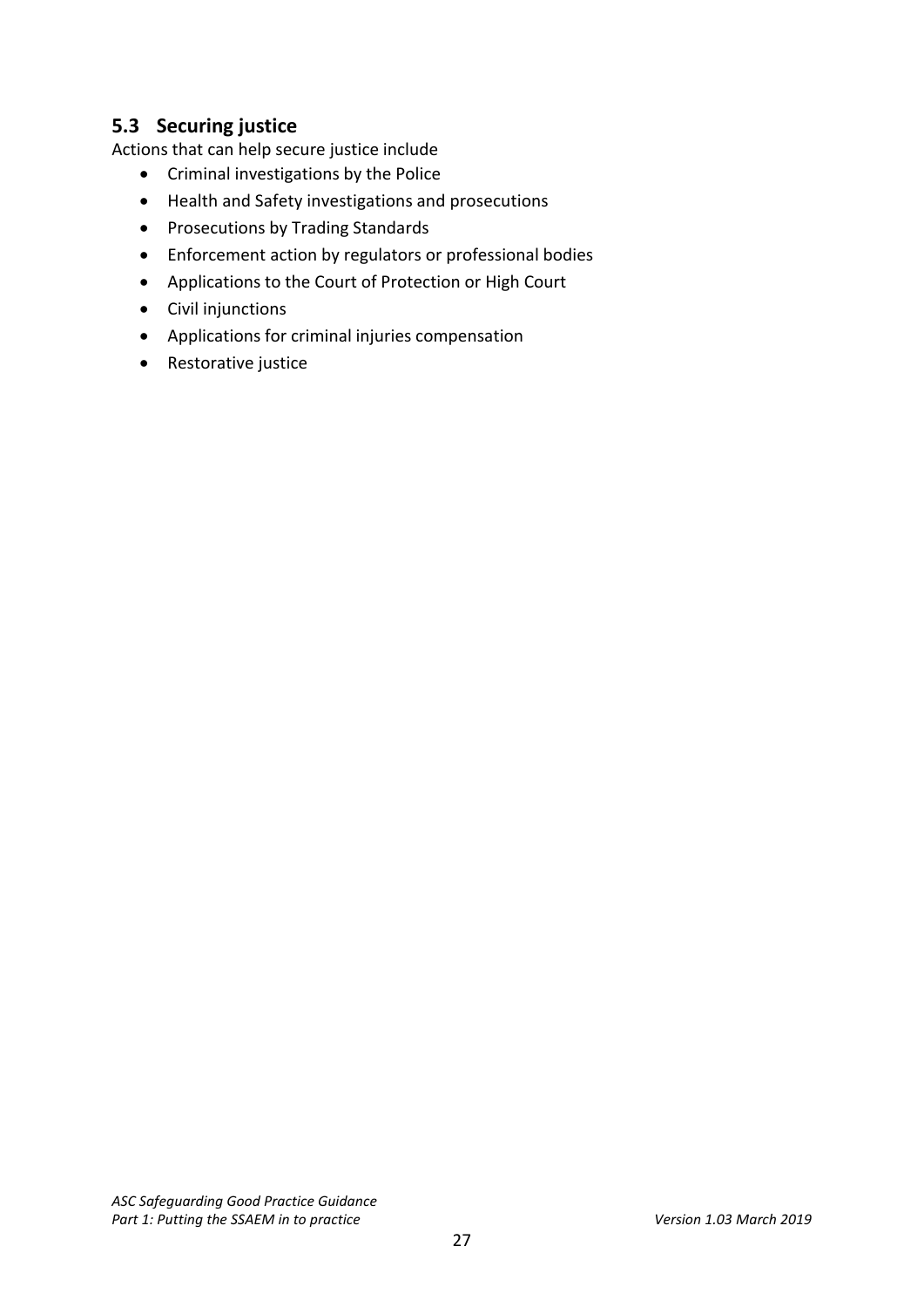# <span id="page-27-0"></span>**6 Using the RASCI model to plan roles and responsibilities**

# <span id="page-27-1"></span>**6.1 The RASCI model**

The RASCI model can help clarify roles in a project such as a safeguarding enquiry. For each task involved, identify who is responsible, accountable, or supportive of the work and who is to be consulted, and to be informed

- **Responsible**: The person or stakeholder that leads the doing of the work. They must complete the task or objective or make the decision. There must be one and only one R. R has an integration role and is directly accountable for quality of decisions. This person ensures that the task is completed effectively and handed over for sign off for approval by A to move on to the next step.
- **Accountable**: Person or stakeholder who is the "owner" of the task. He or she must sign off or approve when the task, objective or decision is complete. This person must make sure that responsibilities are assigned in the matrix for all related activities. There can be more than one A, but the aim is always to have as few as possible, since all A's must approve every action that takes place. This person coaches, provides feedback, adds value, provides direction, sets overall terms of reference and is ultimately accountable for overseeing the implementation.
- **Supporting**: The person or team of individuals who are needed to do "the real work."
- **Consulted**: People or stakeholders who need to give input before the work can be done and signed-off on. These people are "in the loop" and active participants, and the communication with them is two-way. C's input should be obtained before a decision is made, though it may not necessarily be used.
- **Informed**: People or stakeholders who need to be kept "in the picture." They need updates on progress or decisions, but they do not need to be formally consulted, nor do they contribute directly to the task or decision. They should be advised after decisions have been made to avoid being sucked into the decision making.

# <span id="page-27-2"></span>**6.2 Example of using the RASCI model**

For example: A safeguarding concern arises when a person who lives in a care home arrives at hospital by ambulance. The person is in a somewhat unkempt state, and the ambulance crew say this was the condition they were in when they arrived at the care home. They also mention that there were delays both with the response from the ambulance service to the call from the care home, and once they arrived at the hospital with A&E being able to receive the person from the ambulance. A couple of hours after they have arrived at hospital, staff and A&E notice that the person has pressure ulcers. The hospital staff make a safeguarding referral to the local authority, noting there is the potential that the pressure wounds could be associated with possible neglect at the care home, by the ambulance service, or the hospital. A RASCI matrix for the likely steps involved in responding to such a situation might look like this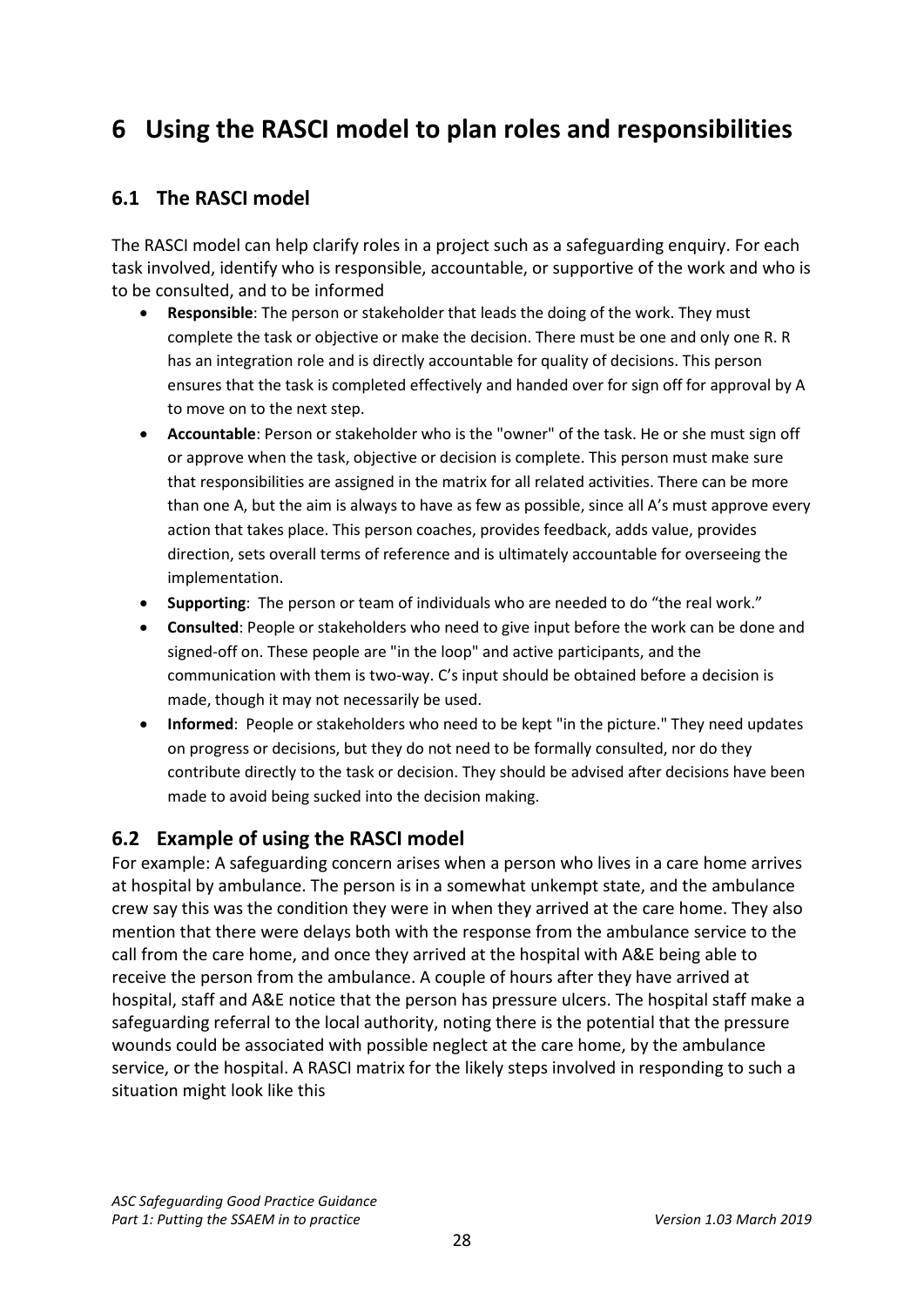| ğ                                  |                              |                                                           |                                         |                                     |                                       | cn                                 |
|------------------------------------|------------------------------|-----------------------------------------------------------|-----------------------------------------|-------------------------------------|---------------------------------------|------------------------------------|
| Commissioner<br>Social Care        |                              |                                                           | cn                                      |                                     | cn                                    | cn                                 |
| Commissioner<br>Healthcare         |                              |                                                           |                                         |                                     |                                       |                                    |
| Home<br>ළි                         | S                            | ت                                                         |                                         | Ō                                   |                                       | ທ                                  |
| Ambulance<br>Service               | S                            | ت                                                         |                                         |                                     |                                       |                                    |
| Hospital                           | S                            | ت                                                         | S                                       | Ö                                   |                                       | s                                  |
| LEO role<br>Authority:<br><b>g</b> | $\approx$                    | $\approx$                                                 | $\approx$                               | $\approx$                           | $\approx$                             | $\approx$                          |
| Authority: SAM<br><b>g</b><br>흥    | Œ                            | Œ                                                         | ⊄                                       | Œ                                   | ⊄                                     | ď                                  |
| <b>Person</b> at<br>道              | ت                            |                                                           |                                         | cn                                  |                                       | cn                                 |
|                                    | Immediate risk<br>management | Deciding what the<br>will involve<br>safeguarding enquiry | Undertaking the<br>safeguarding enquiry | Developing the<br>safeguarding plan | Implementing the<br>safeguarding plan | Reviewing the<br>safeguarding plan |

*ASC Safeguarding Good Practice Guidance* Part 1: Putting the SSAEM in to practice Version 1.03 March 2019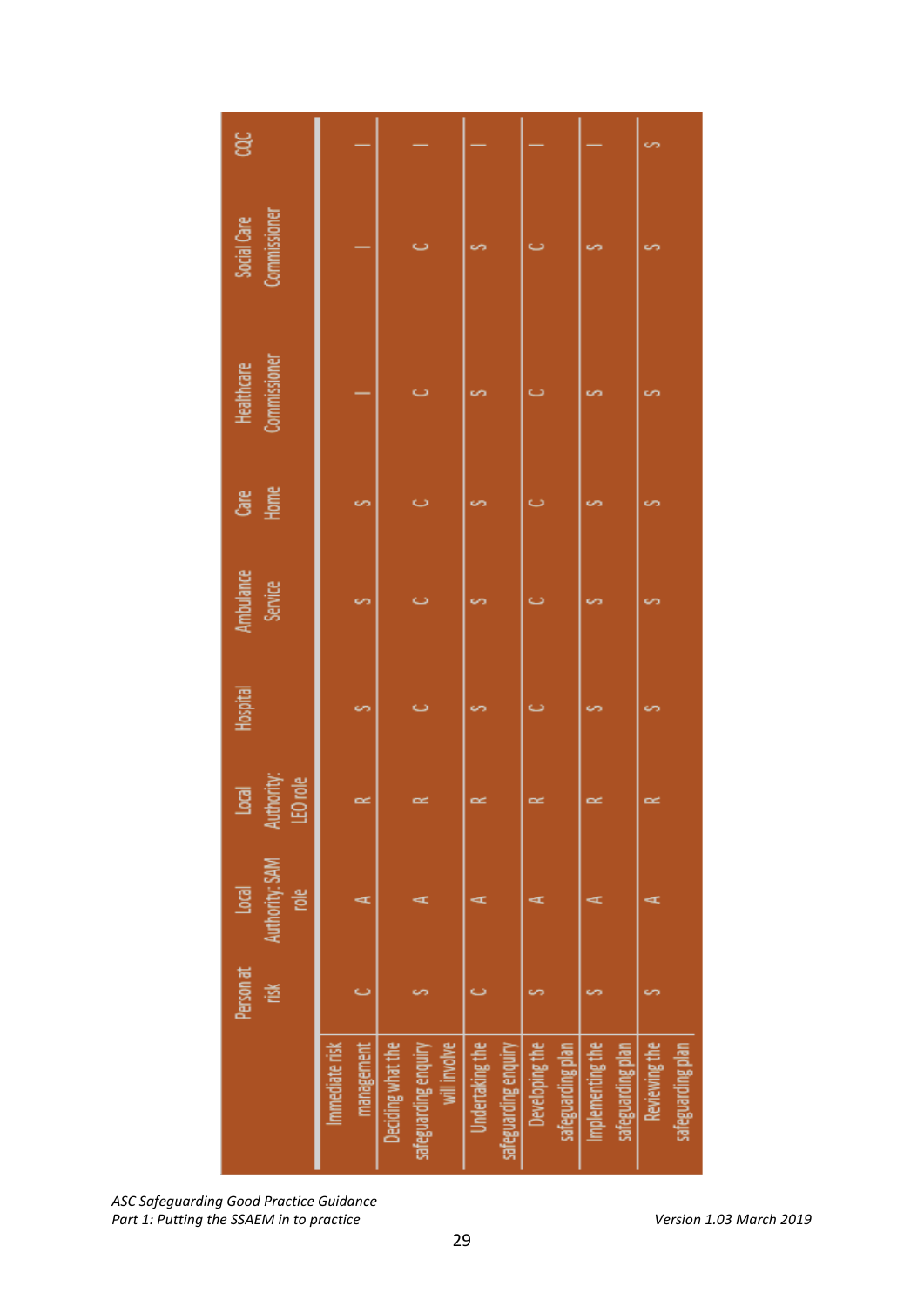# <span id="page-29-0"></span>**7 Relationship to other processes**

It may be necessary to consider whether the safeguarding enquiry meets the criteria for other investigations and reviews, such as

- Criminal Investigations (see section in Adult safeguarding and criminal investigations)
- [Serious Incident Investigations](https://improvement.nhs.uk/resources/serious-incident-framework/) (see section on adult safeguarding and concerns relating to services)
- Child Protection and Safeguarding Procedures
- Reviews/investigations which may be undertaken following the death or significant injury of an individual
- Safeguarding Adults Reviews
- Serious Case Reviews concerning children

# <span id="page-29-1"></span>**7.1 Child Protection and Safeguarding Procedures**

If there are concerns about a child as well as an adult safeguarding enquiry, the Lead Enquiry Officer should link with the Children's Services to agree any co-ordinated actions in line with both Surrey Safeguarding Children's Board Policy and Procedure, Surrey Safeguarding Adults Board Policy and Procedure, and SCC Adult Safeguarding Policy and Procedure.

# <span id="page-29-2"></span>**7.2 Reviews/investigations which may be undertaken following the death or significant injury of an individual**

It is likely that a safeguarding enquiry would precede any decision making about the reviews below being undertaken, and information for safeguarding enquiries undertaken for that individual, or other affected individuals, may be shared as part of the review process.

# *7.2.1 Safeguarding Adults Reviews*

Safeguarding Adults Reviews (SARs) are a statutory duty under the Care Act for Safeguarding Adults Boards to undertake. This is when:

- an adult dies as a result of abuse or neglect, whether known or suspected, and there is concern that partner agencies could have worked more effectively to protect the adult.
- an adult is still alive but has experienced serious neglect or abuse and there is concern that partner agencies could have worked more effectively to protect the adult.

For further information please see Surrey Safeguarding Adults Board's Policy and Procedure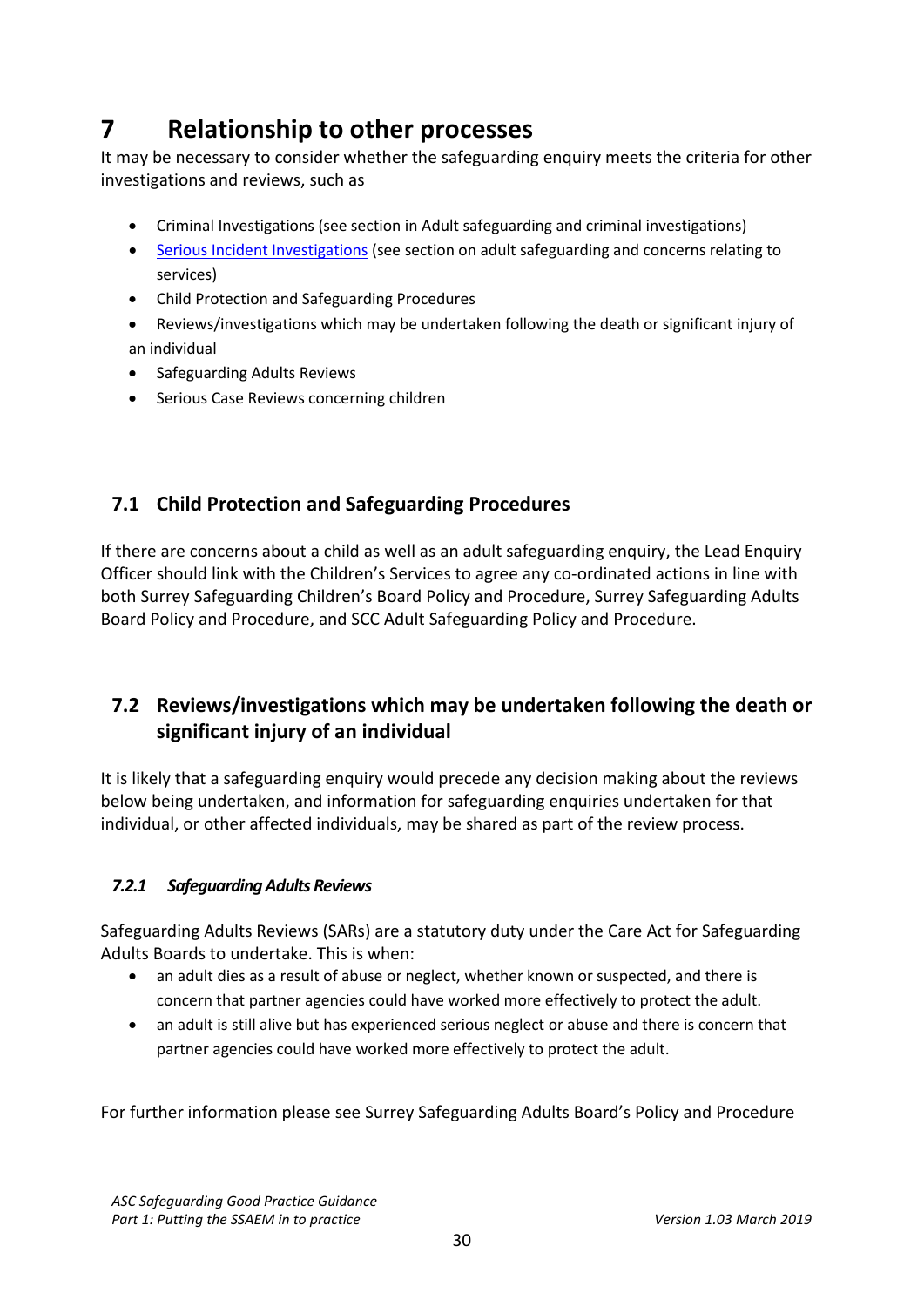## *7.2.2 Serious Case Reviews concerning children*

Local Safeguarding Children's Boards undertake reviews of serious cases in specific circumstances, such as the death of a child where abuse or neglect are known or suspected, and advise on lessons to be learned.

Refer to the Surrey Safeguarding Childrens Board Procedures for more information.

## *7.2.3 Domestic Homicide Reviews*

[Domestic Homicide Reviews](https://www.gov.uk/government/collections/domestic-homicide-review) are statutory reviews, reviewing the circumstances in which the death of a person aged 16 or above appears to have resulted from domestic violence and abuse.

# *7.2.4 Coroner Investigations*

Coroners investigate deaths that have been reported to them if it appears that: the death was violent or unnatural; the cause of death is unknown, or the person died in prison, police custody, or another type of state detention. In these cases coroners must investigate to find out, for the benefit of bereaved people and for official records, who has died and how, when, and where they died.

If it is not possible to find out the cause of death from a post-mortem examination, or the death is found to be unnatural, the coroner has to hold an inquest. An inquest is a public court hearing held by the coroner in order to establish who died and how, when and where the death occurred. The coroner or jury also makes findings to allow the cause of death to be registered, such as 'accident or misadventure', 'natural causes', 'unlawful killing', 'suicide' or an 'open' verdict. The coroner or jury may also make a brief narrative conclusion setting out the facts surrounding the death in more detail and explaining the reasons for the decision.

Click here for a short guide to [Coroner Investigations.](https://www.coronersociety.org.uk/_img/pics/pdf_1503323567.pdf)

# *7.2.5 Multi Agency Public Protection Arrangements (MAPPA) Serious Case Reviews*

If an offender subject to MAPPA commits a Serious Further Offence a MAPPA Serious Case Review is to be undertaken. The purpose of the MAPPA Serious Case Review is to examine whether the MAPPA arrangements were effectively applied and whether the agencies worked together to do all they reasonably could to manage effectively the risk of further offending in the community.

Please refer to th[e MAPPA Guidance](https://www.justice.gov.uk/downloads/offenders/mappa/mappa-guidance-2012-part1.pdf) for further information.

### *7.2.6 Mental Health Homicide Reviews*

*ASC Safeguarding Good Practice Guidance* Part 1: Putting the SSAEM in to practice *Version 1.03 March 2019*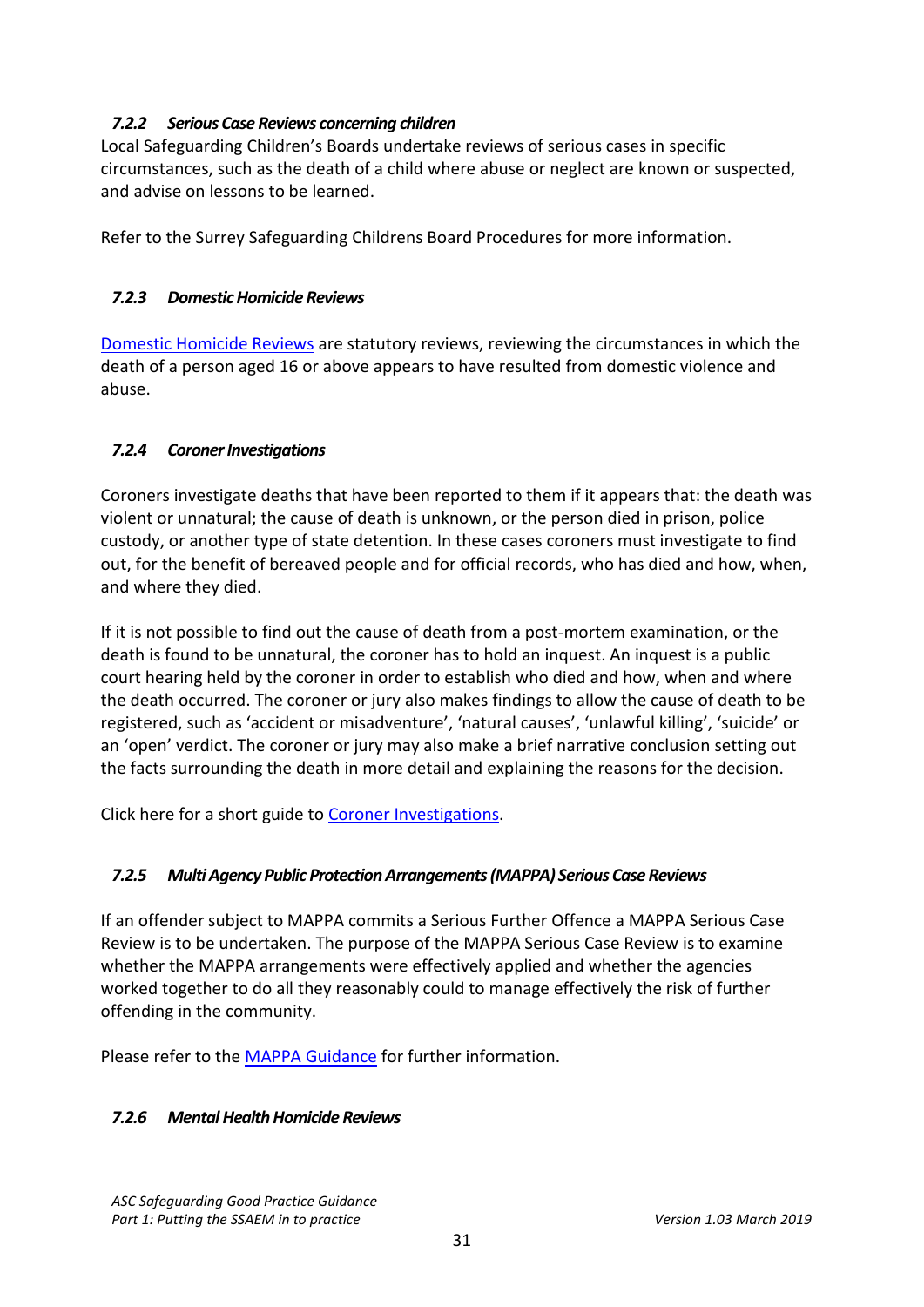NHS England is responsible for commissioning independent investigations into homicides (sometimes referred to as mental health homicide reviews) that are committed by patients being treated for mental illness. Mental Health Homicide Reviews are undertaken under the [NHS England Serious Incident Framework.](https://improvement.nhs.uk/resources/serious-incident-framework/)

# *7.2.7 Learning Disabilities Mortality Review (LeDeR) Programme*

The LeDeR programme has been established to support local areas to review deaths of people with learning disabilities, and to use the lessons learned to make improvements to service provision. All deaths of people with a learning disability, aged 4 years and over, may have an initial review, regardless of whether the death was expected or not.

Click on this link for the **LeDeR** programme for further information or contact your Clinical Commissioning Group Safeguarding Team and/or Local Area Contact for LeDeR.

# <span id="page-31-0"></span>**7.3 Complaints processes**

As safeguarding adults work has progressed, so has the understanding of how to better respond to the complexities that the situations involve. For example, practice has sometimes been adopted in which where there was a situation that was both a complaint and a safeguarding adults concern, the rule has been that the complaints process would always be suspended until the adult safeguarding work is completed.

This approach has not always help achieved the outcomes needed. Some sectors, such as adult social care and health services, have prescribed complaints processes which are at odds with this approach. It has also resulted in inefficiencies

- Complaints processes can be effective at establishing the facts and securing redress for people when things have gone wrong. By putting these outside of the safeguarding adults process, the opportunity to get the best out of both processes working together has been lost
- The risk is created that a concern about decision making about the local authority's adult social care services will go through a safeguarding adults process instead of a complaints process, which is at odds with the regulatory arrangements for adult social care complaints
- It risks creating a perception that a concern is either a safeguarding adults concern or a complaint, whereas many issues would correctly be identified as both
- A more flexible approach to the relationship of safeguarding adult and complaints processes may be useful. The person responsible for managing a particular enquiry will choose the best approach for the circumstances in front of them. They will make this choice in partnership with others and based on the merits of the particular situation.

Broadly speaking, the options that might be used are

• Suspend the complaints process until after the adult safeguarding process. This might be used, for example, where the person making the complaint was the person who may have

*ASC Safeguarding Good Practice Guidance* Part 1: Putting the SSAEM in to practice *Version 1.03 March 2019*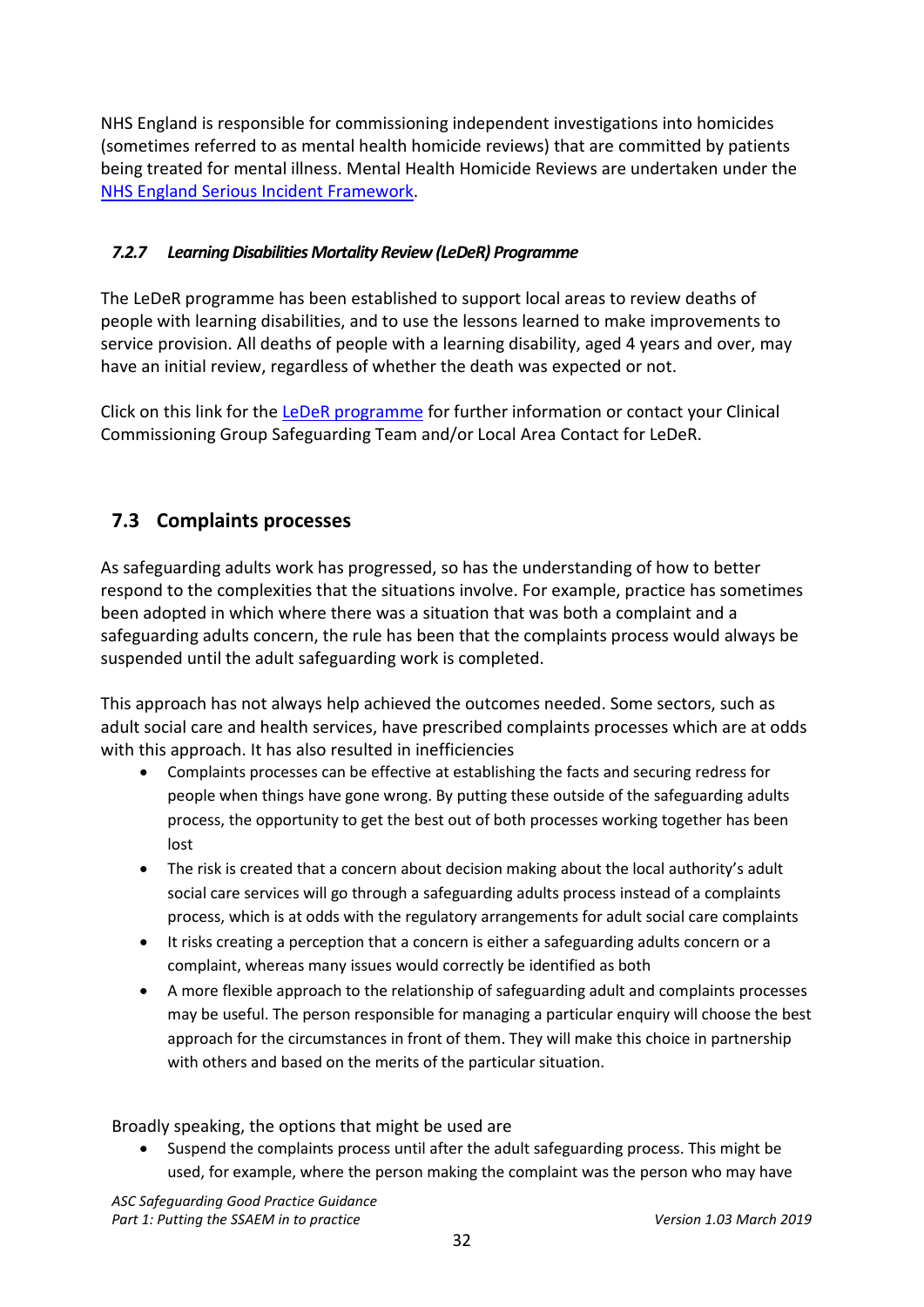caused harm, and to pursue the complaint may compromise the safeguarding adult process from achieving its aims of establishing facts and protecting the adult at risk

• Use the complaints process to achieve some or all of the enquiry. Adult safeguarding processes and complaints processes both include the aim of establishing facts. In some circumstances, it is best to combine the work that will achieve this aim. This can be achieved in a variety of ways, which will be negotiated on a case-by-case basis by the person overseeing the enquiry and the partners involved in the process. It could relate to the complaints process(es) of any partner(s) involved in the piece of adult safeguarding work

# *7.3.1 Complaints about the adult safeguarding process*

If a person using services, or someone affected by those services, has a complaint about how a safeguarding adults enquiry has taken place then this is likely to fall within the complaints regulations for adult social care.

However, there will be other concerns that crop up that can't be covered by adult social care complaints regulations, such as concerns raised by partner organisations of the SAB. Local arrangements should set out expectation for how those involved in adult safeguarding processes to be able to raise concerns about a process they have been involved in.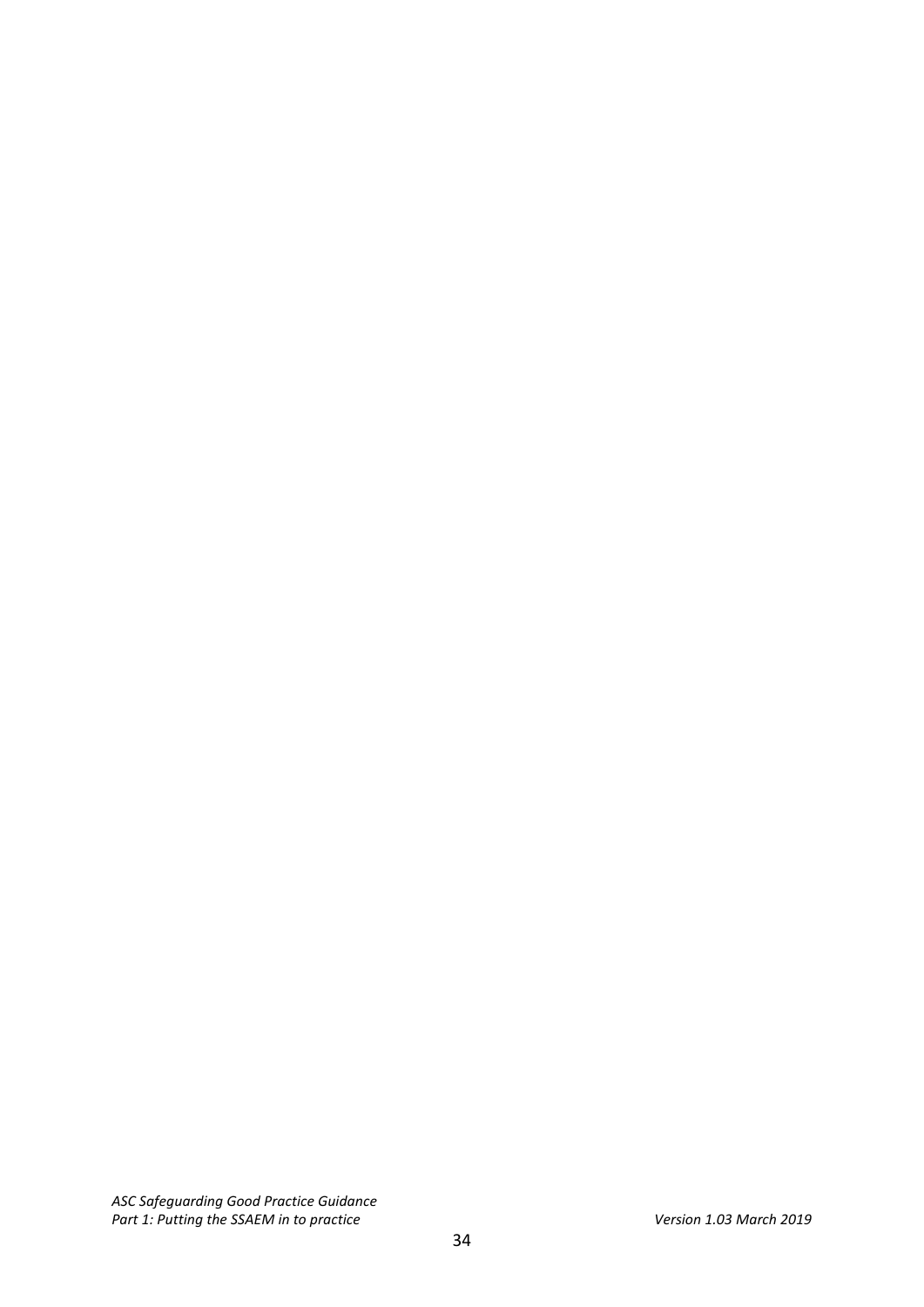# Taking account of the context of the adult safeguarding concern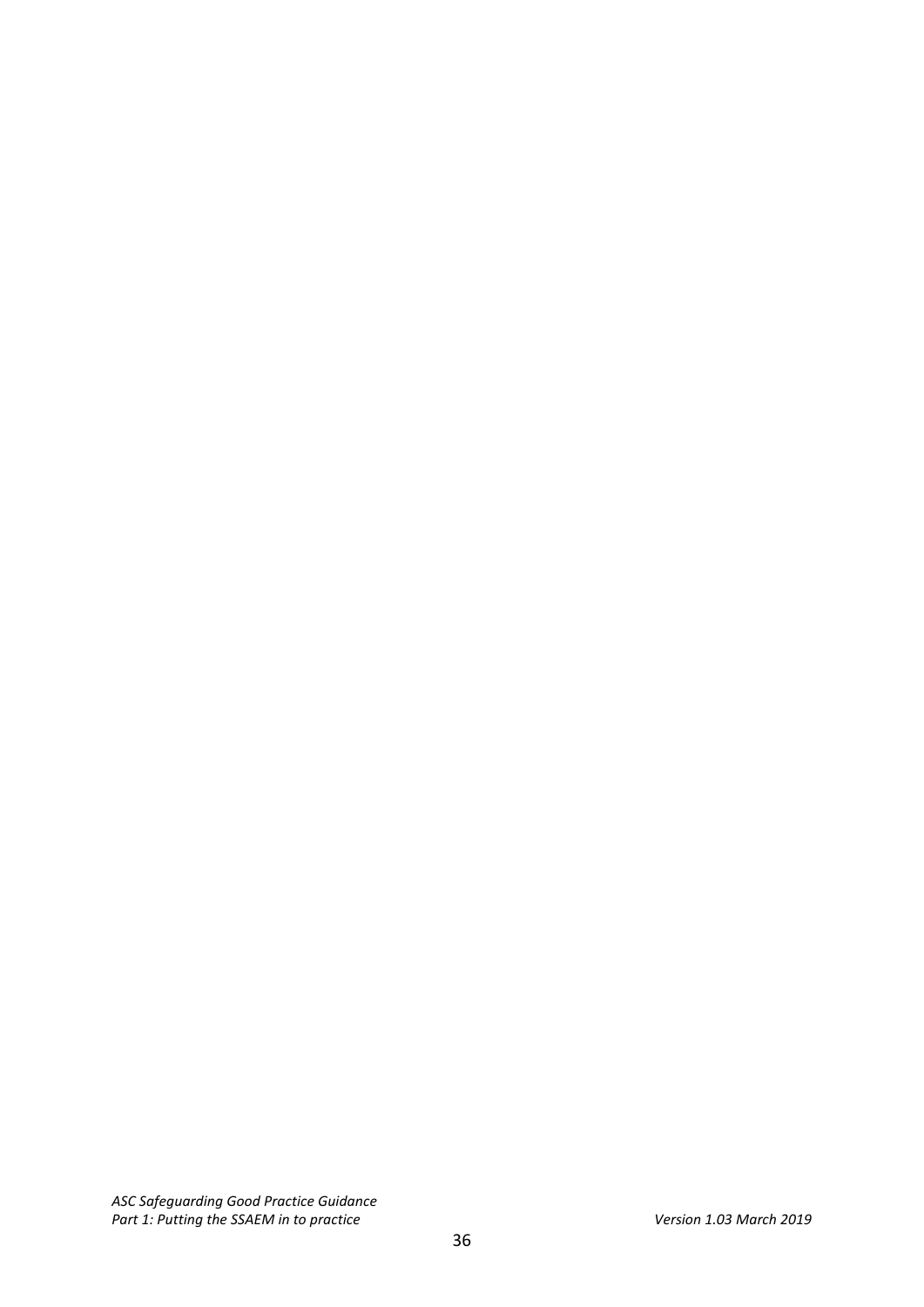# <span id="page-36-0"></span>**8 Thinking about adult safeguarding enquiries in context**

When carrying out an adult safeguarding enquiry it can be helpful to consider the context of that adult safeguarding concern. Doing this can help clarify things like what issues we need to pay attention to, who needs to be involved, and what aims we might have.

Broadly speaking, adult safeguarding concerns arise in one of three contexts

- Within private and family life
- Within the wider community or other social context
- Within service provision, particularly health and social care services

Some might say that self-neglect is a fourth context but as Surrey Safeguarding Adults Board has adopted an approach that our starting point is that an adult safeguarding enquiry is not the response we will give to concerns about self-neglect, this will not be covered here.

Some concerns might span more than one context. This is sometimes a clue that more than one concern has become conflated, so it would be better to separate them out, but there are issues that cross more than one context. Using this model to consider each context in turn can help with being clear about what issues are at play for each context, and therefore what actions you might want to take.

# <span id="page-36-1"></span>**8.1 Examples of concerns in different contexts**

#### *8.1.1 Concerns regarding issues in private and family life* For example:

- Concerns that the family of a person with profound and multiple disabilities who is unable to make decisions about their own care are not ensuring they receive the health care that they should are not ensuring that the person gets the health care that they should
- Concerns that the son of a person with dementia is taking money from them to pay for their own alcohol and drug use

In a case such as where there are concerns that the family of a disabled person are not ensuring they receive the healthcare they need, the adult safeguarding work might involve:

- **Enquiry**: This will be likely to include reviewing what has happened so far to see whether there is substance to the concerns, to share the concerns with the family and get their views, to review whether the work done with the person and their family so far has properly dealt with these matters, and to work out what are the root causes of any problems identified.
- **Safeguarding plan**: This is likely to involve a plan of a graduated steps of measures to ensure the person receives the health care they need, such as working with the family to be clear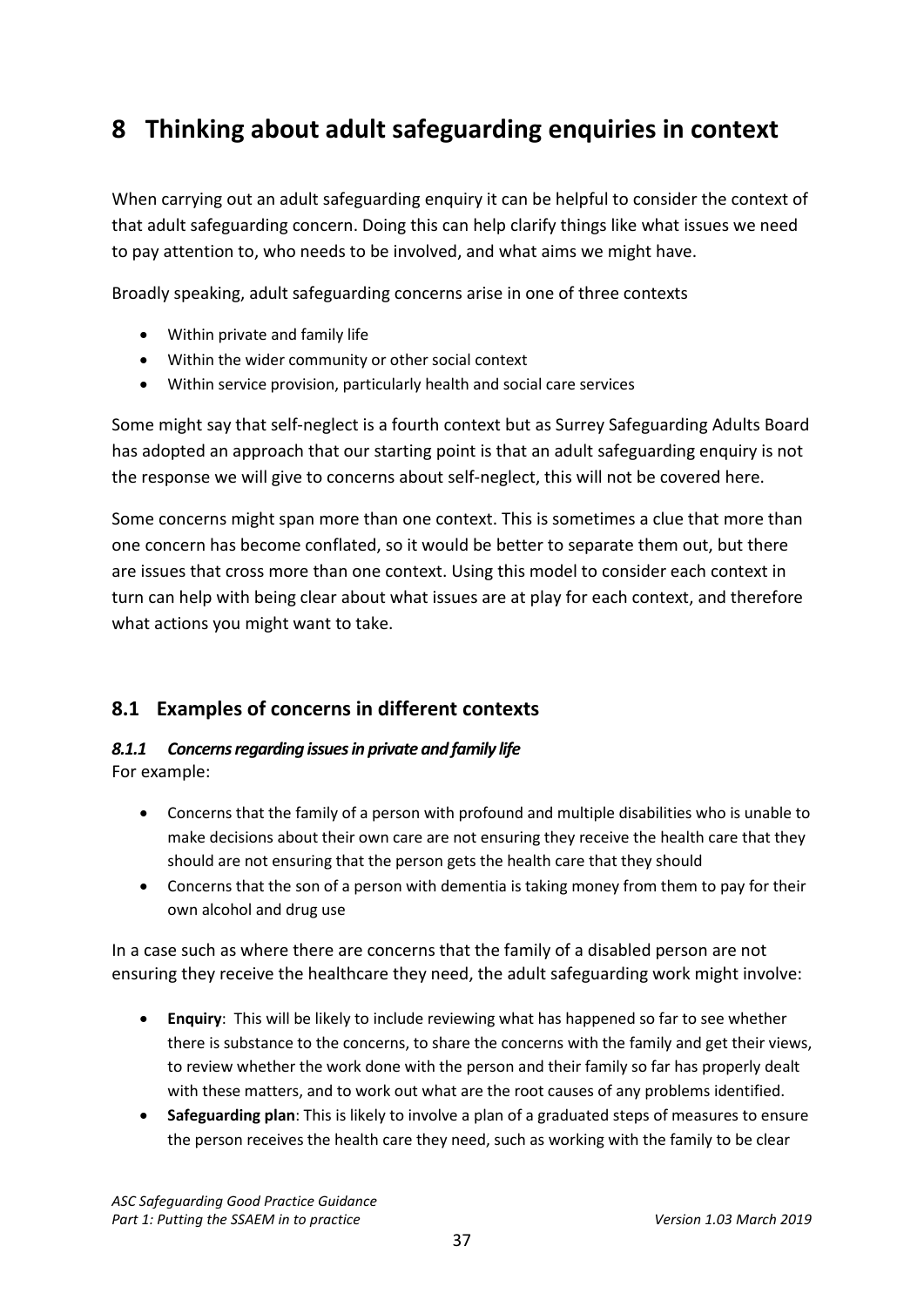about what is needed, to more assertive approaches if that is not successful such as taking the matter to the Court of Protection.

# *8.1.2 Concerns regarding community safety issues*

For example:

- A person with learning disabilities being a victim of "mate crime", where people exploit them under the guise of friendship
- The home of an older person with memory loss and alcohol use issues being taken over by a gang

In a case such as where there are concerns that a person with learning disabilities being a victim of "mate crime", the adult safeguarding work might involve:

- **Enquiry**: To establish what has happened, and what the adult wishes to have happen. There can be particular challenges in such cases as the person may not recognise the risks they are facing or, perhaps, will be ambivalent about the relationship with the person who may be abusing them as they see it as beneficial as it is harmful.
- **Safeguarding Plan:** This may consist of measures to help the person protect themselves both in the short-term such as considering ways the person's finances are managed if they need support with this, and in the longer term such as building the person's skills to manage friendships and creating opportunities to make more positive relationships. Multi-agency work might be needed to address those causing harm such as the police addressing any criminal issues, and housing providers and others using powers available to them.

# *8.1.3 Concerns arising within service provision*

For example:

- A person in a care home has unexplained bruising
- A person with learning disabilities is admitted to hospital with a broken leg. While they are there, their epilepsy and diabetes are poorly managed
- A solicitor undertaking extended and expensive work for a person with a brain injury who doesn't have the capacity to make a decision to instruct the solicitor

In a case such as where there are concerns that a person in a care home is not receiving the care that they should, the adult safeguarding work might involve:

- **Enquiry**: Establishing what has happened and what the root causes are. Some instances might be caused by poor practice by an individual, whereas others could be due to broader issues such as poor recruitment or training of staff, or low staffing levels
- **Safeguarding plan**: There may need to be steps to manage immediate risks to the person and to others using the service. Evidence of the issue and the root causes may be passed over to the commissioners and / or regulators of the service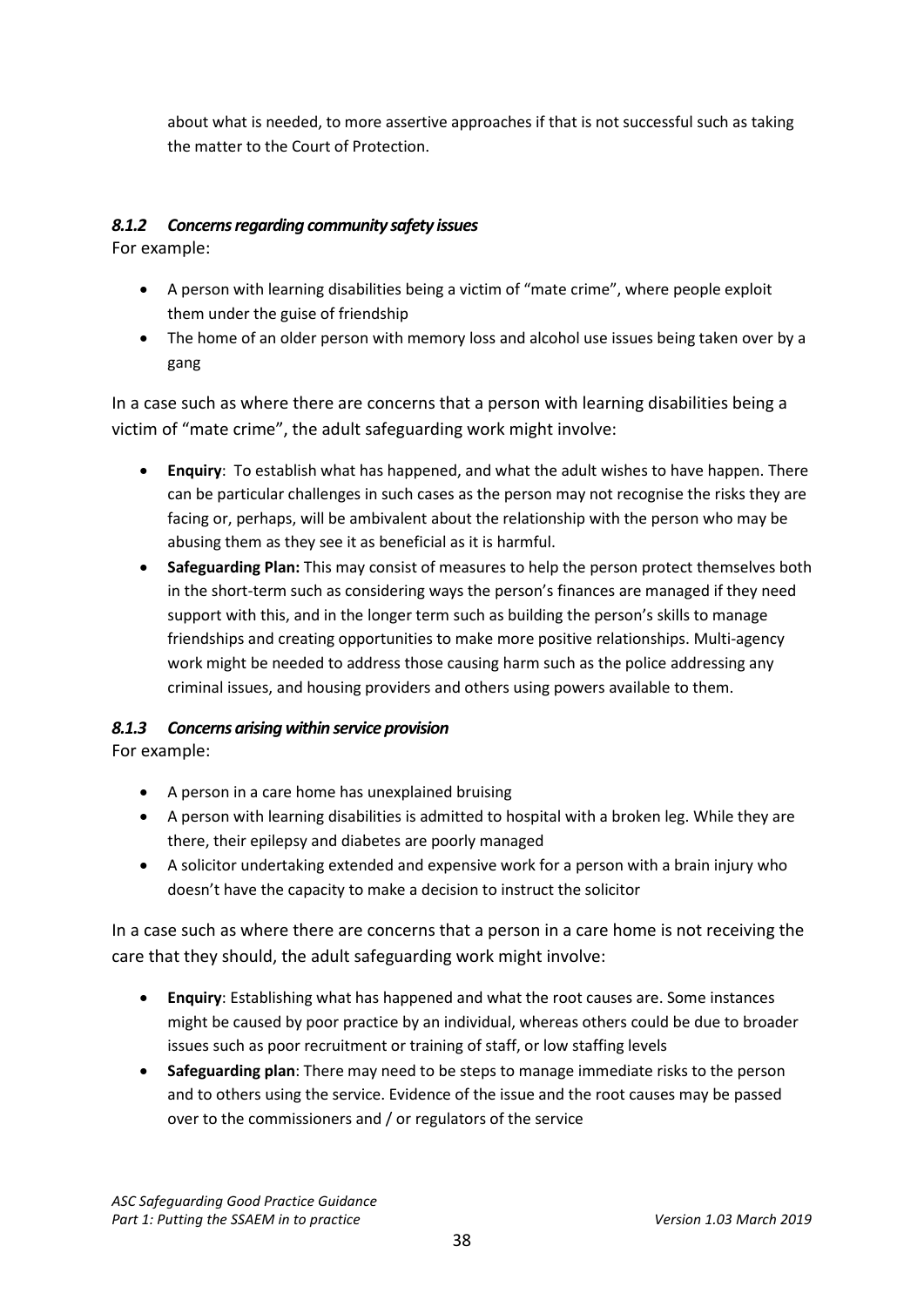# <span id="page-38-0"></span>**9 Safeguarding adults enquiries in the context of private and family life**

# <span id="page-38-1"></span>**9.1 Typical scenarios**

Typical safeguarding adults concerns that arise in the context of private and family life include

- Domestic abuse: This might involve
	- $\circ$  Abuse within the context of an intimate partner relationship such as spouses, civil partners and cohabitees
	- o Between parent and adult child
	- o Other family relationships such as siblings
	- o Coercive and controlling behaviour
- Financial abuse by a family member
- Not providing the care that a loved one needs
- Not acting in the best interests of a family member who is unable to make a decision for themselves

# <span id="page-38-2"></span>**9.2 Applying the Surrey Safeguarding Adults Enquiries Method (SSAEM)**

#### *9.2.1 Decide*

Concerns may not have an easily identifiable starting point. They may slowly emerge over time, so those involved may "slide" in to them without recognising them.

### *9.2.2 Plan*

Safeguarding adults work in the context of private and family life can be some of the most complex cases, particularly where there are complexities about emotional and psychological issues.

The adult may want those who pose a risk to be involved in the planning of the enquiry and identifying the outcomes to be achieved.

### *9.2.3 Do*

There must be a presumption that the person who presents a risk must be involved in the enquiry, to comply with natural justice principles

Safeguarding plans might involve

- Improving skills
- "Target hardening"

If the root cause is the relationship, then that may need to be the focus of intervention. What skills would better help these people manage this relationship?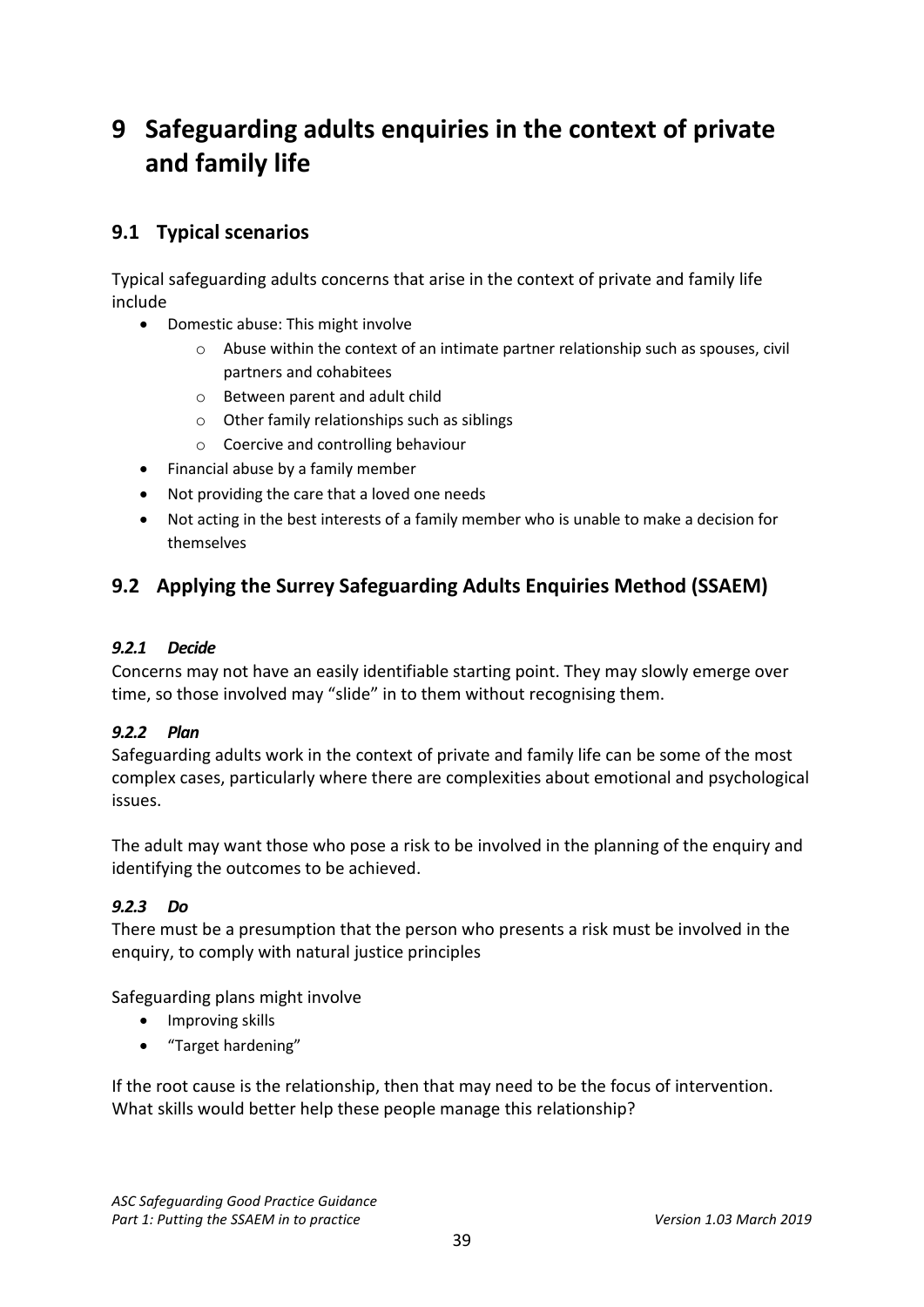# <span id="page-39-0"></span>**9.3 Making Safeguarding Personal in this context**

Typical challenges that can arise are

- The adult being ambivalent about recognising the risks they face, which impacts on their ability to recognise and act on the risks they are facing
- People having complex relationships in which vulnerability to abuse from another person arises in the context where there may be complicating factors such as dependency, or alongside positive aspects to the relationship.

# <span id="page-39-1"></span>**9.4 Human Rights considerations**

There are important human rights considerations in this context

### *9.4.1 Consult the adult*

The person must be consulted about what we are doing and any actions we plan that may affect them

### *9.4.2 Consulting with others*

We must consult with others when

- The adult wants us to
- The actions we are planning may impact on their private and family life
- Where the adult lacks capacity to make relevant decisions, and these are people we should consult as they have an interest in the welfare of the person

This will be true even if the person we should consult with is the source of risk to the adult. It can be difficult and challenging to do this but, unless we can establish an overriding reason not to, we must.

The principles of natural justice mean we must give a fair hearing to the person we think may be the source of risk to the adult.

# <span id="page-39-2"></span>**9.5 Mental capacity considerations**

Concerns may arise that a person who is unable to make decisions about how to protect themselves from the risk of abuse or neglect within their private or family life. Appendix C sets out a graduated approach that can be useful in such circumstances.

# <span id="page-39-3"></span>**9.6 Involving other agencies**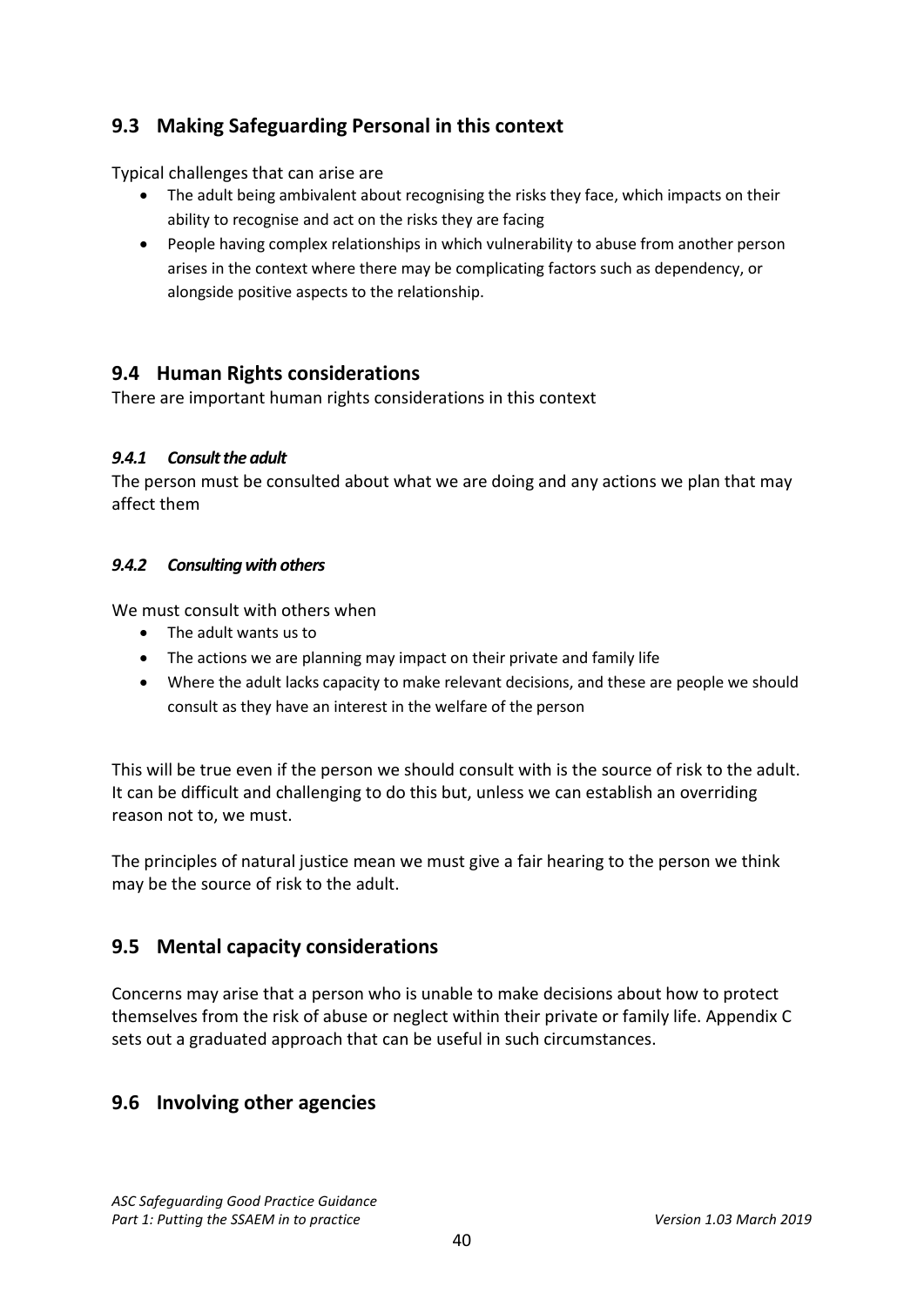### *9.6.1 Domestic abuse*

People experiencing domestic abuse may benefit greatly from the involvement of specialist domestic abuse services.

It can be important when working with colleagues in such circumstances to be aware of some differences in ways of working. Many domestic abuse services focus their work on the victim, and they will not work with the perpetrator of the abuse.

However, in safeguarding adults work there will be circumstances where there has to be work with the perpetrator. That may be because of the human rights or mental capacity issues mentioned above, or it is because that person has a role in providing care to the person. This can add a layer of complexity to multi-agency working. It is not impossible for good joint work to take place, but it requires the differences in approach to be recognised and discussed, and the implications taken account of when planning together what will be done.

#### *9.6.2 Children's social care*

If there are risks to children, there should be involvement of children's social care.

# <span id="page-40-0"></span>**9.7 Working with uncooperative families**

Uncooperativeness can often come in different forms

- Ambivalence: such as being late for appointments or avoiding uncomfortable topics
	- o Everyone can be ambivalent at times
	- o May reflect where they are at in a process of change
	- $\circ$  May reflect cultural difference, uncertainty of expectations, or poor previous experiences
- Avoidance: such as avoiding appointments or cutting meetings short
	- o May have a difficulty
	- o May have something to hide
- Confrontation: such as challenging professionals or extreme avoidance
	- o May be based on fears and suspicions
	- o Needs to be confronted consistently
- Violence
	- o Deep and longstanding fears and hatred
	- o May be limited capacity for change

Where hostility towards most agencies is experienced, this needs to be managed on an inter-agency basis otherwise the results can be as follows:

- Everyone 'backs off';
- The family is 'punished' by withholding of services as everyone 'sees it as a fight';

*ASC Safeguarding Good Practice Guidance* Part 1: Putting the SSAEM in to practice Version 1.03 March 2019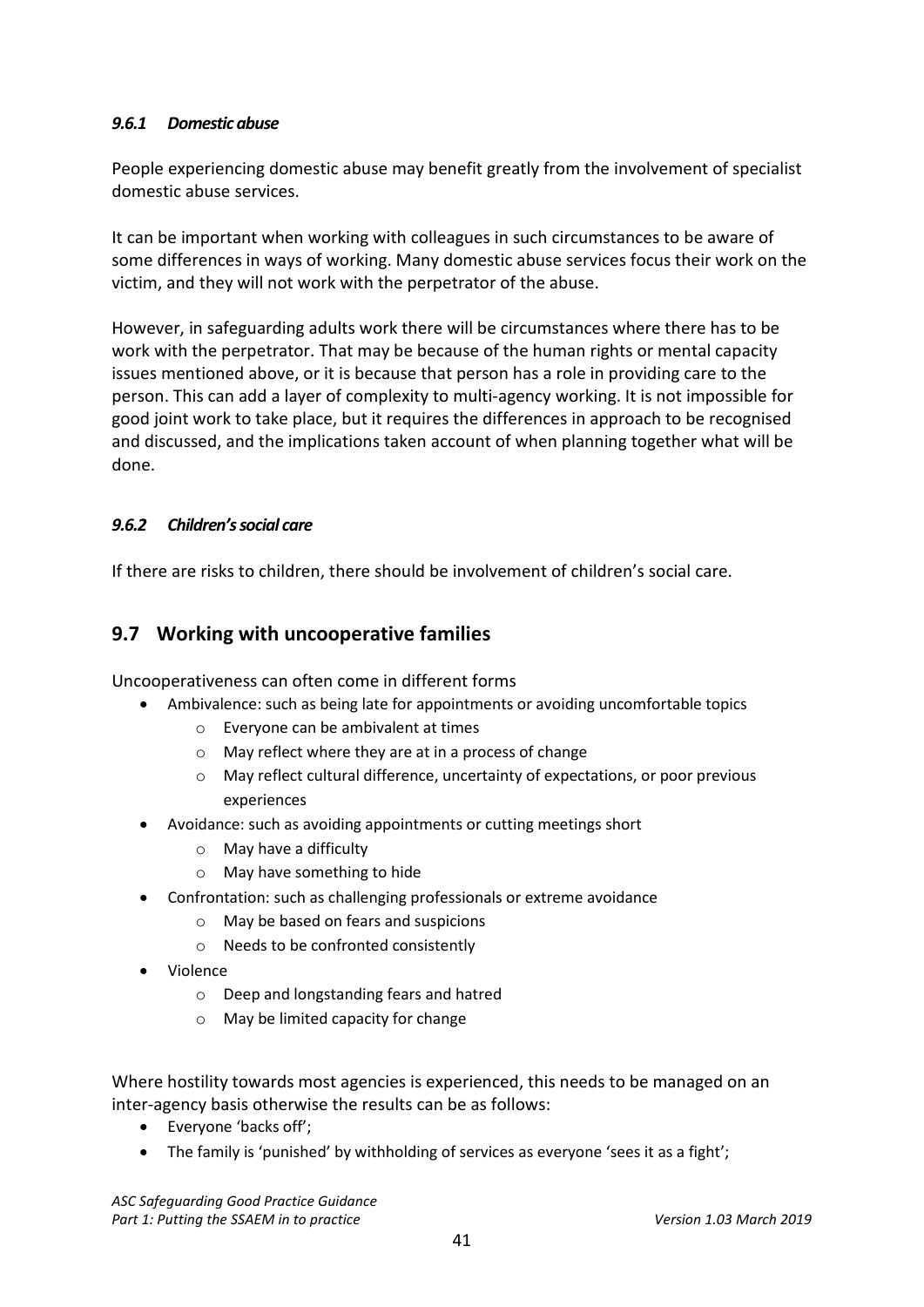• There is a divide between those who want to appease and those who want to oppose - or everyone colludes.

Effective multiagency working is more likely where everyone is

- Aware of the impact of hostility on their own response and that of others;
- Respectful of the concerns of others;
- Alert to the need to share relevant information about safety concerns;
- Actively supportive of each other and aware of the differing problems which different agencies have in working within these sorts of circumstances;
- Open and honest when disagreeing;
- Aware of the risks of collusion and of any targeting of specific professions / agencies;
- Prepared to discuss strategies if one agency is unable to work with a family. In circumstances such as these, professionals in the multi-agency network must to agree whether or not it is possible to gather information or monitor the well-being of the person at risk, and ultimately whether it is possible to have a truly multi-agency plan?

Things that can help effective work where there is a lack of cooperation

- Keep the relationship formal though warm, giving clear indications that the aim of the work is to achieve the best for the person at risk;
- Clearly stating their professional and/or legal authority;
- Continuously assessing their motivations and capacities of the family to respond cooperatively in the interests of their adult at risk
- Confronting uncooperativeness when it arises, in the context of improving the chances of a favourable outcome for the adult at risk
- Engaging with regular supervision from their manager to ensure that progress is being made and is appropriate;
- Seeking advice from experts (e.g. police, mental health specialists) to ensure progress is appropriate;
- Helping the family to work through their underlying feelings at the same time as supporting them to engage in the tasks of caring for the adult at risk;
- Being alert to underlying complete resistance (possibly masked by superficial compliance) despite every effort being made to understand and engage;
- Being willing, in such cases, to take appropriate action to protect the adult at risk (despite this action giving rise to a feeling of personal failure by the professional in their task of engaging the family).

Things to avoid

- Seeing each situation as a potential threat and developing a 'fight' response or becoming over-challenging and increasing the tension between the professional and the family.
- Colluding by accommodating and appeasing them in order to avoid provoking a reaction;
- Becoming hyper alert to the personal threat so the professional becomes less able to listen accurately to what the adult is saying

*ASC Safeguarding Good Practice Guidance* Part 1: Putting the SSAEM in to practice *Version 1.03 March 2019*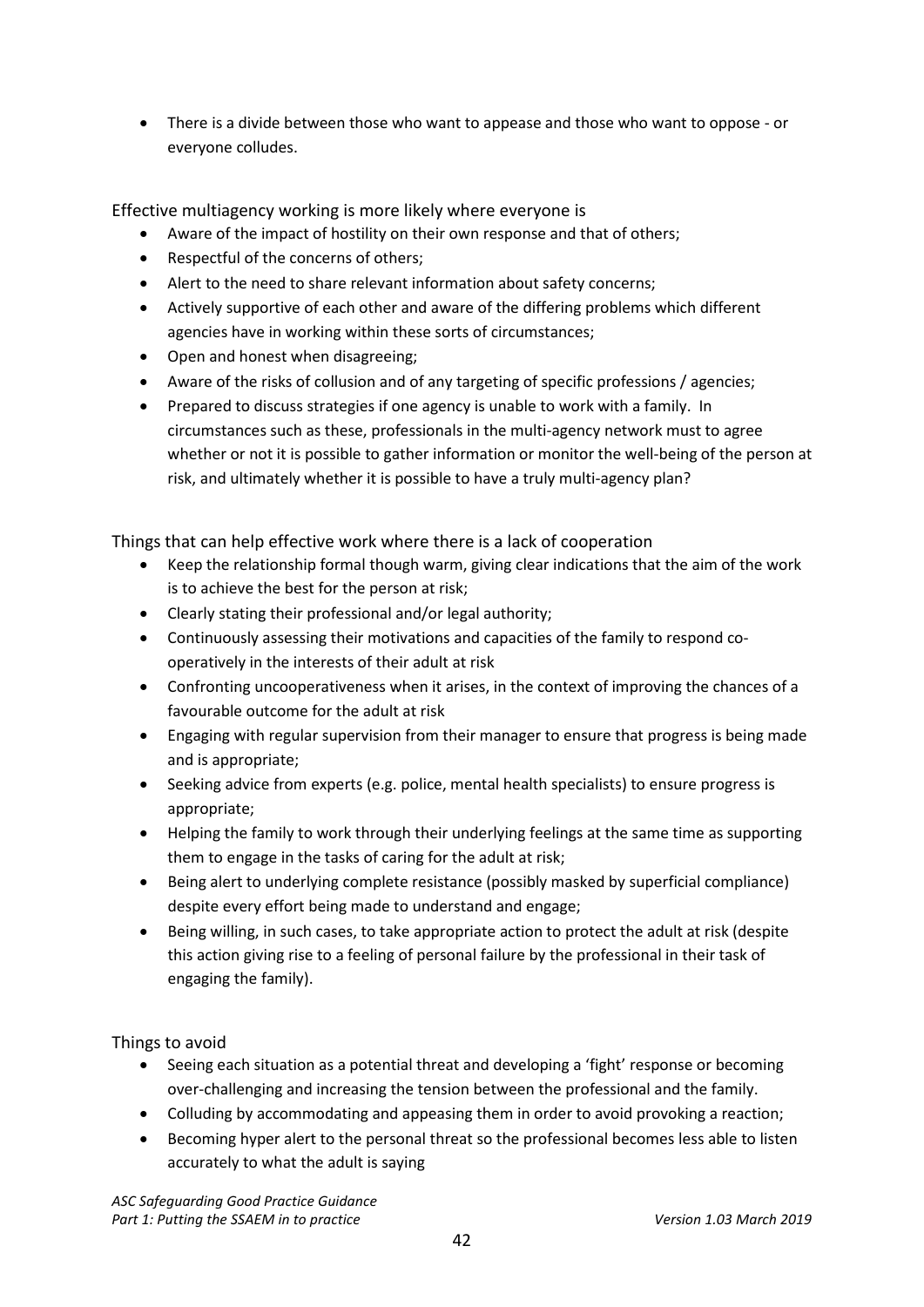- 'Filtering out' negative information or minimising the extent and impact of it in order to avoid having to challenge. At its most extreme, this can result in professionals avoiding making difficult visits or avoiding meeting with those adults in their home, losing important information about the home environment –
- Feeling helpless / paralysed by the dilemma of deciding whether to 'go in heavy' or 'back off'.

# <span id="page-42-0"></span>**9.8 Risk assessment**

### *9.8.1 Domestic abuse*

There are some standardised assessment tools available, and there may be expectations about their use. For example, there is an expectation that the SafeLives DASH tool will be completed for all domestic abuse cases that adult social care has an involvement in, and it is also used as part of the process for determining whether a referral to MARAC is required.

## *9.8.2 Risk of abuse by a carer*

Research identifies risks of harmful behaviour, whether intended or not, by a carer being greater where the carer:

- has unmet or unrecognized needs of their own
- are themselves vulnerable
- has little insight or understanding of the vulnerable person's condition or needs
- has unwillingly had to change his or her lifestyle
- are not receiving practical and/or emotional support from other family members
- are feeling emotionally and socially isolated, undervalued or stigmatised
- has other responsibilities such as family or work
- has no personal or private space or life outside the caring environment
- has frequently requested help but problems have not been solved
- are being abused by the vulnerable person
- feels unappreciated by the vulnerable person or exploited by relatives or services

# <span id="page-42-1"></span>**9.9 Meaningful intervention**

Where there is ambivalence or resistance to recognising or addressing the risks, it can be useful to consider a model such as Prochaska and Di Clemente's work on the psychology of change. It can give an insight into where people's thinking is at, and it can guide the selection of useful ways to intervene. This can help those in the services involved to avoid feelings of helplessness in difficult situations, and to focus on useful interventions which can have a significant long term benefit even if there is little apparent change in the short-term.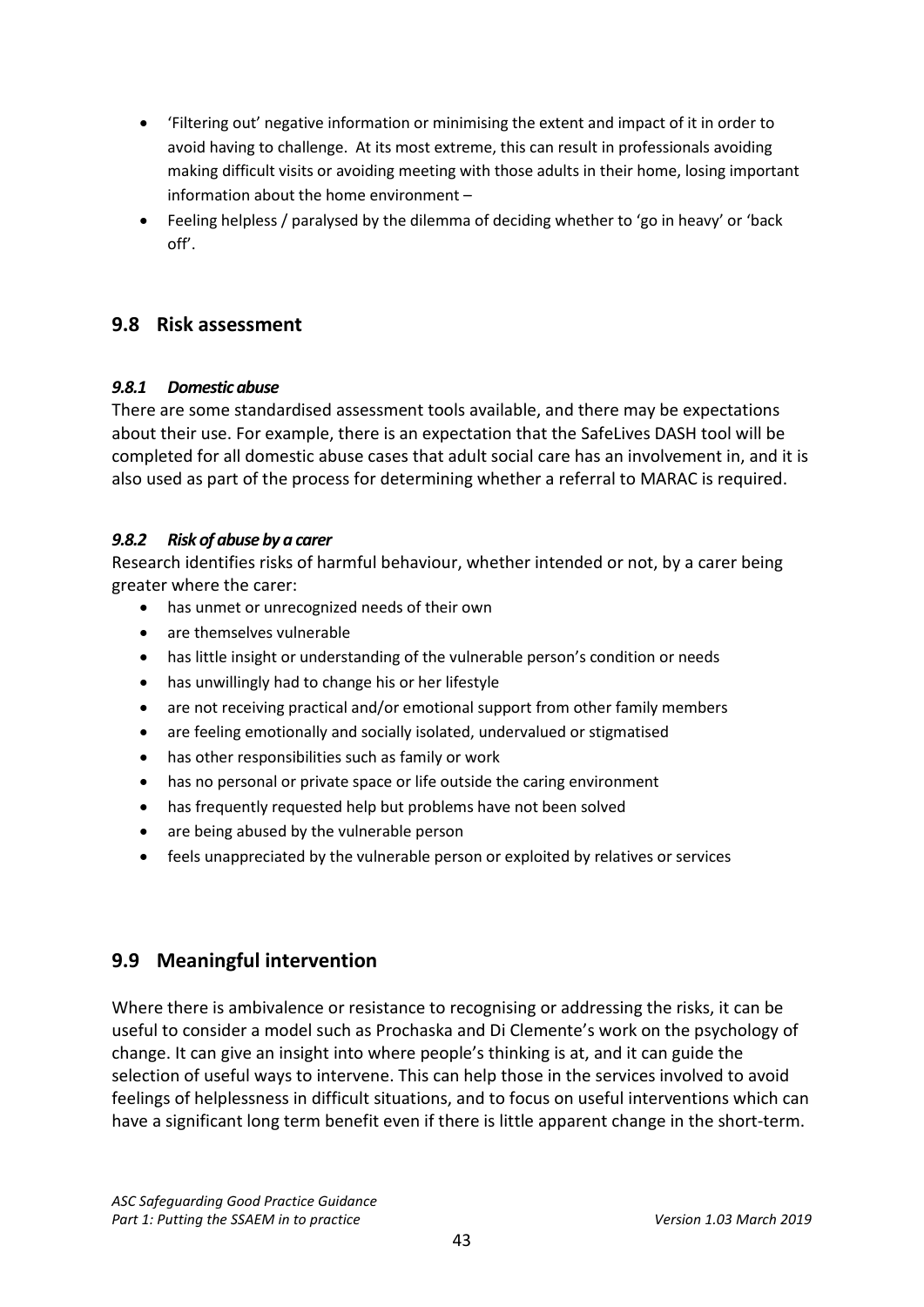For example, if the safeguarding concern has arisen from others but the adult is apparently oblivious or unconcerned about the risks they face, then using the model might lead to the interpretation that the person is in the "pre-contemplative" stage. The model would suggest that interventions that raise cognitive dissonance might be the most useful. That might be as straightforward as saying to the person that you don't share their perception of the situation, and providing information about their options for support should they change their mind.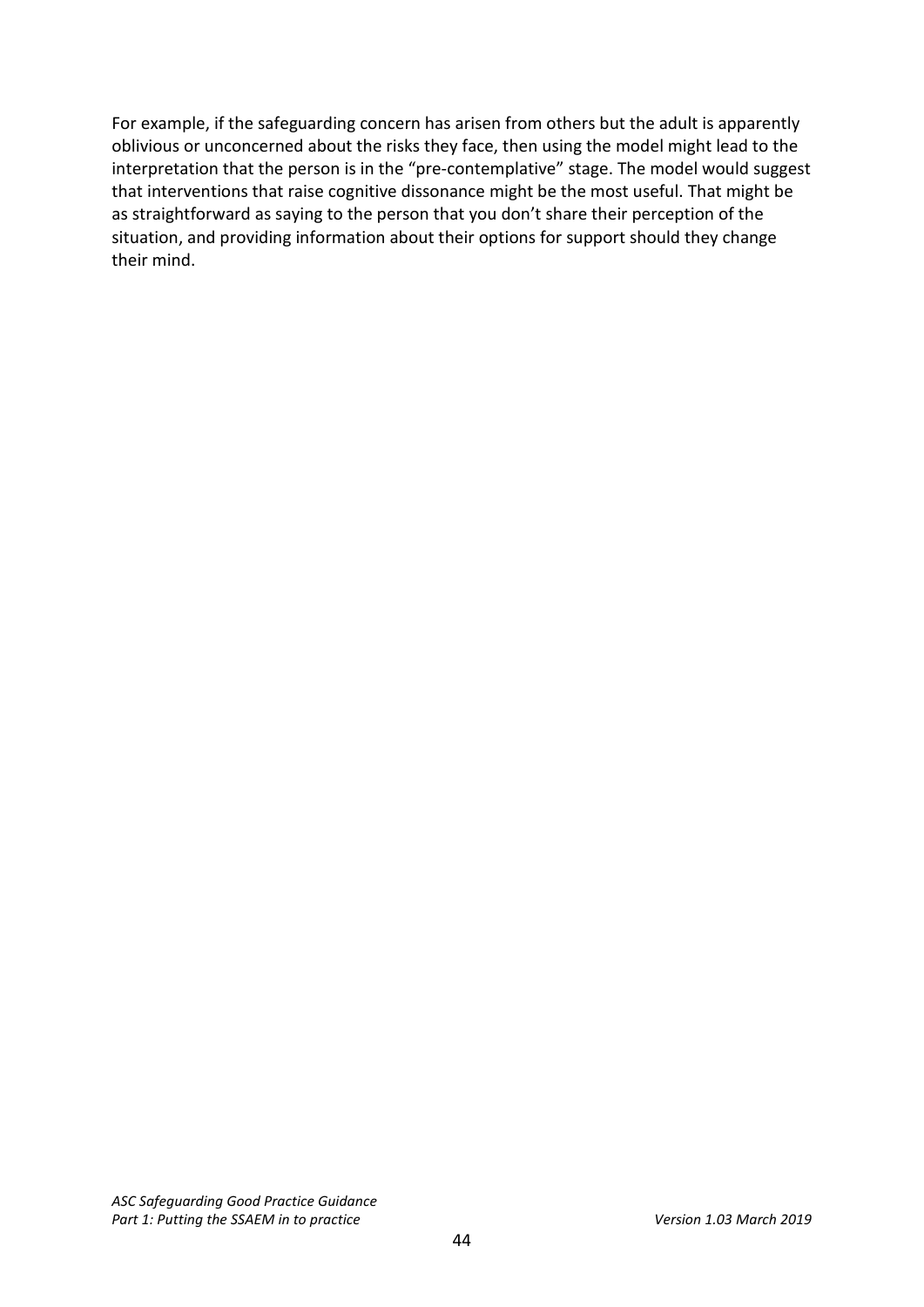# <span id="page-44-0"></span>**10 Safeguarding adults enquiries in the context of community safety**

# <span id="page-44-1"></span>**10.1 Typical scenarios**

Safeguarding concerns that involve community safety issues include

- Mate crime
- Anti-social behaviour
- "Magpie" issues: where adults with care and support needs find their homes being taken over by others. Sometimes, this will be connected to substance misuse issues or to gang activity.
- Hate crime
- Neighbour disputes

# <span id="page-44-2"></span>**10.2 Applying the Surrey Safeguarding Adults Enquiries Method (SSAEM)**

### *10.2.1 Decide*

The concerns might first come to the attention of services such as the emergency services or housing related support, or to members of the public such as family members or neighbours. Their primary focus may be on tackling the community safety elements or the behaviours of the person(s) who is the source of risk, and they may be less familiar with adult safeguarding issues. Ensuring that those in such roles are looking out for safeguarding adults concerns and know how to act on them can be of particular importance.

### *10.2.2 Plan*

Safeguarding adults work in this context will be likely to undertaken in the context of multiagency approach, and which overlaps with other processes. For example, there may be criminal investigations, tenancy enforcement issues or use of measures to address antisocial behaviour. Establishing the facts will be an area where the safeguarding adults enquiry might overlap with these processes, so planning the safeguarding adults enquiry will involve getting clarity on who will do what, in what order, when and how, in order to minimise duplication and avoid different strands of the work "tripping over" one another.

### *10.2.3 Do*

It is important that the adult safeguarding enquiry keeps its identity in the midst of other processes that can be going on. It needs to keep its focus on the adult with the care and support needs, what they are experiencing, and the outcomes that they want. It can be important to focus on the Making Safeguarding Personal principles, so as to avoid the safeguarding adults enquiry becoming distracted by the other issues and processes involved.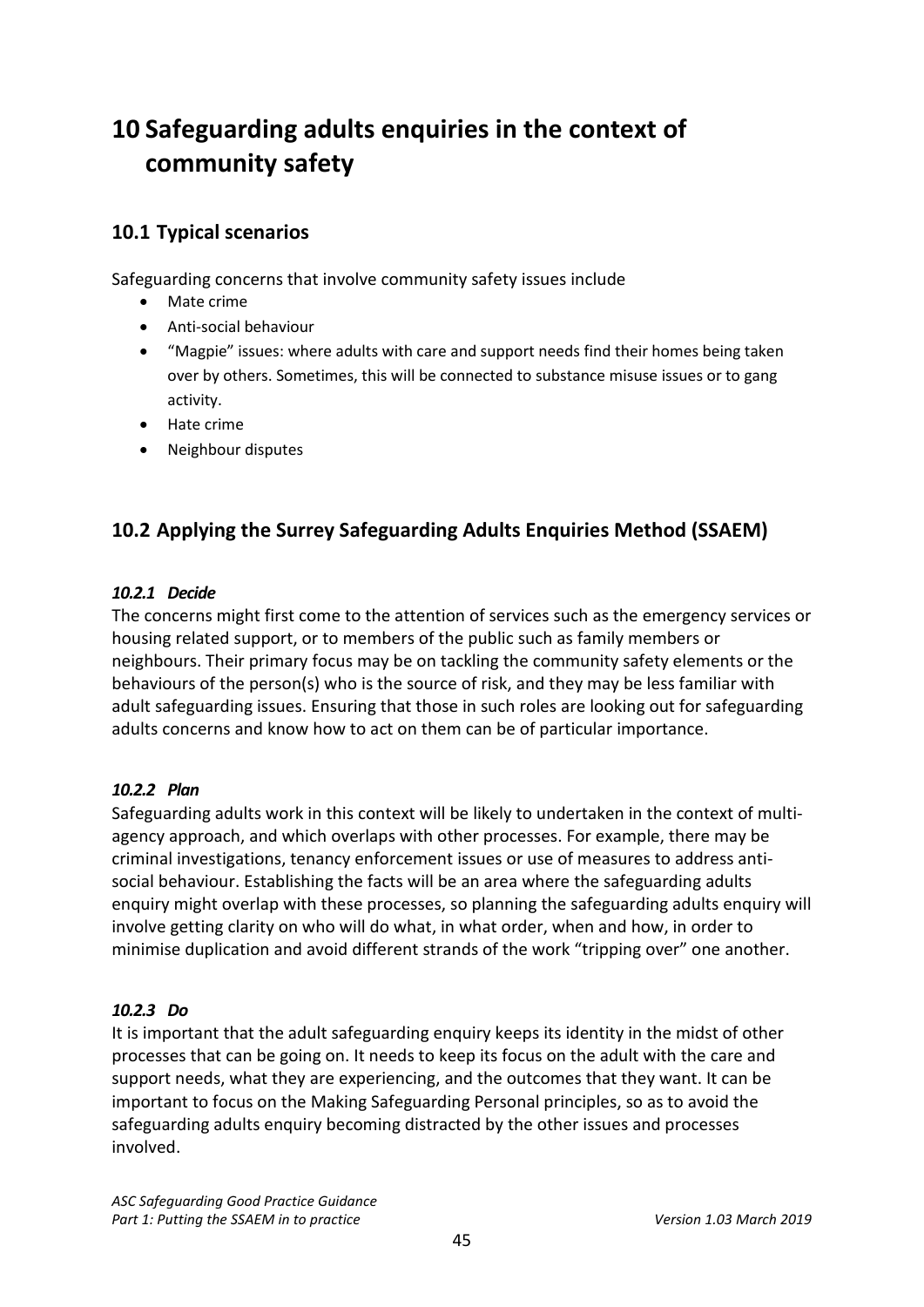The effectiveness of safeguarding adults work where there are community safety issues can depend on how well the range of powers to intervene that sit with a broad spectrum of services are understood and used. Working with others to carry develop the safeguarding plan will be essential. Good safeguarding planning will often involve multi-agency work with a shared problem-solving approach.

The focus can be on reducing the risks to the person by

- Actions in regard to others that reducing their opportunities to pose a risk to the adult
- Actions with the adult that reduces their exposure to risk
- Actions with the adult that improves their ability to manage risk. Using the concept of "target hardening" from the criminal justice sphere can be useful.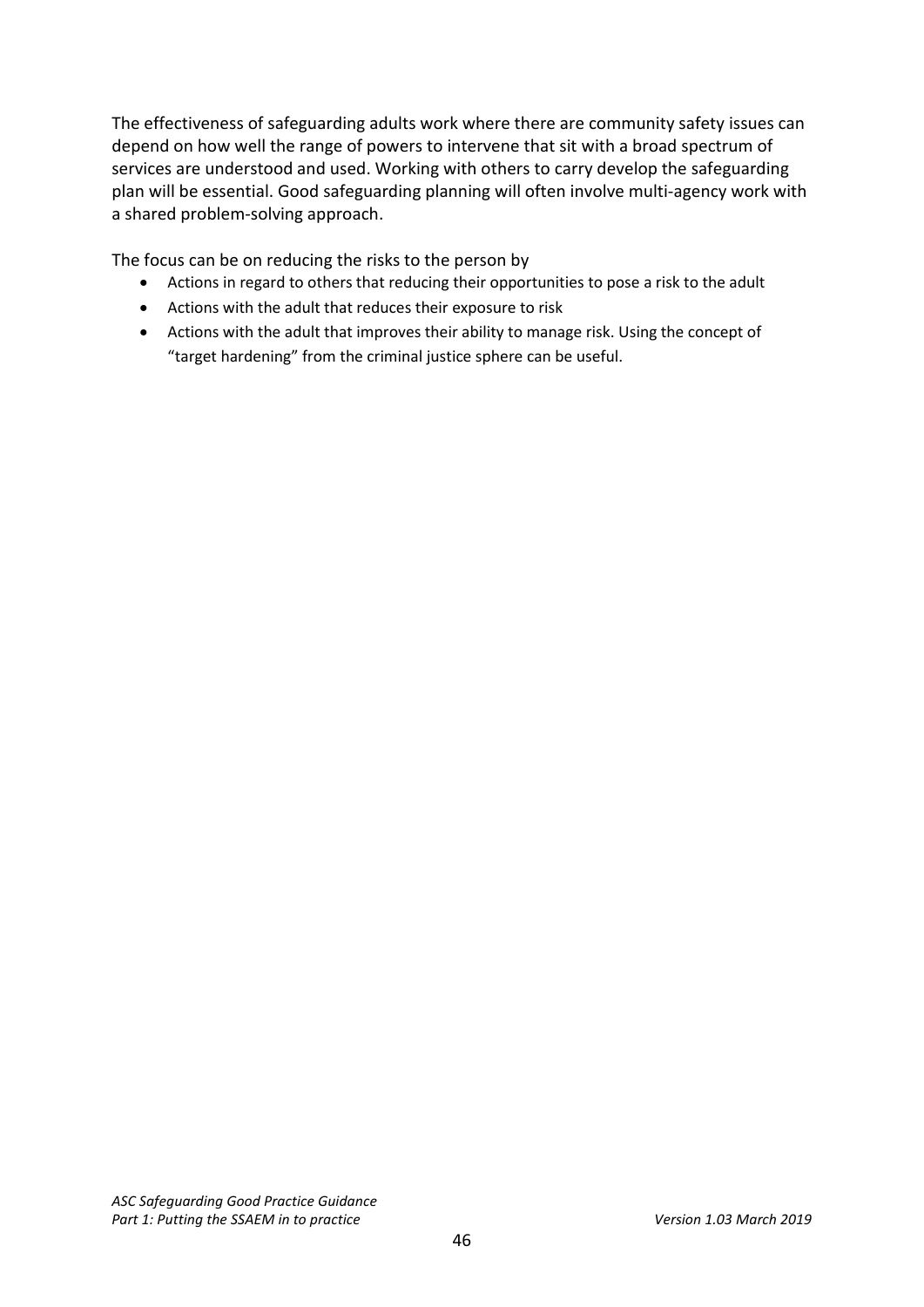# <span id="page-46-0"></span>**11 Safeguarding adults enquiries in the context of service provision**

# <span id="page-46-1"></span>**11.1 Typical scenarios**

Safeguarding concerns in the context of service provision include

- A person living in a care home who is visited by someone who pressurises them into handing over money
- A hospital that fails to make reasonable adjustments when meeting the needs of a person with a learning disability when they are an in-patient for surgery
- A home care service that fails to provide the care someone needs
- A person living in a care home reports being handled roughly and has injuries. There have been several similar concerns at the same care home recently.

# <span id="page-46-2"></span>**11.2 Applying the Surrey Safeguarding Adults Enquiries Method (SSAEM)**

### *11.2.1 Decide*

In many instances, the service itself will be making the referral to the local authority. Many concerns arise in the context of health and social care services, and services in this sector have expectations on them about having staff with the ability to recognise and act on such issues, and having robust processes to respond to such concerns. The Care and Support statutory guidance sets out clear expectations on regulated service providers to respond effectively to safeguarding concerns in their organisation, and to involve the local authority so that it has oversight of the situation.

Concerns will arise outside of the health and social care sector, where there may be less familiarity with the issues. Local authorities may have more of a role to raise awareness in such services, and may need to do more to support them with managing the response when concerns arise, in comparison with health and social care services.

There will be instances in which the concern is reported to the local authority rather than to the service itself. The usual expectation should be that the local authority will ensure there is early involvement of the service.

### *11.2.2 Plan*

Looking in to and making sense of what has happened within a service may require some experience or expertise about such services. This will inform the decision about who is best placed to undertake the safeguarding adults enquiry.

*ASC Safeguarding Good Practice Guidance* Part 1: Putting the SSAEM in to practice *Version 1.03 March 2019* An expectation of the Care and Support statutory guidance is that services will have processes in place for responding to concerns. In many instances, the enquiry plan will involve the local authority and the service determining how this will be put in to practice in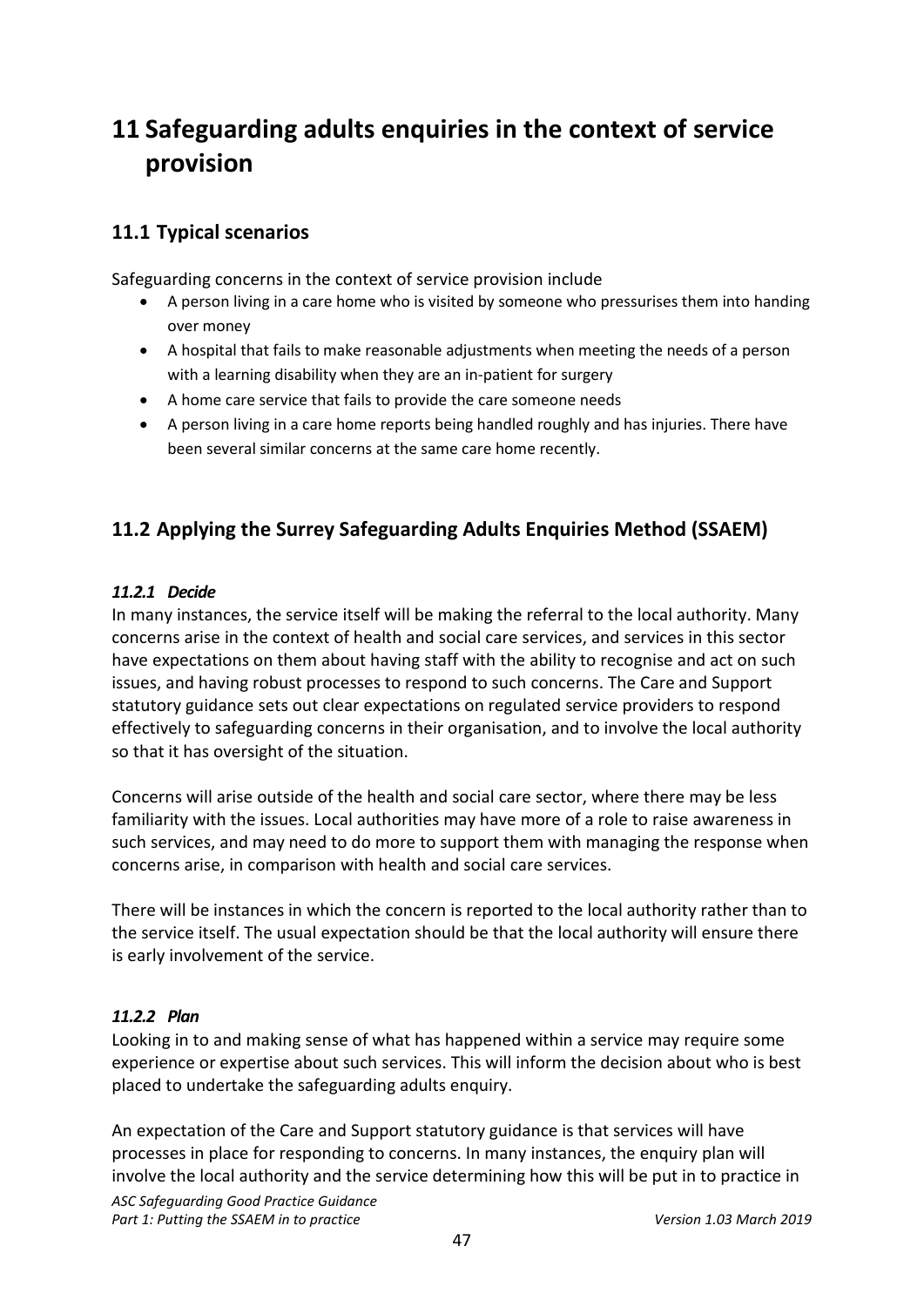the particular instance, and that most or all the activity involved will be undertaken by the service.

However, where the concern touches on more than one service there may be more of a role for the local authority to lead and coordinate matters. For example, where a concern about poor patient care in a hospital arises, the safeguarding adults enquiry may consist mostly or wholly of a clinical governance process such as a Serious Incident investigation. However, where the concern spans the person's experiences prior to admission at the care home they live in, their ambulance journey to hospital, and the care they received once arriving at hospital, it is clear that a single agency's Serious Incident investigation will not be sufficient.

The Care and Support statutory guidance also mentions that there will be circumstances where it would not be desirable for the service to undertake an enquiry itself, such as where there would be an actual or apparent conflict of interest, or where there were grounds for concern about its capacity or capability to do so.

Where the concern relates to the risk of abuse or neglect by a health or social care provider, it will be good practice for the MASH to contact the locality team where that provider is in order to discuss the concern with them so decision making can be informed by local knowledge of that provider.

## *11.2.3 Do*

Where an enquiry involves coordinating other processes such as a complaints process, an organisation's Incident Management, or a health service's Serious Incident process, the need for ongoing communication is paramount in order to keep the various strands on track and avoid duplication or drift.

It is also important to keep the adult informed about what is happening.

An effective way to keep things on track is to share drafts of the enquiry report with all those involved as the enquiry progresses. That allows early resolution of gaps, anomalies and misunderstandings, and helps build a shared understanding of how the enquiry is progressing and what is emerging.

A complicating factor can be where a safeguarding enquiry relates to issues that may require action by an employer such as an investigation under disciplinary processes. There will be particular considerations around information sharing issues, and ensuring all processes are undertaken fairly.

For example, where a safeguarding adults concern and a disciplinary investigation overlap, options might include

• A brief safeguarding enquiry, followed by a safeguarding plan which includes the employer taking in to account the findings of the enquiry when considering what action, if any, may be required in relation to employees.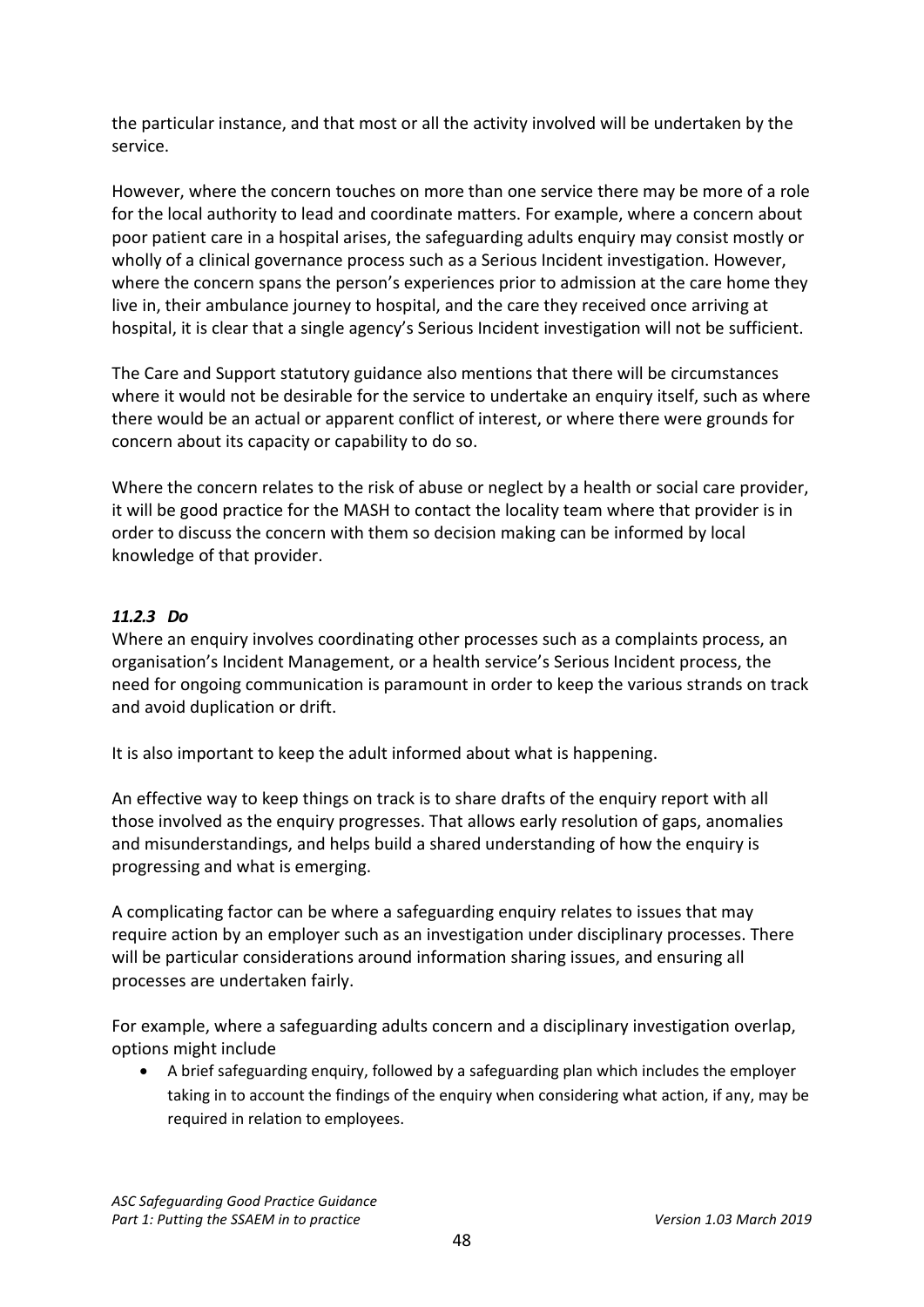• The disciplinary investigation contributing to the safeguarding enquiry, but being treated as something of a "closed box"; only information essential to the safeguarding enquiry would be shared with it from the disciplinary investigation.

The Care and Support statutory guidance says that a key role for the local authority is to quality assure any safeguarding adults enquiry work undertaken by others. If it is not up-toscratch, the local authority should not accept it. If the problems cannot be remedied, then the local authority may need to undertake the enquiry itself.

When it comes to the Safeguarding Plan, in the first instance it will fall to the service provider to address any identified issues with service provision. If the enquiry has involved processes such as a complaint process or Serious Incident, then these may have identified some or all of what is required by means of remedy and / or addressing root causes.

# <span id="page-48-0"></span>**11.3 Requesting a contribution to an enquiry from a service provider**

When requesting a contribution to an enquiry from a service provider, it is usually best to consult with them about what may be required and negotiate matters such as

- What is required?
- When, how and who they will report back to?
- Expectations about providing progress reports or alerting where there are difficulties which may impede progress
- Whether the information provided needs to be a bespoke piece of work or can wholly or in part be made up of already available material, such as internal incident or investigation reports

### *11.3.1 Information to give the service provider*

The SAD should ensure that the service provider is given the information they need in order to give a good quality contribution to the enquiry. Typically, this will include

- Details of the Safeguarding Concerns
	- o Detail each concern separately
	- $\circ$  Be specific. Give date(s), time(s), place(s) of alleged incident or information about the nature of the risk
	- o Give the names of those involved in the alleged incident
	- o Summary of initial action taken at the point of the concern being raised
	- o Summary of discussion with the adult or their representatives
- Scope of the Enquiry
	- $\circ$  What hypotheses, or possible explanations for the concern, do you need the service provider to consider?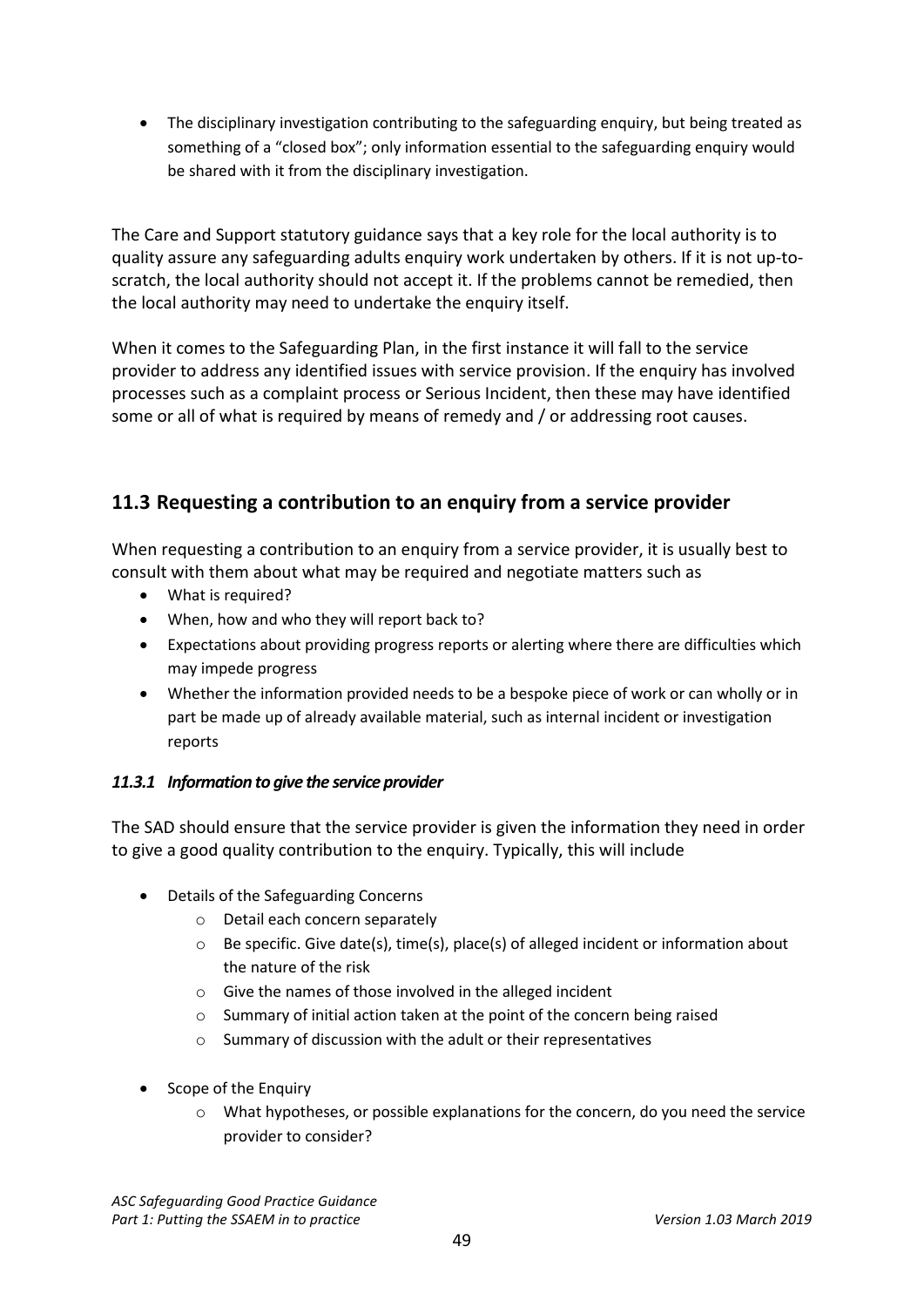- $\circ$  Who do you require to undertake the enquiry? Is there anyone that you do not want to undertake the enquiry as, for example, they may have or appear to have a conflict of interest.
- o What information do you require the service provider to include in their enquiry? For example, are there particular records that should be included or particular people that they should speak to?
- o Any particular contextual issues that need to be taken in to account
- o How should the adult or their representative be involved in the enquiry?
- o What outcomes does the adult want from the enquiry?
- $\circ$  Who will the enquiry report be shared with? Are there any information governance issues that need to be considered?
- Enquiry process
	- o When is the report due, and where should it be sent?
	- $\circ$  Who should receive drafts of the report and be given an opportunity to comment? How will the adult or their representative be involved in this?
	- o What are the sign-off arrangements for finalising the report? How does any internal assurance process align with the SAM needing to accept the report before it is finalised?

#### *11.3.2 Information the service provider report might include*

Typically, a report from a service provider might include the following

- Background Information
	- o Information about the adult
		- What are their care and support needs? How do these impact on their ability to protect themselves
		- **Relevant background information**
		- Any history of being at risk of or experiencing abuse or neglect
		- Any relevant information about their relationship to the person(s) or organisation that is the source of risk
	- o Information about the person(s) or organisation(s) who are the source of risk
		- Who or what are they?
		- What is their involvement with the adult?
		- Any relevant background information, including any previous adult safeguarding concerns and whether abuse or neglect was established by any previous adult safeguarding enquiries
		- Any other relevant information
	- $\circ$  Do the concerns involve risks to other people with care and support needs?
- Any relevant background information about these types of risks which has not been covered above, such as similar situations involving a different adult, or where different person(s) or organisation(s) were the source of the risk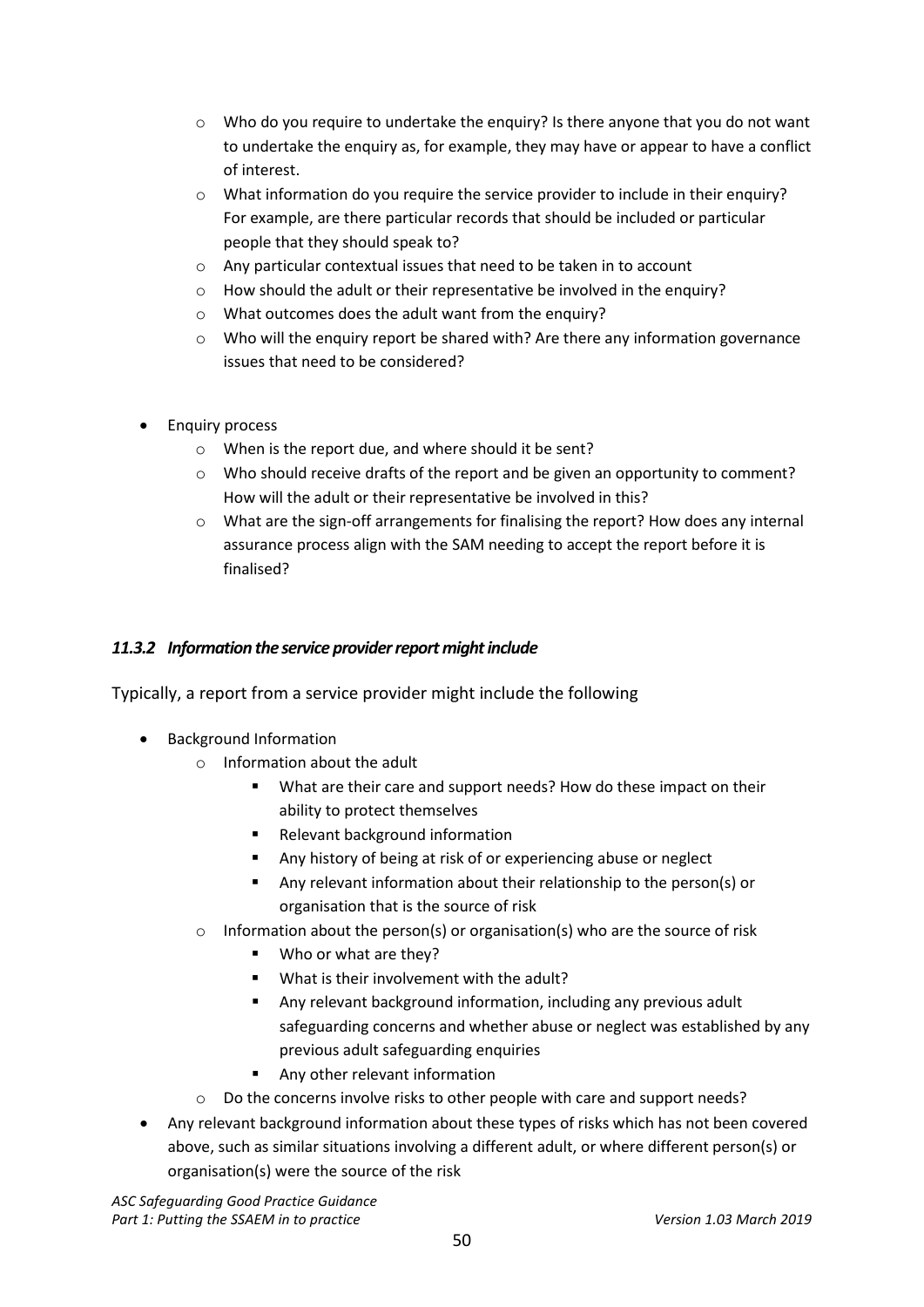- Method
	- o Detail any documents that were used, and how they were selected
	- o List of people spoken to or otherwise consulted, and how they were selected
	- o Details of information used from other strands of the enquiry or any other sources of information and research
	- o For a more complex enquiry, a chronology of what was done to look in to the matters may be useful
- **Findings** 
	- $\circ$  If the report covers more than one concern, deal with each safeguarding concern separately
	- o Any relevant information from
	- o What facts have you established, on balance of probabilities? For a more complex enquiry, a chronology of what happened may be useful
- Analysis of the evidence and recommendations
	- o Is the evidence relevant, reliable and corroborated? You may want to comment on this for each piece of evidence, or at least for any key pieces that significantly inform the judgments you are making.
	- o Are there any gaps, discrepancies or inconsistencies in the evidence that you have? If so, what has been done to resolve these?
	- o Did the adult experience or was at risk of abuse or neglect?
	- o If so,
	- o Were there any aggravating or mitigating factors?
	- o What were the immediate and the root causes of this?
		- What corrective actions have been taken? Are there any that you recommend should be taken?
		- What preventative actions have been taken? Are there any further actions that you recommend should be taken to prevent something similar happening again?
	- o What has been the impact on the person?
		- What is their view on the impact on them and what needs to happen next
		- What is your view of what protection and support the person may need?
		- What has been done in order to redress the situation for the adult? Are there any further actions that you recommend should be taken to secure redress, resolution, recovery or justice for the person?
	- $\circ$  What follow-up action has been taken with regard to the person or organisation responsible for the abuse or neglect? Are there any further actions that you recommend should be taken? These might include HR processes, a referral to the Disclosure and Barring Services, or a referral to a professional body or regulator
	- o Are there any other actions needed?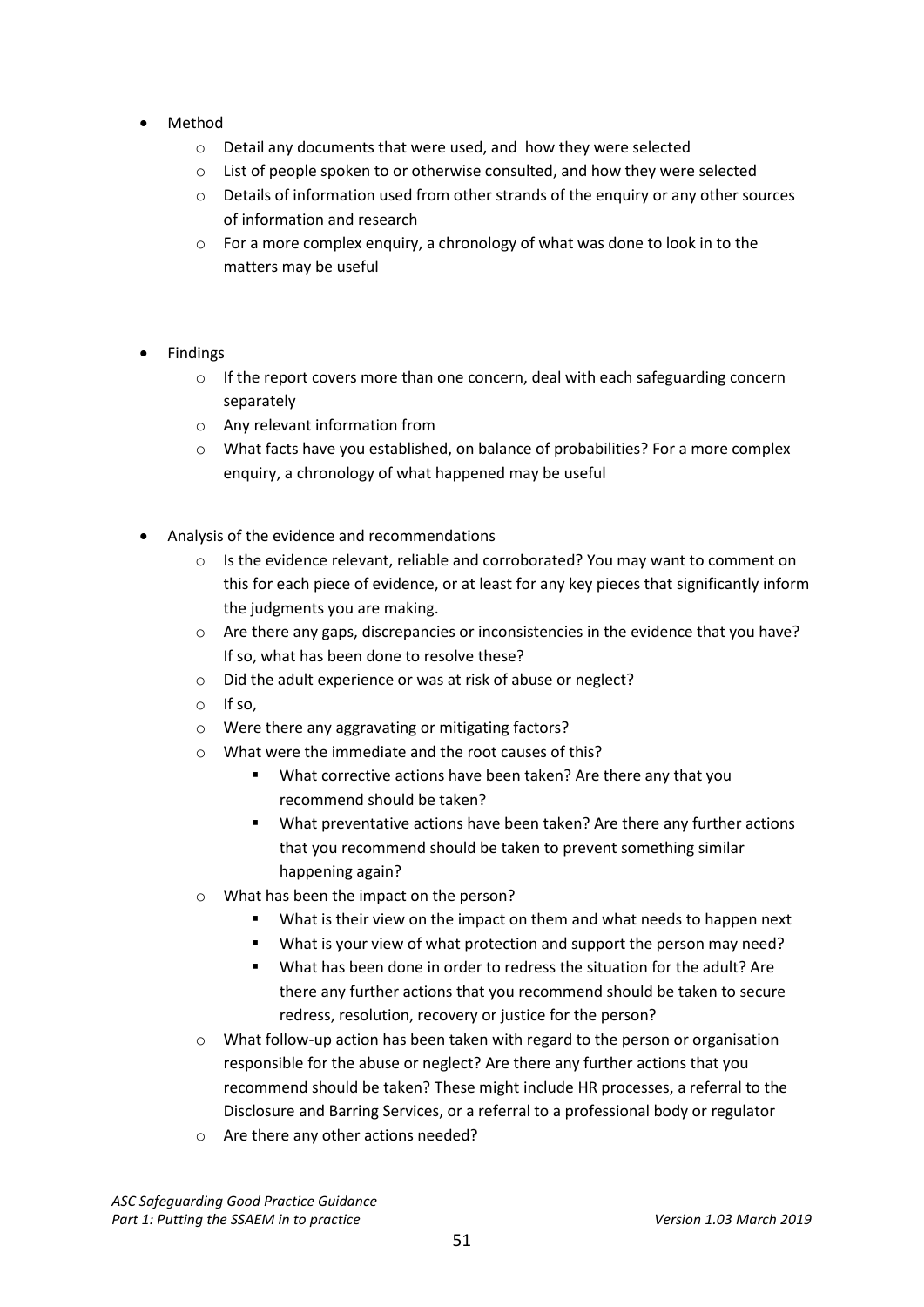- o Should there be a referral to the Safeguarding Adults Board for consideration of a Safeguarding Adults Review for this matter? Give reasons for your answer.
- Any other issues: You might also include matters such as
	- $\circ$  Any learning identified for adults, families, and your organisation or for others
	- o Any systems, processes and quality issues that need to be addressed including training needs and how this will be med
	- $\circ$  For CQC regulated providers, how the duty of candour has been or will be met, if relevant
	- o How you have or will feedback to the adult, their family and representatives
	- o How you have or will feedback to contractors, commissioners or regulators of your service, if needed
	- o Any action plan for your service, with timescales for completion

# <span id="page-51-0"></span>**11.4 Analysing risks relating to social care provider**

The University of Hull has produced research on indicators of risk in social care provider services. At appendix A, a tool can be found which is based on this research that can help to analyse the risks relating to social care services.

# <span id="page-51-1"></span>**11.5 Safeguarding adults work in service provision: neglect and negligence**

Section 42 of the Care Act tells us that safeguarding enquiries are concerned with abuse and neglect. This can be problematic when a safeguarding concern touches on issues or concerns where the term "neglect" might have specific meanings or connotations.

For example, a safeguarding concern relating to the quality of practice within a health service will, in safeguarding adults enquiry terms, be concerned with whether there was neglect or not. However, in this context there will be other meanings of "neglect", and these multiple meanings and contexts can be problematic. A finding from a safeguarding enquiry that there has been neglect could have consequences if it is read across to other contexts

- A finding that there has been neglect by an individual: The issue of neglectful practice could have consequences for the person's employment, or for their professional registration
- A finding that an organisation has been neglectful: This could have consequences for the organisation's reputation, or potentially be seen to be an admission of liability of negligence which could open the way to legal action

If the issues of these different meanings and contexts of "neglect" is not managed, it can lead to ineffective and / or fractious safeguarding adults enquiry processes in which the task of making a finding of whether there has been neglect or not becomes impossible, because the risks this poses to some people or organisations means they resist a finding being made.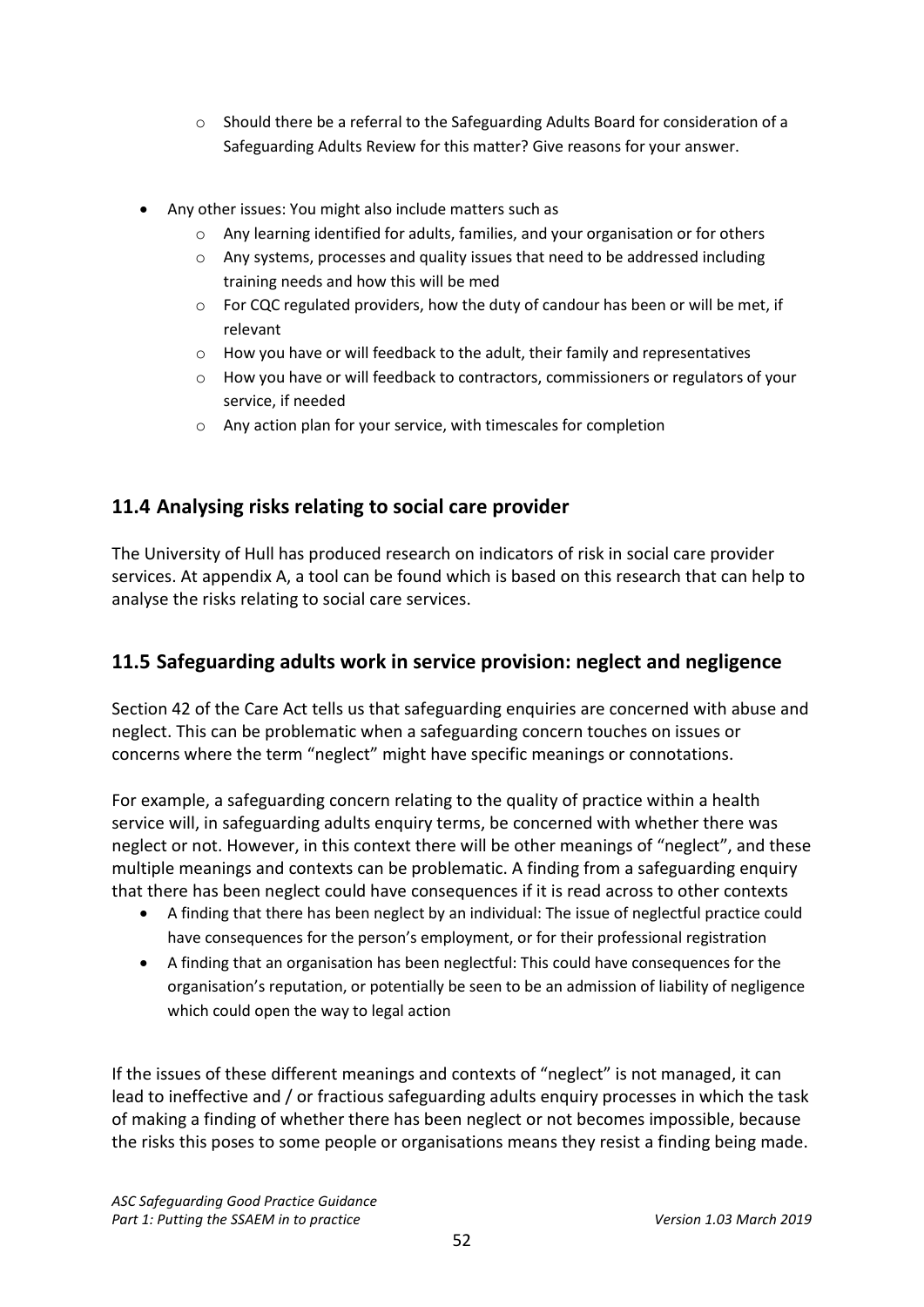A way of managing this issue is to include in any report for the adult safeguarding enquiry a statement along the lines of

*"Safeguarding adults enquiries have to take account of s42 of the Care Act and the Care and Support statutory guidance, and the reporting requirements of NHS Digital. These require us to apply particular labels to the concerns.* 

*Where these relate to issues of possible poor practice, then the most appropriate of the categories on offer may be "Neglect" or "Organisational abuse". The intention of using these categories is to focus attention on learning the right lessons, and for the production of aggregated statistics.* 

*This should not be confused with saying there is any culpability of a particular individual, or that the safeguarding enquiry is a determination of liability. Those are issues for the usual processes of the organisation(s) responsible for the services in question to address such matters."*

# <span id="page-52-0"></span>**11.6 Safeguarding adults work, commissioning and contract management, and quality assurance**

Safeguarding adults concerns will, in some instances, relate to concerns whether the delivery of a service has been abusive or neglectful or has risked being so. Sound safeguarding adults work will

- Help with making judgements when concerns arise about what has happened and why
- Inform decisions about putting in place measures to prevent future problems
- Identify where things are working well and where risks are increasing

A number of reports and studies, such as the Equality and Human Rights Commission's "Close to home" report on home care services, have emphasised the links between good commissioning practice based on human rights and dignity in care, and the prevention and effective response to abuse and neglect. Though these have mostly been in the areas of health and social care services, the principles can be applied more widely.

# *11.6.1 Making judgements*

Good commissioning arrangements can include expectations on service providers around

- Recognising and reporting concerns about abuse and neglect and the risk of these
- Expectations about their cooperation with and involvement in safeguarding enquiries
- Benchmarks for what is acceptable practice, so that it is possible to say whether the issues that have caused concern fall above or below the expected standards

A lesson from the Francis report is that assurance must be more than checking that systems are in place. There must be meaningful measurement of outcomes and user experience.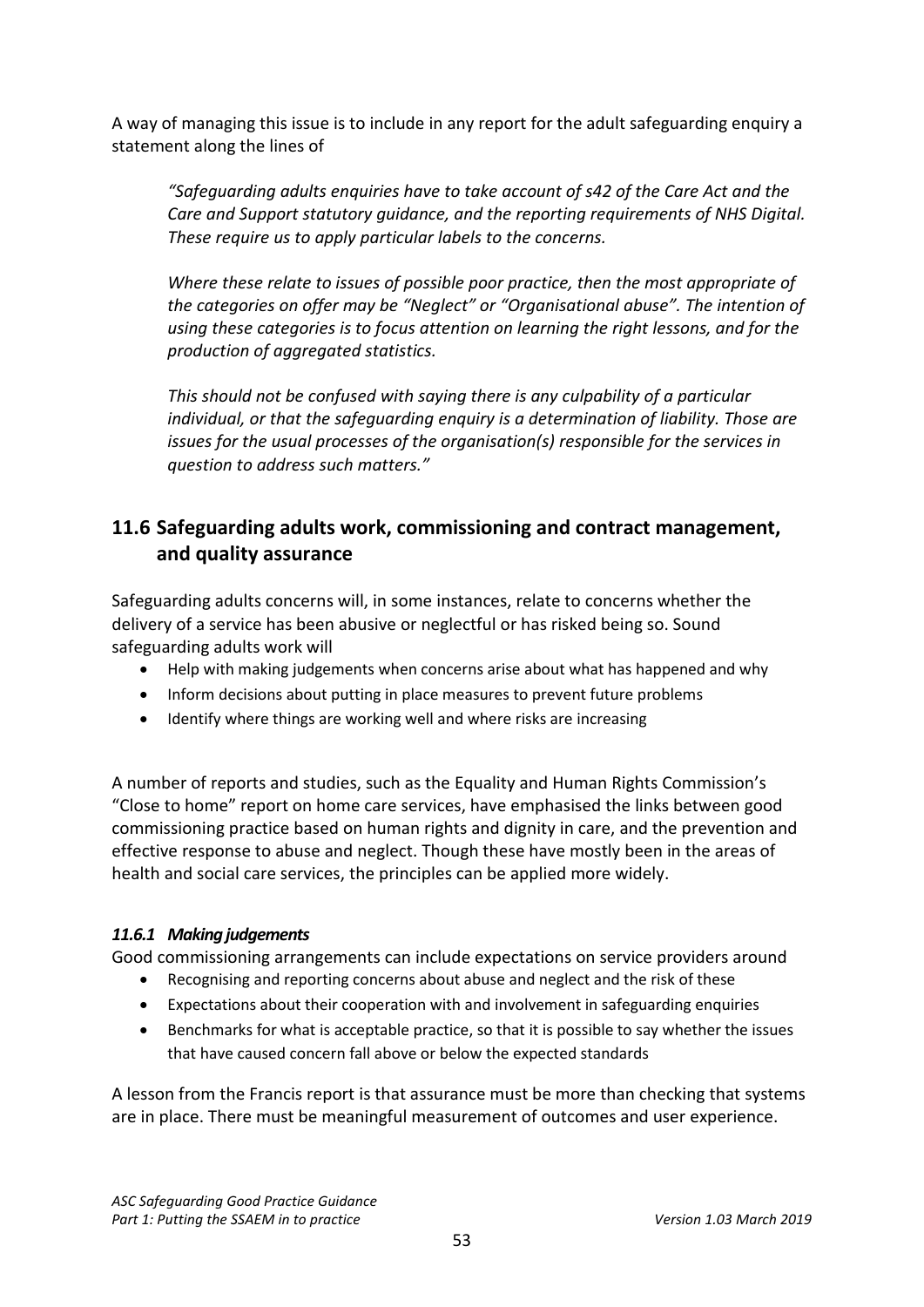Commissioning arrangements should build in expectations that lessons learned from safeguarding enquiries or reviews will be put in to practice. There should be good arrangements for sharing these lessons, deciding what needs to change, and for those commissioning and delivering services to work together to put these in to action.

# *11.6.2 Safeguarding enquiries, commissioning and contract management, and quality assurance*

As with many other areas, what will happen in any particular situation will be a matter of case-by-case negotiation as those directly involved will be best placed to decide what is best in the particular circumstances.

The general principles are

- The employer has the primary responsibility for enquiring in to what has happened and, where things have gone wrong, taking any actions necessary to put things right and prevent reoccurrence
- Adult Social Care staff may be involved in actions that involve dealing with the adult, their carers, and friends, family and so on that it is relevant to involve
- Surrey County Council and / or CCG Commissioning and Contract Monitoring staff , or the Quality Assurance Team may be involved in actions dealing with the provider service, accessing records and so on
- There is no strict demarcations over allocation of tasks. Decisions should be made on a caseby-case basis and take in to account who is available to carry actions in a timely manner

### *11.6.3 Safeguarding planning, commissioning and contract management*

Safeguarding enquiries are about the adult who has experienced or been at risk of abuse or neglect. Safeguarding plans should address the issues for that adult.

Sometimes safeguarding concerns will through up issues that are wider than just the one adult's experience or can be addressed through a safeguarding plan for that adult. Examples would be

- Where there are a pattern of issues arising for several people using the service
- Where the issues of concern may lead to other processes to address them, such as disciplinary process or contract management actions, which it would not be appropriate for the adult to be involved in and which fall outside of the s42 Care Act processes

In such circumstances, it may be enough for the safeguarding plan simply to identify how what has been learned from the safeguarding enquiry will be passed to those other processes.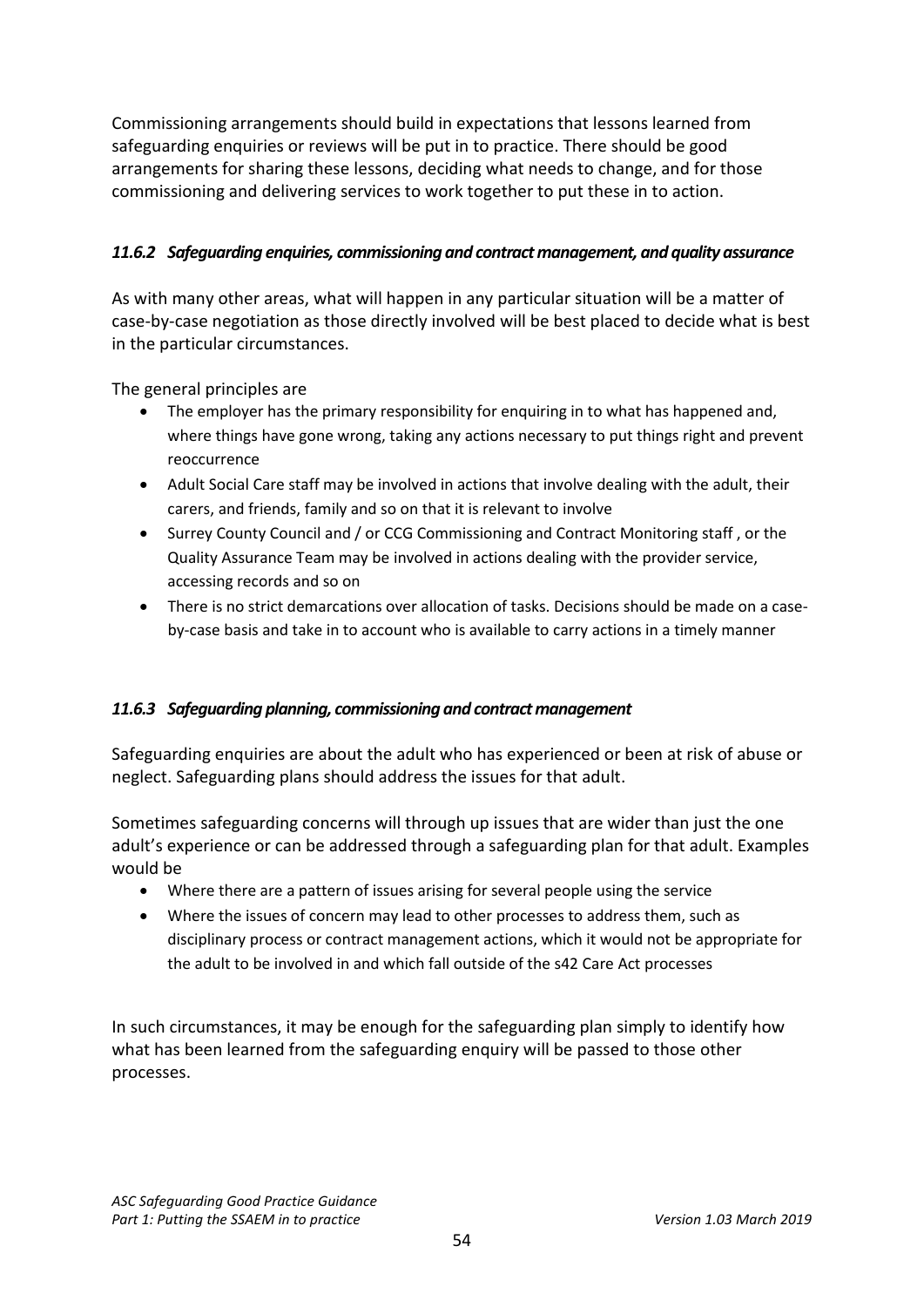# <span id="page-54-0"></span>**11.7 Safeguarding enquiries, other processes and provider-level concerns**

Where there are wider concerns about a provider service which it is not appropriate to deal with through a s42 safeguarding adults enquiry, because of the nature of those being focused on the one adult, options for how the wider concerns might be addressed are

- Through a Quality Assurance led process, which can involve multi-agency elements where needed, such as working with regulators of a service
- Through a single-agency or multi-agency management review, likely to be led by the commissioners of the service
- Through a Safeguarding Adults Review process, if the duties for one have been triggered or if Surrey Safeguarding Adults Board considers it useful to have one in the circumstances

# <span id="page-54-1"></span>**11.8 Complaints processes in service providers and service commissioners**

Some adult safeguarding concerns touching on the services provided by social care or health services or commissioned by Surrey County Council, a CCG or NHS England will also be complaints for those services. The complaint process can be the vehicle for carrying out some or all of an adult safeguarding enquiry.

Social care providers regulated by CQC are required to have a complaints processes in line with Regulation 16 of the Health and Social Care Act 2008 (Regulated Activities) Regulations 2014.

NHS bodies and local authorities with adult social care responsibilities, including Surrey County Council, must have a complaints process in line with the Local Authority Social Services and National Health Service Complaints (England) Regulations 2009.

Where the complaint relates to social care provision that is commissioned by Surrey County Council, or health care provision that is commissioned by a CCG or NHS England, then that complaint may need to be responded to through the complaints process of both the provider and the commissioning organisations.

# <span id="page-54-2"></span>**11.9 Safeguarding adults work and Serious Incident investigations in the NHS**

For further detail please see NHS England Serious Incident Framework.

Serious Incidents include acts or omissions occurring as part of NHS-funded healthcare (including in the community) that result in; unexpected or avoidable death, unexpected or avoidable injury resulting in serious harm or actual or alleged abuse; sexual abuse, physical or psychological ill-treatment, or acts of omission which constitute neglect, exploitation, financial or material abuse, discriminative and organisational abuse, self-neglect, domestic abuse, human trafficking and modern day slavery where:

- healthcare did not take appropriate action/intervention to safeguard against such abuse occurring or,
- where abuse occurred during the provision of NHS-funded care.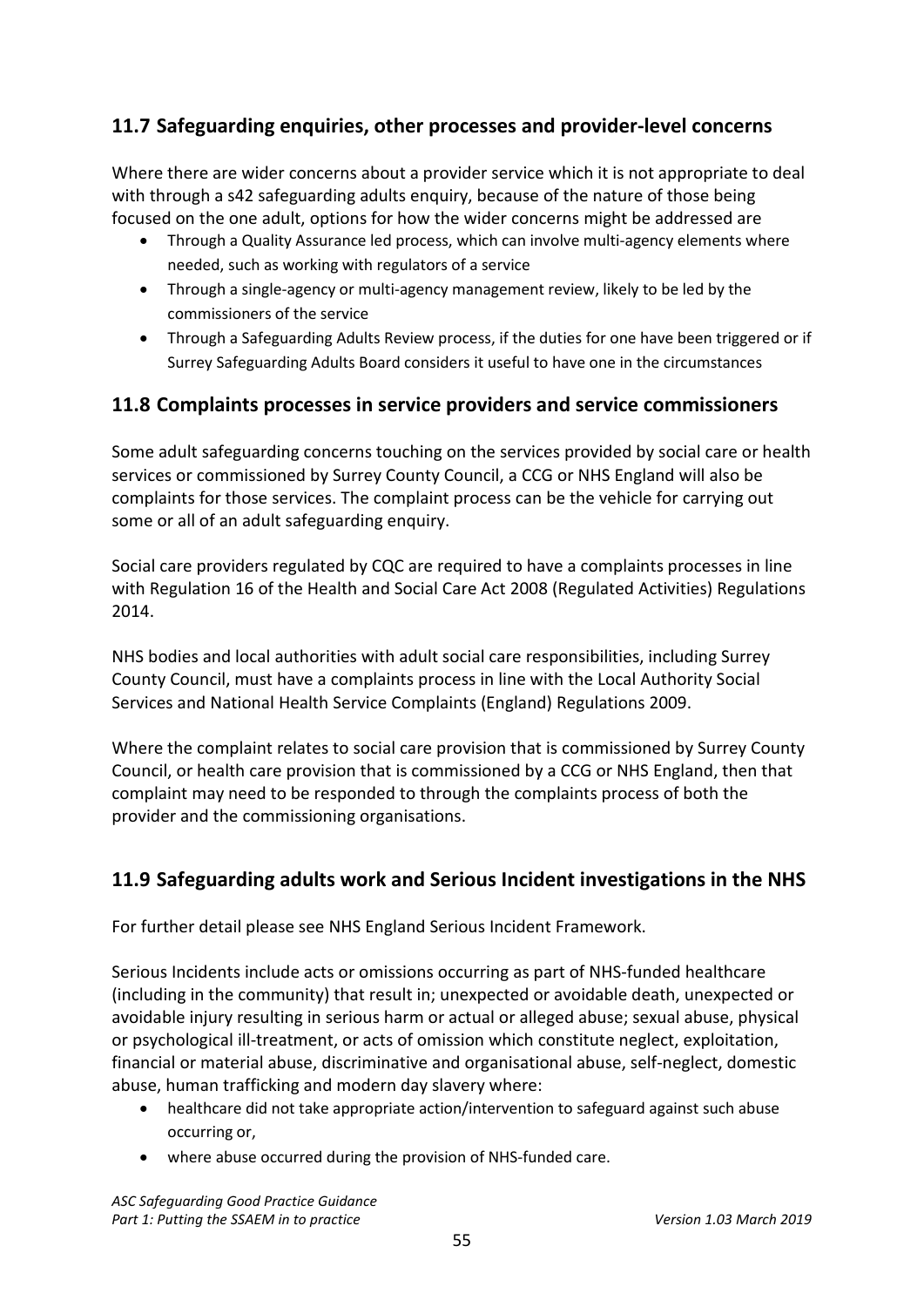Serious Incidents must be declared within the NHS by appropriate NHS staff as soon as possible and immediate action must be taken to establish the facts, ensure the safety of the patient(s), other services users and staff, and to secure all relevant evidence to support further investigation.

Some adult safeguarding enquiries relating to NHS services will involve matters that also meet the threshold for Serious Incident (S.I.) investigations. The guidance on Serious Incidents says that where they relate to safeguarding concerns, the adult safeguarding processes should inform the planning of the S.I. and how it will contribute to the safeguarding enquiry. The SAD and SAM should consult with the NHS service declaring the SI and their commissioning body that will oversee the SI to coordinate how the SI will contribute to the adult safeguarding enquiry.

The coordination of serious incident investigations and safeguarding enquiries requires shared understanding of each organisation's statutory and legal responsibilities, effective communication, transparency, learning and co-operation across the multi-agency safeguarding adults' partnership.

In some instances the S.I. might form the totality of the safeguarding enquiry. In others, it might just be one strand, particularly where the adult safeguarding enquiry spans across multiple organisations and beyond the NHS.

Investigations carried out under the Serious Incident Framework are conducted for the purposes of learning to prevent recurrence. As the focus of a safeguarding enquiry is different from a serious incident investigation, the findings of one do not in itself determine the conclusions of the other. The Lead Enquiry Officer for the safeguarding enquiry and the lead practitioner undertaking the serious incident investigation must plan and co-ordinate the approach and tasks within these processes.

# <span id="page-55-0"></span>**11.10 Distinguishing between personal and organisational responsibility**

Robert Wachter proposed a model to help distinguish between personal and organisational responsibility in the field of patient safety ("Personal accountability in healthcare: searching for the right balance" 2012, the Health Foundation), which can be adapted to other situations.

It involves asking a series of questions

- Is the patient safety problem being addressed important?
- Is there strong evidence that adherence to the practice decreases the chances of harm?
- Have the practitioners involved been educated about the practice and the evidence?
- Has the system been modified to make it easy to adhere to the practice, and have unanticipated consequences have been addressed?
- Do practitioners understand the behaviours for which they will be held accountable?
- Has a fair and transparent auditing system has been developed?

*ASC Safeguarding Good Practice Guidance* Part 1: Putting the SSAEM in to practice *Version 1.03 March 2019*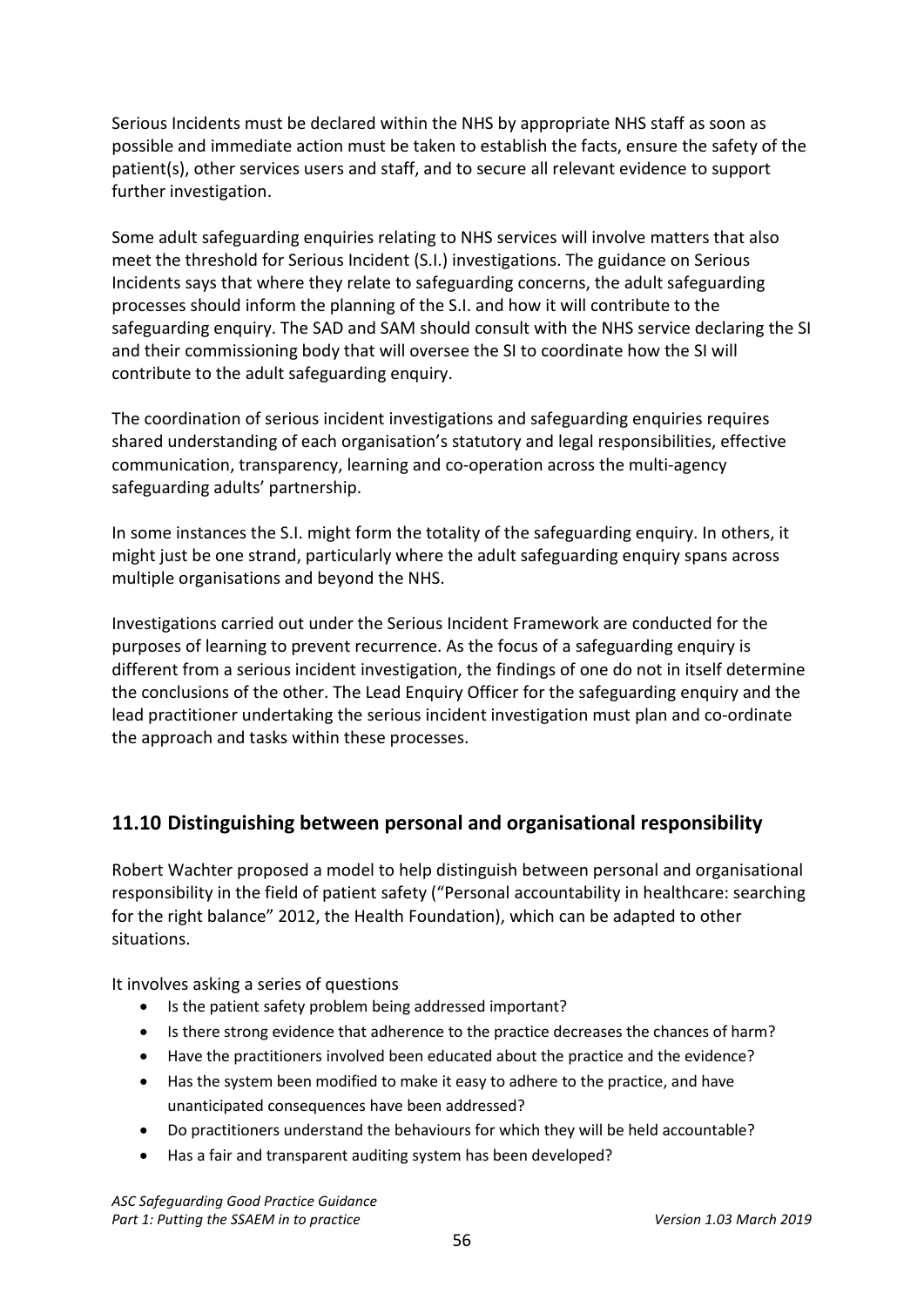If the answer to all of these questions is "Yes", then that would point toward the responsibility for an issue sitting with the individuals involved. If the answer to any of them is "No", then that would point toward the responsibility sitting with the organisation.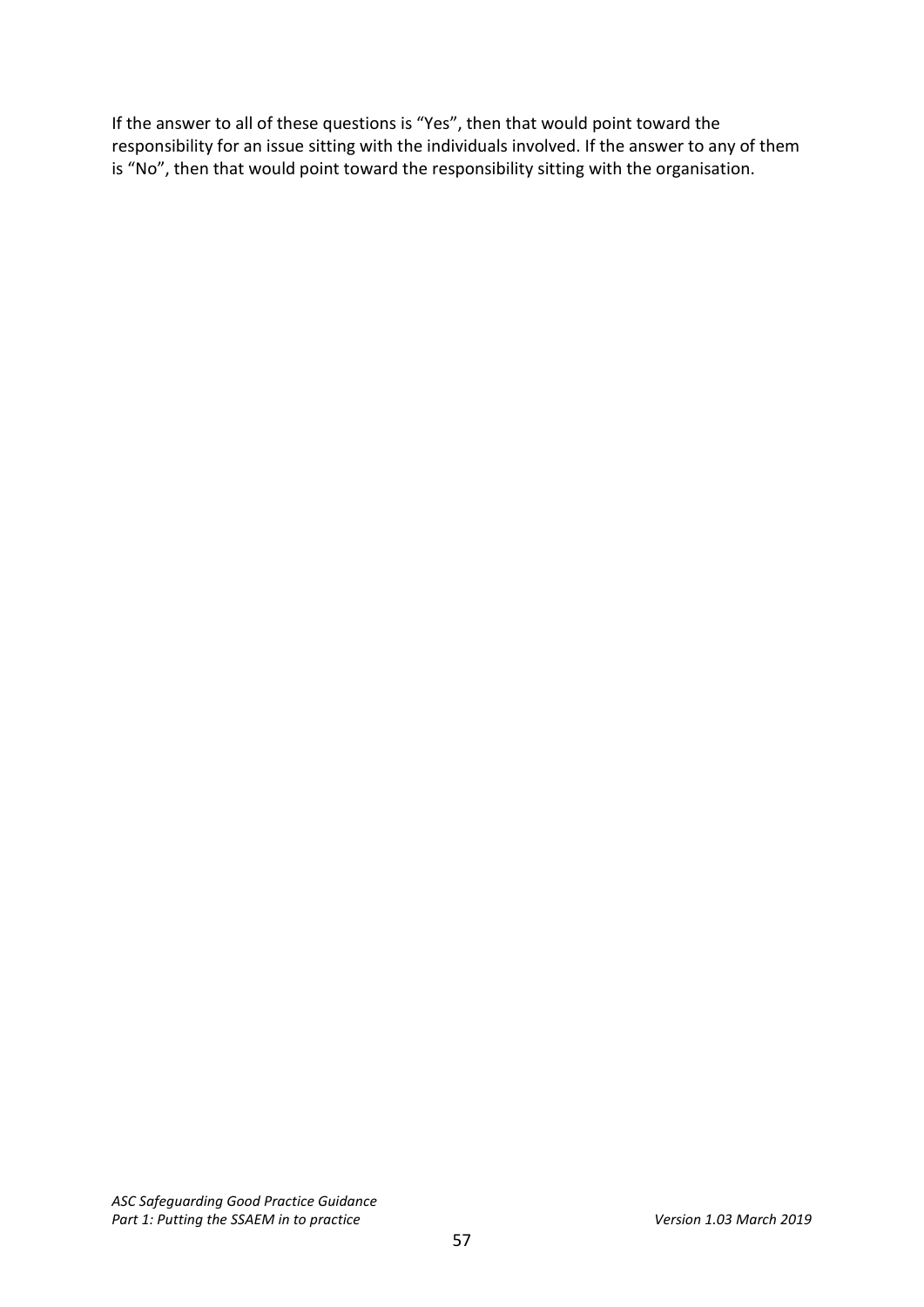# <span id="page-57-0"></span>**12 Appendix A: Safeguarding Adults Provider Service Risk Assessment**

| Name of provider service |      |
|--------------------------|------|
| Date of this summary     |      |
| Period covered           |      |
| Summary produced by      | Name |
|                          | Role |

#### Summary of Safeguarding Enquiries reviewed

| LAS number | Date of<br>safeguarding<br>referral | Summary of<br>concerns | What was<br>found | Comments on<br>quality and<br>reliability of<br>safeguarding<br>work |
|------------|-------------------------------------|------------------------|-------------------|----------------------------------------------------------------------|
|            |                                     |                        |                   |                                                                      |
|            |                                     |                        |                   |                                                                      |
|            |                                     |                        |                   |                                                                      |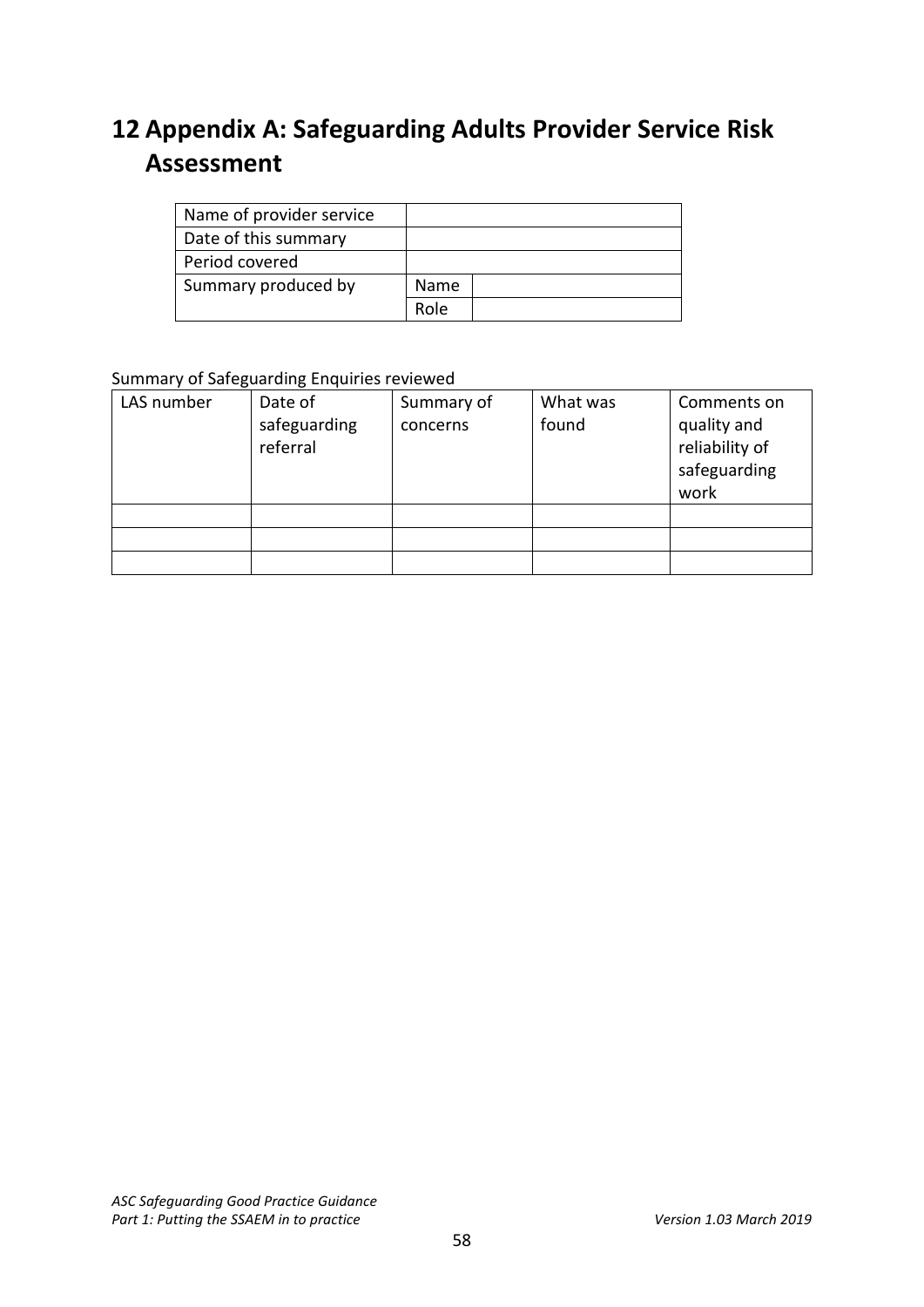#### **User experiences of the service**

#### *Indicators of increased risk:*

Choice and control

- Lack of autonomy and choice
- Absence of advocacy
- Communication needs not recognised or met
- Lack of respect for privacy
- Consent to care and treatment not sought
- Experiencing a lack of security as a consequence of problems with care provision

Right to private and family life not promoted

- Insufficient support with maintaining family relationships
- Absence of privacy
- People experience isolation
- Failure to promote social inclusion

Care fails to meet needs regarding

- Support with food and drink
- Pain management
- Personal hygiene
- Cleanliness and infection control

Practical assistance

*Summary of evidence of indicators of higher or lower risk: (please give LAS references for source of evidence)*

*Evidence where facts have been established*

*Evidence where risks have been identified but facts have yet to be established*

- The behaviours of users of the service include
	- Changes
		- o in expressed emotion
		- o in ways or degree of communicating
		- o in type or level of care asked for or needed
		- o in skills
		- **Inconsistency** 
			- o Behaving differently with different members of staff
			- o Being more relaxed or happier in a different environment
		- Behaviour and well-being
			- o Engaging in self-harm
			- o Engaging in sexualised behaviours
			- o Having a number of physical injuries
			- o Showing signs of fear or talking about not being safe
			- o Some service users control or bully others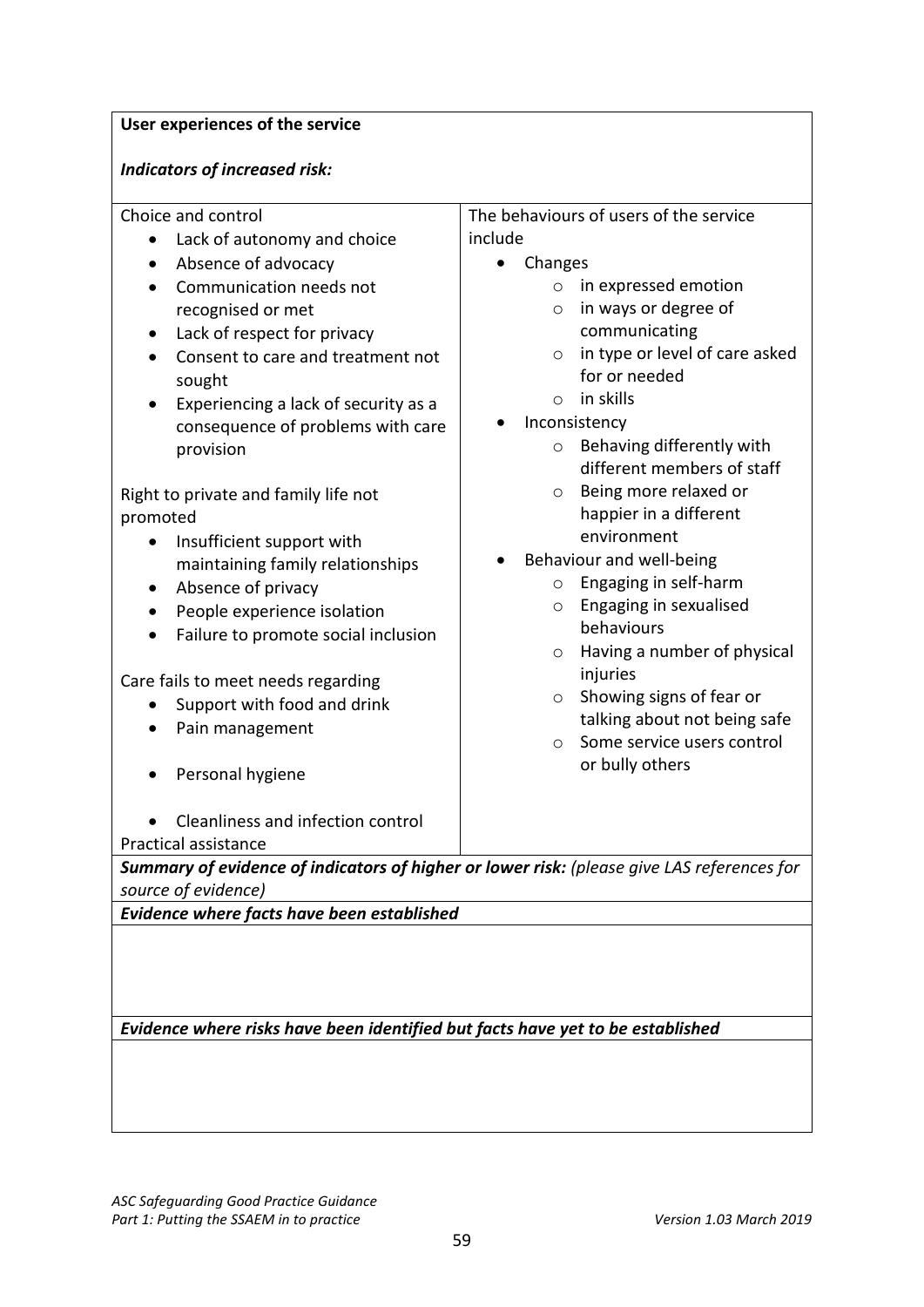## **The Service**

## *Indicators of increased risk:*

| The physical environment<br>A geographically isolated service<br>A neglected physical environment<br>Poor safety and suitability of<br>premises or equipment<br>Institutional environment<br>A lack of communication or<br>cooperation with other services<br>An inward looking organisation<br>٠<br>Defensiveness and lack of openness<br>Inflexibility | Service design and responsiveness<br>Service users are not given support<br>$\bullet$<br>to change inappropriate or harmful<br>behaviours<br>The agreed care is not being<br>provided<br>There are a lack of available options<br>$\bullet$<br>for service users<br>There is insufficient attention to<br>diverse need<br>There is poor service design and<br>$\bullet$<br>care planning |
|----------------------------------------------------------------------------------------------------------------------------------------------------------------------------------------------------------------------------------------------------------------------------------------------------------------------------------------------------------|------------------------------------------------------------------------------------------------------------------------------------------------------------------------------------------------------------------------------------------------------------------------------------------------------------------------------------------------------------------------------------------|
| Summary of evidence of indicators of higher or lower risk: (please give LAS references for<br>source of evidence)                                                                                                                                                                                                                                        |                                                                                                                                                                                                                                                                                                                                                                                          |
| Evidence where facts have been established                                                                                                                                                                                                                                                                                                               |                                                                                                                                                                                                                                                                                                                                                                                          |
|                                                                                                                                                                                                                                                                                                                                                          |                                                                                                                                                                                                                                                                                                                                                                                          |

*Evidence where risks have been identified but facts have yet to be established*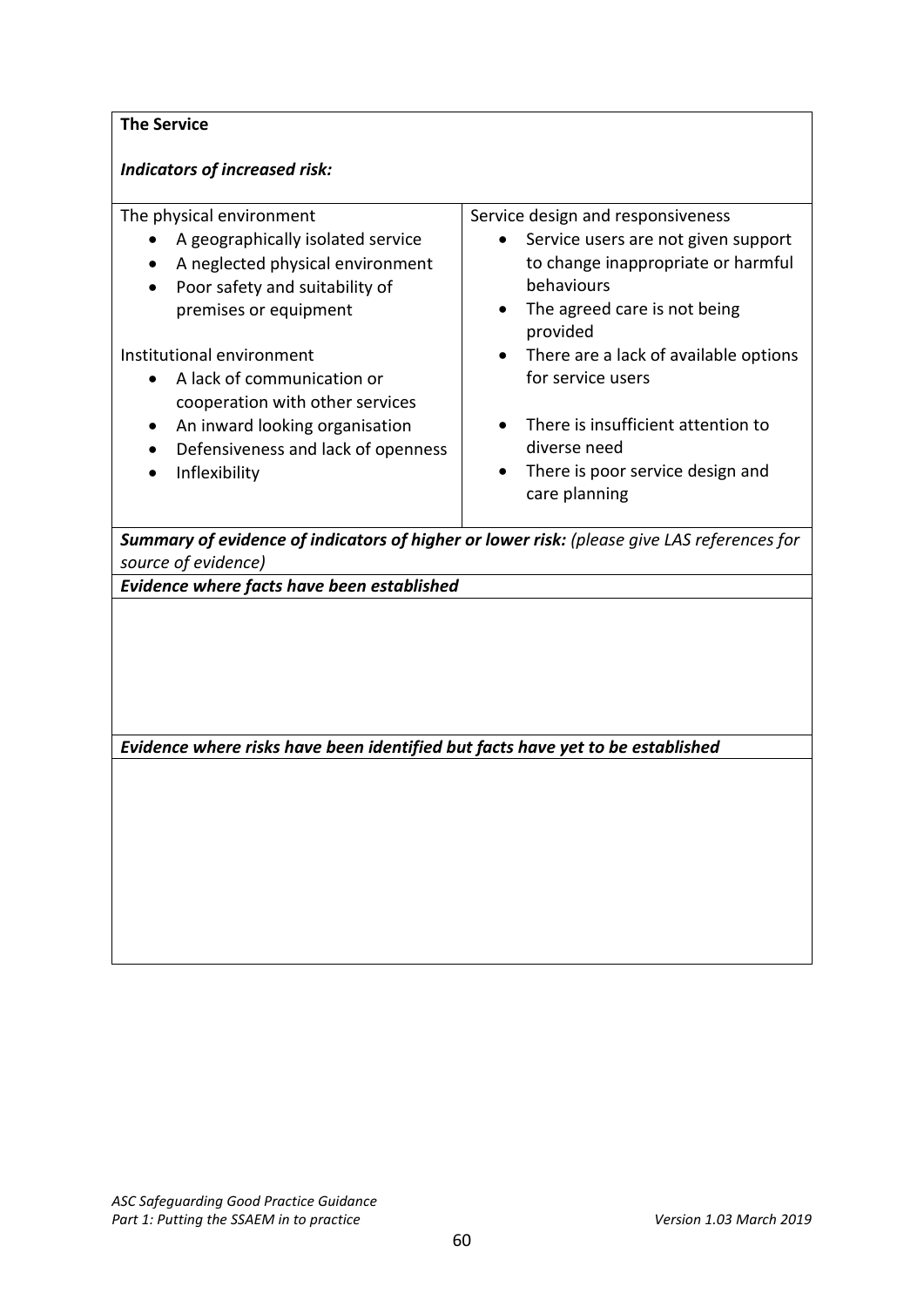#### **Management**

#### *Indicators of increased risk:*

#### Leadership

- Weak or ineffective management and leadership
- Ineffective assessing and monitoring the quality of service provision
- A lack of policy awareness
- A lack of concern by managers about abuse
- An inability to address or resolve problems

Poor processes and practice regarding

- Supporting staff
- Responding to complaints
- Management of medicines
- Record keeping

### **Staffing**

- Low staffing levels or high use of agency staff
- Problems with staff recruitment, deployment, and shift patterns
- Inconsistency of staffing
- Low levels of training
- Poor staff morale
- Poor communication within the organisation
- A particular group of staff strongly influence how things are running
- There is a strong staff clique and / or staff friendships and loyalties that extend beyond the workplace

*Summary of evidence of indicators of higher or lower risk: (please give LAS references for source of evidence)*

*Evidence where facts have been established*

*Evidence where risks have been identified but facts have yet to be established*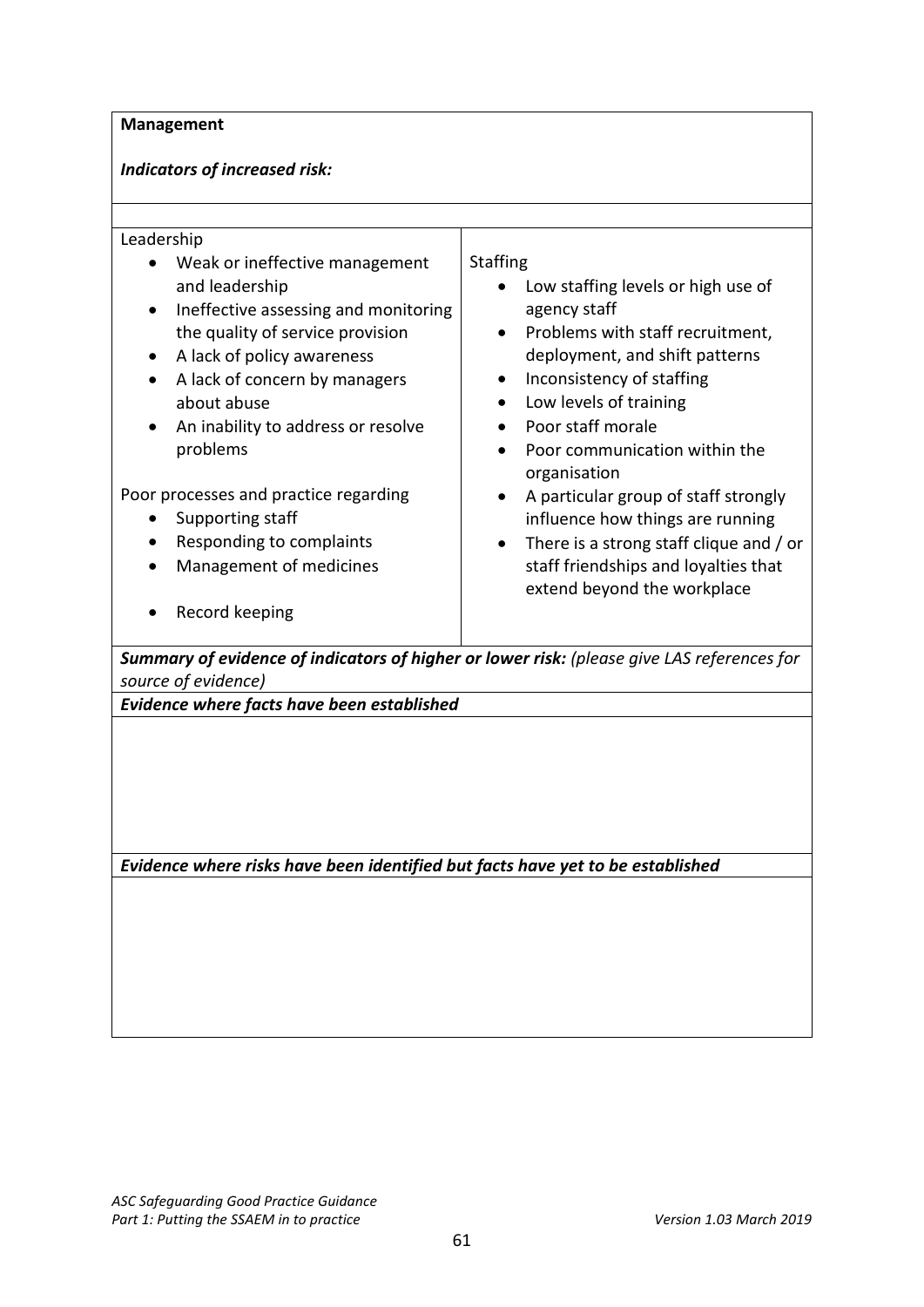# **The staff**

# *Indicators of increased risk:*

| Knowledge and skills<br>Members of staff do not understand<br>the needs of the service users<br>Members of staff do not manage<br>$\bullet$<br>service users behaviours in a safe,<br>professional or dignified way<br>Restraint is used frequently and as a<br>٠<br>first option before other approaches<br>are tried<br>Members of staff touch people in<br>٠<br>inappropriate ways; this might be<br>over rough or too intimate<br>Members of staff lack skills in<br>communicating with or interpreting<br>the communication of service users<br>Members of staff get important<br>ideas wrong, such as choice and<br>consent<br>Inconsistency and lack of reliability<br>Members of staff tell different<br>stories to explain something that<br>has happened or has not happened<br>Members of staff forget or are not<br>aware of when family, friends or<br>professionals are due to visit<br>Tasks requested by professionals are<br>٠<br>forgotten or incorrectly carried out<br>Service users attend appointments<br>with professionals at the wrong | Staff values and attitudes<br>Neutralisation of moral concerns,<br>such as service users being seen as<br>objects rather than human beings<br>Poor attitudes and responses by<br>$\bullet$<br>members of staff to concerns of<br>abuse<br>Members of staff are controlling of<br>service users<br>Members of staff misuse of power,<br>$\bullet$<br>offer a lack of choice or control how<br>the service runs<br>Inappropriate relationships develop<br>$\bullet$<br>between staff and service users or<br>boundaries are not maintained<br>appropriately<br>Staff exhibit signs of stress or<br>$\bullet$<br>negative attitudes to users of the<br>service |
|-----------------------------------------------------------------------------------------------------------------------------------------------------------------------------------------------------------------------------------------------------------------------------------------------------------------------------------------------------------------------------------------------------------------------------------------------------------------------------------------------------------------------------------------------------------------------------------------------------------------------------------------------------------------------------------------------------------------------------------------------------------------------------------------------------------------------------------------------------------------------------------------------------------------------------------------------------------------------------------------------------------------------------------------------------------------|-------------------------------------------------------------------------------------------------------------------------------------------------------------------------------------------------------------------------------------------------------------------------------------------------------------------------------------------------------------------------------------------------------------------------------------------------------------------------------------------------------------------------------------------------------------------------------------------------------------------------------------------------------------|
| time/without appropriate paper<br>work/accompanied by different staff<br>members<br>Summary of evidence of indicators of higher or lower risk: (please give LAS references for<br>source of evidence)                                                                                                                                                                                                                                                                                                                                                                                                                                                                                                                                                                                                                                                                                                                                                                                                                                                           |                                                                                                                                                                                                                                                                                                                                                                                                                                                                                                                                                                                                                                                             |
| Evidence where facts have been established                                                                                                                                                                                                                                                                                                                                                                                                                                                                                                                                                                                                                                                                                                                                                                                                                                                                                                                                                                                                                      |                                                                                                                                                                                                                                                                                                                                                                                                                                                                                                                                                                                                                                                             |

## *Evidence where risks have been identified but facts have yet to be established*

*ASC Safeguarding Good Practice Guidance* Part 1: Putting the SSAEM in to practice *Version 1.03 March 2019*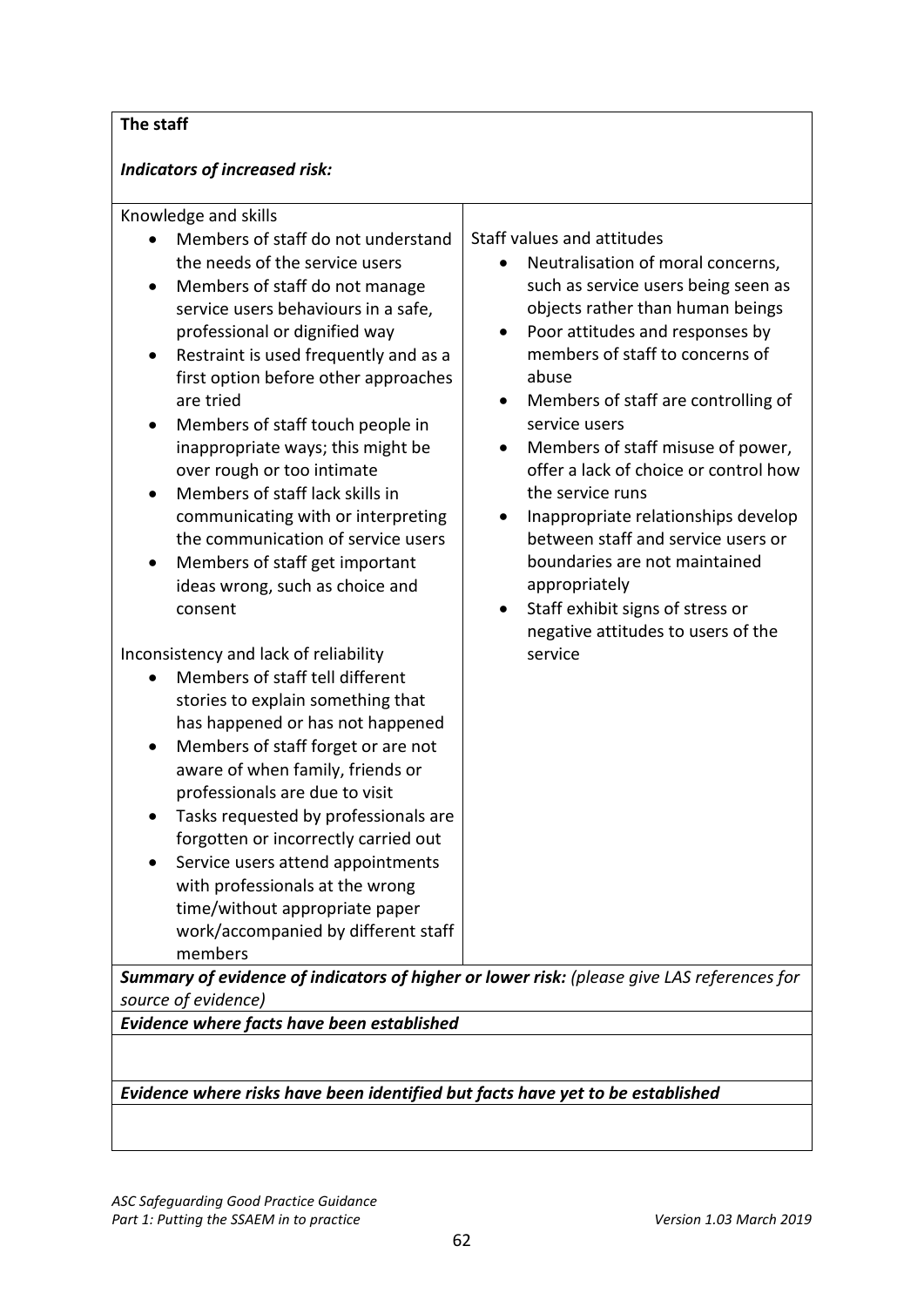# <span id="page-62-0"></span>**13 Appendix B: Assessing risk regarding coercion and control**

### **Domestic abuse, coercion and control Triad risk assessment**

*(drawn from "DART: Domestic abuse reference tool" produced by Dr Jane Monckton-Smith)*

#### **Area 1: Controlling personality psychology**

| Are any factors in the checklist below present?                                          |          |
|------------------------------------------------------------------------------------------|----------|
| Yes / No                                                                                 |          |
| If "Yes": please give details:                                                           |          |
|                                                                                          |          |
|                                                                                          |          |
|                                                                                          |          |
|                                                                                          |          |
|                                                                                          |          |
| Repeat behaviour: Is this a pattern of behaviour? Has this person behaved                | Yes / No |
| like this before on another occasion, or in another relationship?                        |          |
| Fixation: This is often the state of being unable to stop thinking about                 | Yes / No |
| something or someone. Or an unnaturally strong interest in something or                  |          |
| someone                                                                                  |          |
| Obsession: This is an idea or thought that preoccupies a person's mind, even             | Yes / No |
| if it is negative or damaging to them (like constant control of the victim)              |          |
| Control: Does the person seek to control the actions, time or choices of the             | Yes / No |
| victim?                                                                                  |          |
| Fails to stop problem behaviours when told: Does the person keep on with                 | Yes / No |
| the behaviour even when told to stop by anyone, including the police?                    |          |
| Likes routine and order: Does this person impose routines on their partner or<br>family? | Yes / No |
| Jealous and possessive: Is the person excessively jealous? Are they                      | Yes / No |
| concerned that their partner may leave? Do they accuse their partner of                  |          |
| having affairs?                                                                          |          |
| Seeks early and total commitment in relationships: Does this person speed                | Yes / No |
| up the beginning of a relationship? Do they seek early commitment? Move in               |          |
| together early?                                                                          |          |
| Self-focused: This person sees the world only from their own perspective.                | Yes / No |
| They use the words "I" and "me" a lot. They may blame others for bad things              |          |
| that happen to them                                                                      |          |
| Lacks compassion: Does this person fail to feel sympathy? Do they see                    | Yes / No |
| people's problems as brought on by themselves?                                           |          |
| Hypersensitive to criticism: Do they respond with anger or aggression to                 | Yes / No |
| criticism or challenge? Do they see criticism as personal attack?                        |          |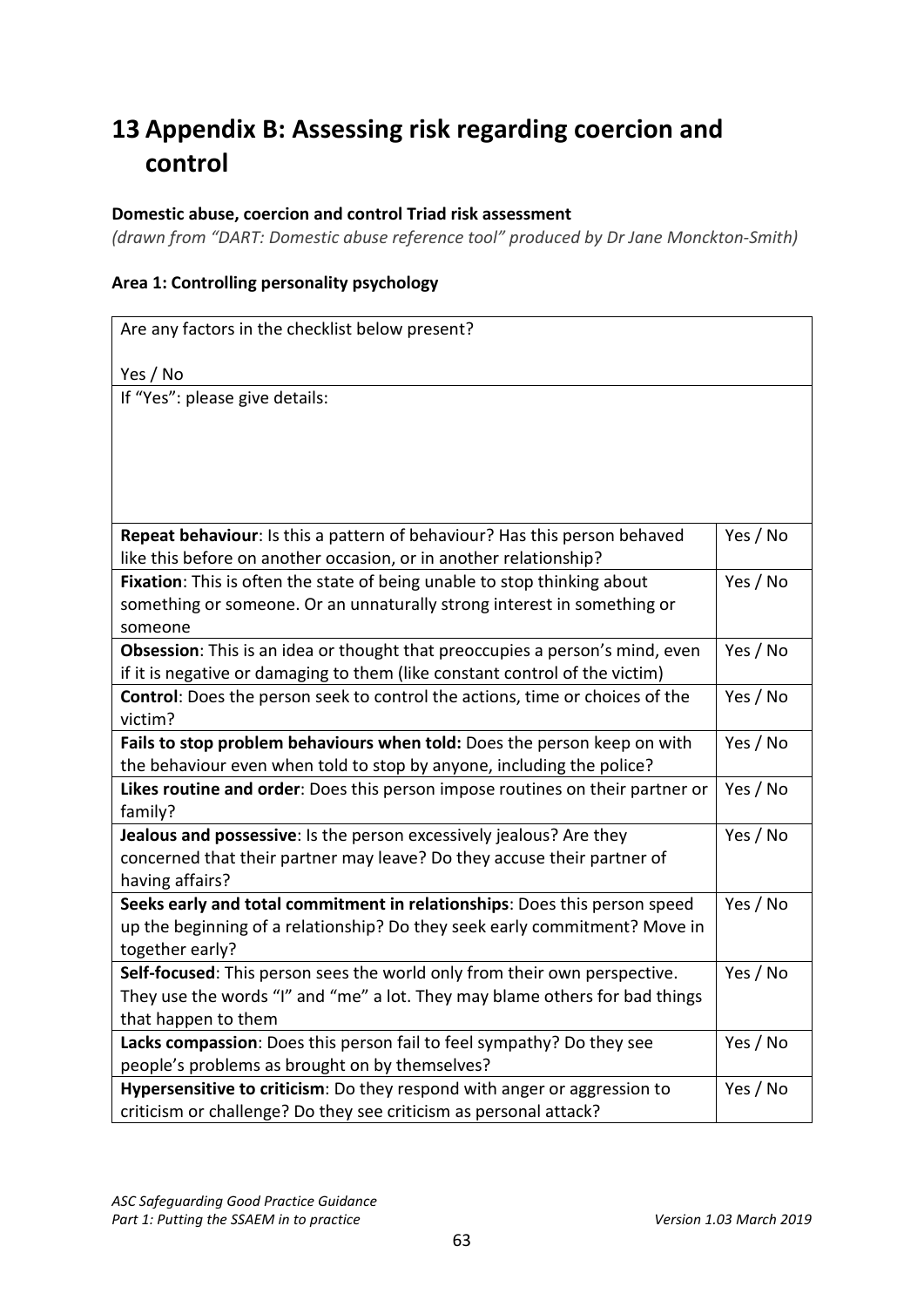### **Area 2: Risk markers**

| Are any factors in the checklist below present?                                                                                                           |          |
|-----------------------------------------------------------------------------------------------------------------------------------------------------------|----------|
| Yes / No                                                                                                                                                  |          |
| If "Yes": please give details:                                                                                                                            |          |
|                                                                                                                                                           |          |
|                                                                                                                                                           |          |
|                                                                                                                                                           |          |
|                                                                                                                                                           |          |
|                                                                                                                                                           |          |
| Is there escalation?: Escalation is a sign of underlying triggers. Escalation can                                                                         | Yes / No |
| show increase in severity or frequency of concerning behaviours, or                                                                                       |          |
| increasing feeling of menace and unpredictability                                                                                                         |          |
| Threats to kill or to suicide: Have there been threats to kill the victim or                                                                              | Yes / No |
| others? Has the perpetrator threatened to kill themselves?                                                                                                |          |
| Is the victim fearful?: Is the victim concerned they could be harmed? Do they                                                                             | Yes / No |
| believe any threats made? Do they feel the perpetrator is capable of killing                                                                              |          |
| them?                                                                                                                                                     |          |
| Strangulation (choking / drowning) assault: Have there been any assaults                                                                                  | Yes / No |
| which are a direct threat to life, or which have restricted breathing, such as<br>strangulation, smothering, choking or drowning? Any grabbing around the |          |
| throat should be considered a strangulation assault                                                                                                       |          |
| Stalking: Is there any tracking, following, spying or watching, even within a                                                                             | Yes / No |
| relationship? Any covert entry to the victim's home?                                                                                                      |          |
| Coercive control: Any attempts to control the daily activities or restrict the                                                                            | Yes / No |
| choices of the victim                                                                                                                                     |          |
| Weapons: Any use of weapons or threats with weapons? Any posing with                                                                                      | Yes / No |
| weapons in photographs?                                                                                                                                   |          |
| Breach of Court Orders or Bail: Does the person breach court orders or bail                                                                               | Yes / No |
| conditions, even if those breaches don't seem serious?                                                                                                    |          |
| Sexual aggression: Does the victim have sex or sexual contact when they                                                                                   | Yes / No |
| really don't want to? Are they coerced in to sexual contact with others? Is                                                                               |          |
| there any rape?                                                                                                                                           |          |
| Excessive jealousy: Does the person constantly accuse the victim of having                                                                                | Yes / No |
| affairs?                                                                                                                                                  |          |
| Child access arguments: Are there nasty child access arguments? Is winning                                                                                | Yes / No |
| the argument more important to the perpetrator than the happiness or                                                                                      |          |
| welfare of the child?                                                                                                                                     |          |
| Violence: Violence is always a risk marker. Is any violence increasing in its                                                                             | Yes / No |
| seriousness, frequency or menace?                                                                                                                         |          |
| Isolation of the victim?: Has the victim become isolated from family and                                                                                  | Yes / No |
| friends?                                                                                                                                                  |          |
| Pregnancy: Abuse and violence often escalates in pregnancy. Women                                                                                         | Yes / No |
| become more vulnerable when pregnant.                                                                                                                     |          |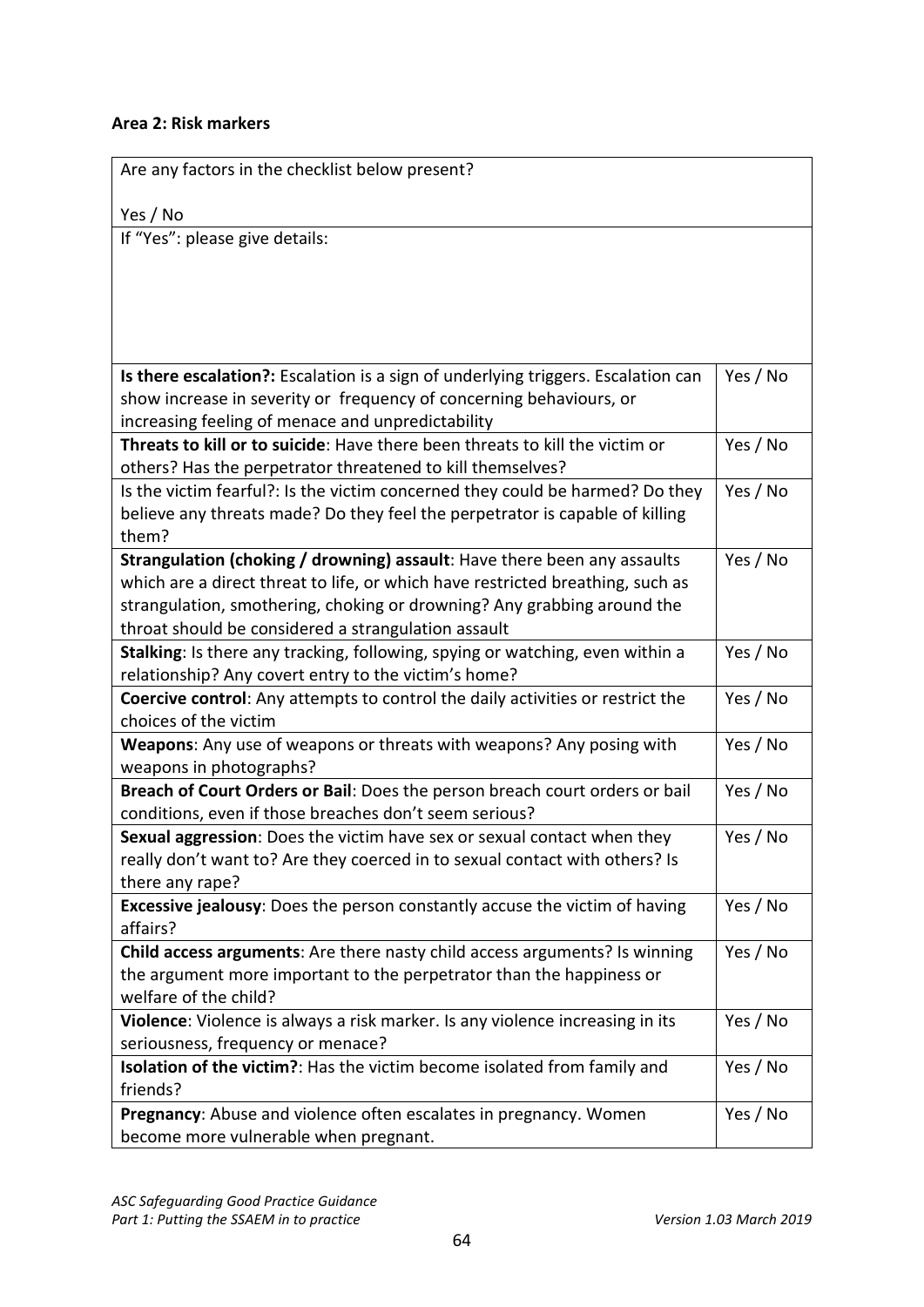| Threats to pets, friends and family: Have there been threats to harm the<br>victim's family or friends? Have there been threats to harm pets, kill them,<br>have them euthanized or abandon them? | Yes / No |
|---------------------------------------------------------------------------------------------------------------------------------------------------------------------------------------------------|----------|
| Acting on threats: Has the person acted on any threats they have made?                                                                                                                            | Yes / No |
| Breaking in to the victim's home: Has the person gained entry to the victim's                                                                                                                     |          |
| home, or attempted to, when they weren't there?                                                                                                                                                   |          |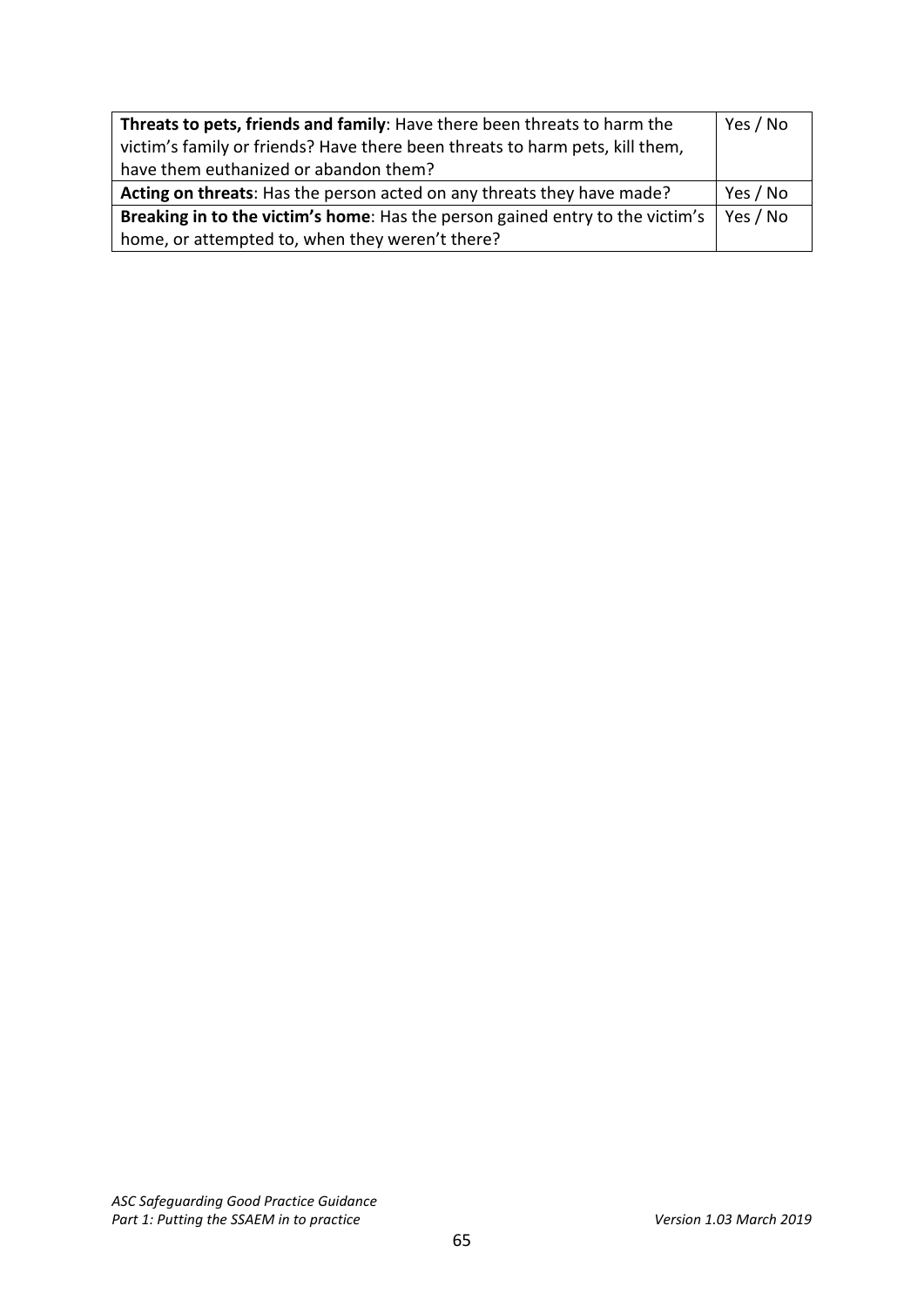## **Area 3: Threat triggers**

| Are any factors in the checklist below present?                                |          |
|--------------------------------------------------------------------------------|----------|
| Yes / No                                                                       |          |
| If "Yes": please give details:                                                 |          |
|                                                                                |          |
|                                                                                |          |
|                                                                                |          |
|                                                                                |          |
| Separation: Has there been a separation? Is one planned? Does the              | Yes / No |
| perpetrator imagine there is one planned?                                      |          |
| Financial ruin / difficulties: Has there been a bankruptcy, retirement, or     | Yes / No |
| redundancy for example? An event which threatens the perpetrator's             |          |
| financial control and stability?                                               |          |
| Deteriorating health: This can be mental or physical health, and can the       | Yes / No |
| health of the victim or the perpetrator                                        |          |
| Major life changing events: For example, redundancy or retirement. These       | Yes / No |
| life changes can trigger anxiety about too much change. Too much change        |          |
| can mean diminishing control                                                   |          |
| Any event which challenges control or entitlement: Many things can             | Yes / No |
| threaten control. You may need to use professional curiosity to find out if    |          |
| anything is going on                                                           |          |
| Revenge or retaliation: The stalker or perpetrator may consider the victim     | Yes / No |
| has betrayed them in some way and needs to be punished                         |          |
| Humiliation: Has anything happened to challenge the person's perceived         | Yes / No |
| sense of status? This could be financial ruin, separation, or losing a job for |          |
| example                                                                        |          |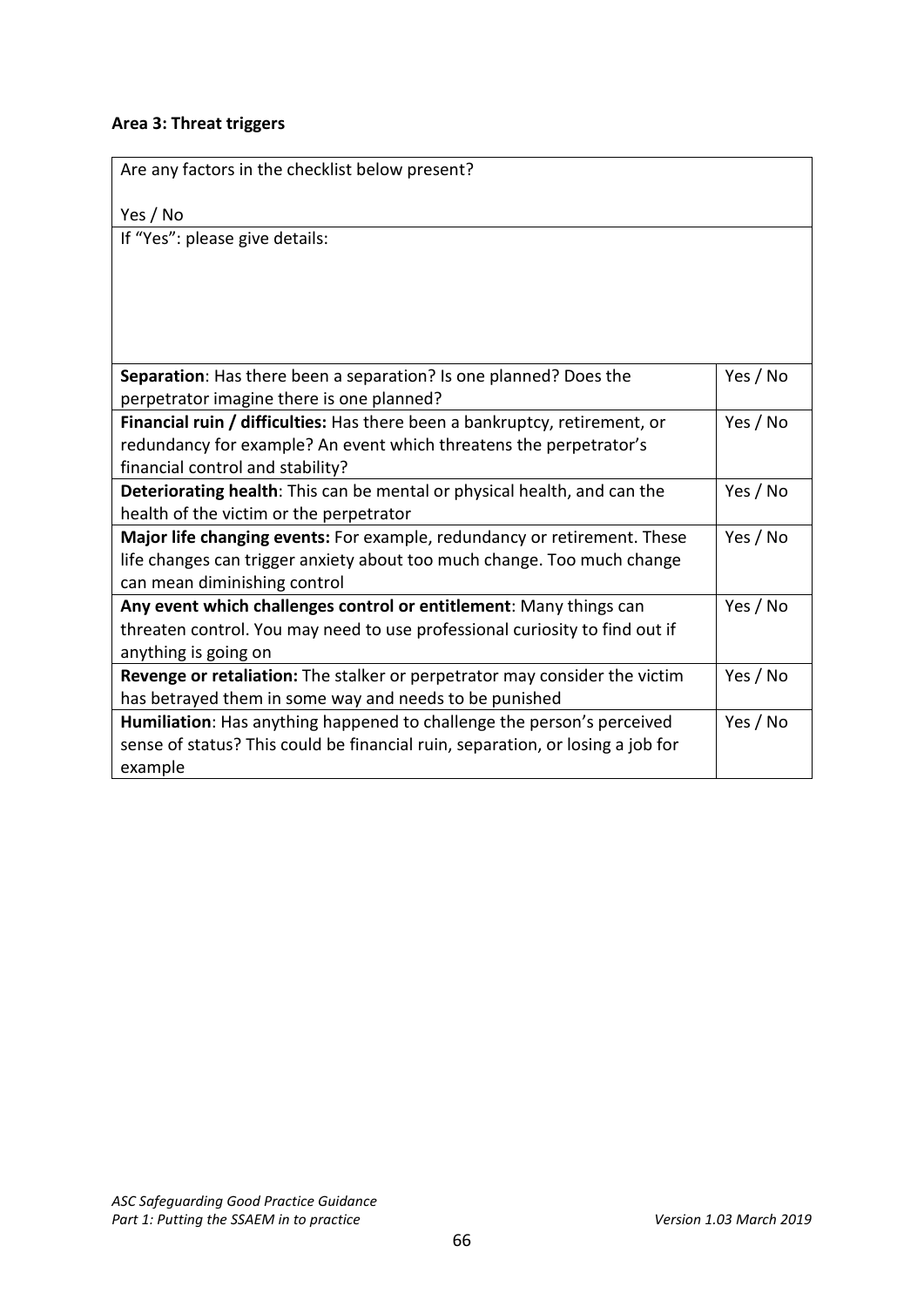## **Assessing the level of risk**

#### In how many areas of the triad are there concerns?

| Consider taking some positive action as domestic abuse always gets worse |
|--------------------------------------------------------------------------|
| The situation is serious and positive action should be taken             |
| Take positive action urgently as this is a serious situation             |

Actions to consider taking include:

- Refer to your organisational domestic abuse / stalking policy
- Record your concerns
- Consider safety and take specialist advice
- Let the person know of any help / helplines
- Use professional curiosity
- Find out when and how it is safe to contact the person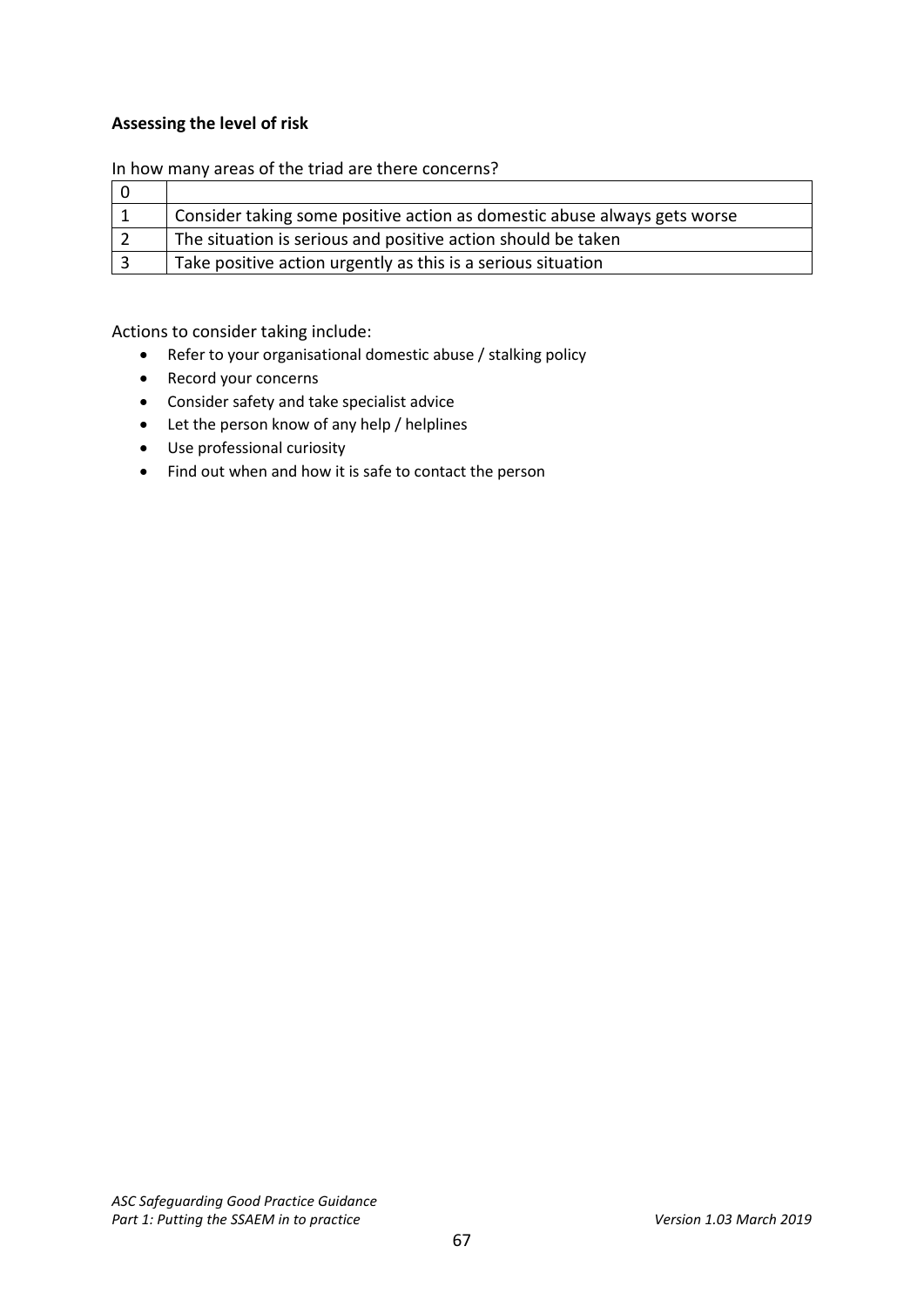# <span id="page-67-0"></span>**14 Appendix C: The use of the Mental Capacity Act 2005 in complex cases**

*The Appendix captures the learning from a Serious Case Review carried out by Lambeth Safeguarding Adult Board.* 

### **Serious Case Review for Miss B**

Miss B was a person that Lambeth Adult Social Care and a number of local health services worked with in the years before her death in 2010. She had complex needs associated with physical and learning disabilities. There were a number of concerns about the circumstances leading up to her death, including how well she was supported by social care and health services, so the was a safeguarding adults investigation and a Serious Case Review.

The Serious Case Review identified that the work with Miss B had not applied the Mental Capacity Act 2005 (MCA) properly. One of the reasons for this was the MCA is predicated on there being a single, clearly defined issue on the table when in fact, in Ms B's case, there were multiple small decisions that affected her welfare cumulatively. This will be a common feature of situations involving people with complex needs.

Another issue in Miss B's case was that there were concerns from time-to-time from some health and social care professionals that her family may not always have ensured she received the health care that she needed. The family sought out medical input at some times but at others they seemed unable to cooperate with her medical care. They were of the belief that medical intervention had been the cause of their daughter's impairments.

This was emotionally persuasive, but it did not represent sufficient grounds for avoiding orthodox medical treatments later in her life. The parents of a person without capacity can only remain in charge of decision-making as long as they are acting in the person's best interests; they do not have the right to deprive a person who lacks capacity of appropriate professional attention. So the views of Miss B's family in relation to her medical care should not have been allowed to act as a barrier to coherent planning and action or to deter the working of a properly managed professional network.

Had it been made clear to Miss B's parents that professionals have a legal duty to act in a vulnerable person's best interests and that these matters might have had to be resolved by making an application to the Court of Protection if a course of action could not be agreed upon, they might perhaps have been brought to the table to become part of a consensusbuilding process. There seems to have been insufficient explanation of the options, the benefits and downsides of them, or of the optimal timeframe for considering the interventions available. It is unclear why this was not formally on the table as a decision to be taken within the MCA framework despite Miss B's continued low BMI and on-going concerns about her nutritional status.

Perhaps Miss B's family would have counselled against further medical intervention .If so, their decision should have been made in an appropriately formal context within which Miss B's interests and human rights could have been represented and protected. It might be that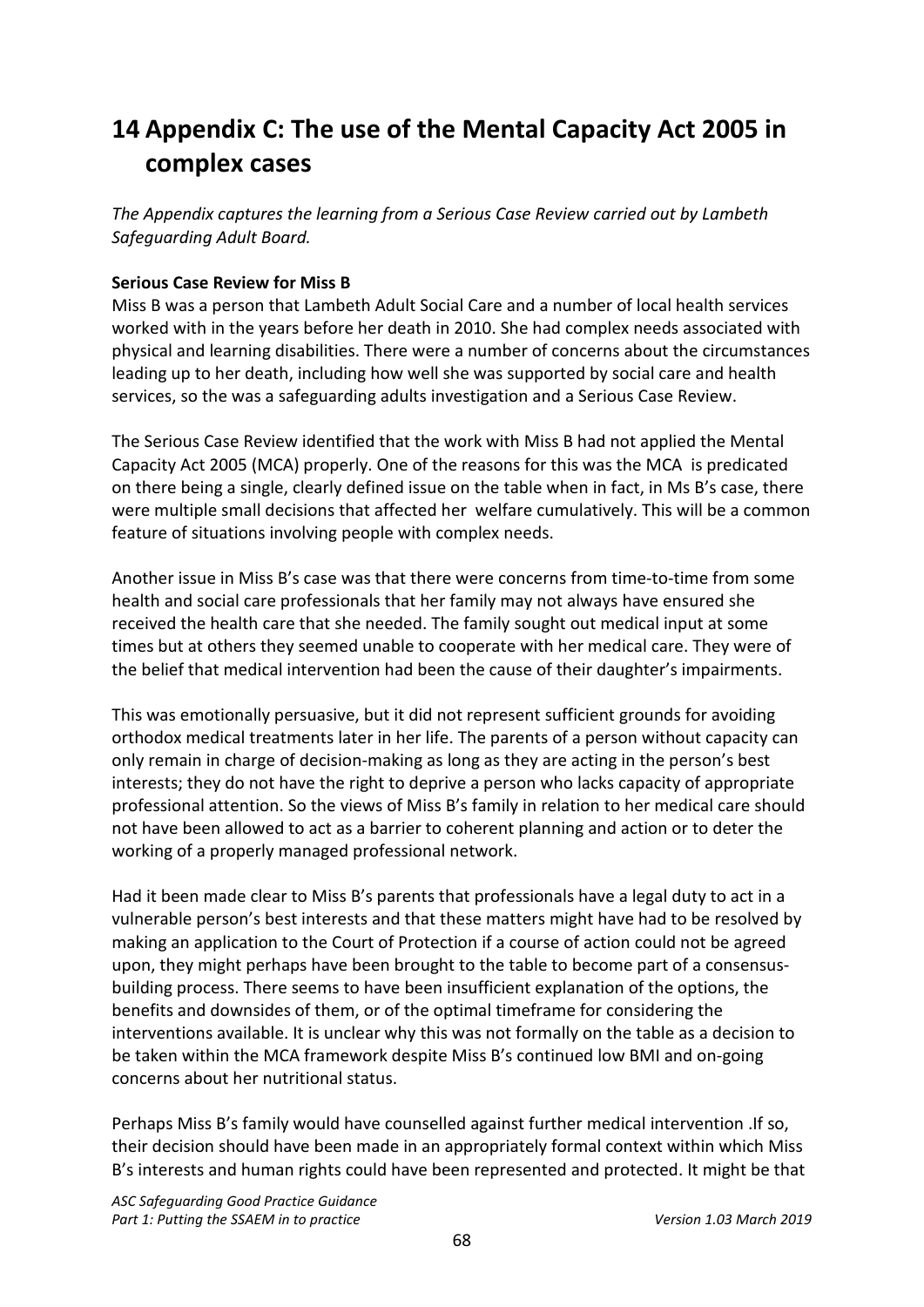the Courts would have upheld such a decision. We cannot know what the outcome might have been, but this was clearly not a decision that should ever have been made behind closed doors.

#### **Decision making and intervention in complex cases**

Professionals, acting as decision-makers in respect of their particular remits, must intervene if they have concerns that a family member or another professional or organisation is not acting in the best interests of an adult who lacks capacity. This is not to say that cutting across a family's views, in this case to assess Miss B's best-interests, could ever have been other than painfully difficult. Moreover it was right that professionals were mindful of the care Miss B's immediate family provided and respected her place at the heart of their family life. But there are times when these matters should be challenged, first informally and then formally. These are decisions laden with anguish but they are nonetheless decisions that should have been made in a shared and open forum, guided by the person's best interests and scrutinised by an appropriate professional network.

This process, whereby a professional network has to switch from supporting family carers into a position where they are challenging their actions is extremely difficult to negotiate. Often decisions are delayed or fudged or unsuitable decisions that are not in a person's best interests keep on being made just under the radar of the MCA leading to inaction and paralysis in the professional network. Decisions may not be clearly "on the table" or their timing managed appropriately.

The MCA introduced a framework for decision-making in the best interests of adults who lack capacity to make some or all decisions by themselves. Although the Court of Protection has powers to appoint a "deputy" to act for a person unable to make significant decisions in several domains, a general authority to act was enshrined within this legislation allowing those closest to the person, such as a family member or carer, to make decisions on their behalf. The principle that has to be followed by anyone making decisions for someone who lacks capacity is that the decision is in their best interests.

Single issues about discrete medical treatment or social care decisions are covered thoroughly in the guidance to the MCA but managing complex decision-making, across all arenas of a person's life, or over time in relation to chronic health conditions, is less clearly anticipated.

Recent research has highlighted the difficulty of getting to grips with a series of relatively small decisions, rather than one single serious decision, even where the cumulative effect of those decisions might prove, as in this case, to be grave. Resistance, or hostility, from the carers in these studies made decision-making even more difficult. Lack of a clear consensus between health care professionals and failures in multi-agency communication were also mentioned as complicating factors. Daunting decisions or confrontations were often shelved until the optimal time for action had passed.

### **A framework for decision making**

*ASC Safeguarding Good Practice Guidance* Part 1: Putting the SSAEM in to practice *Version 1.03 March 2019*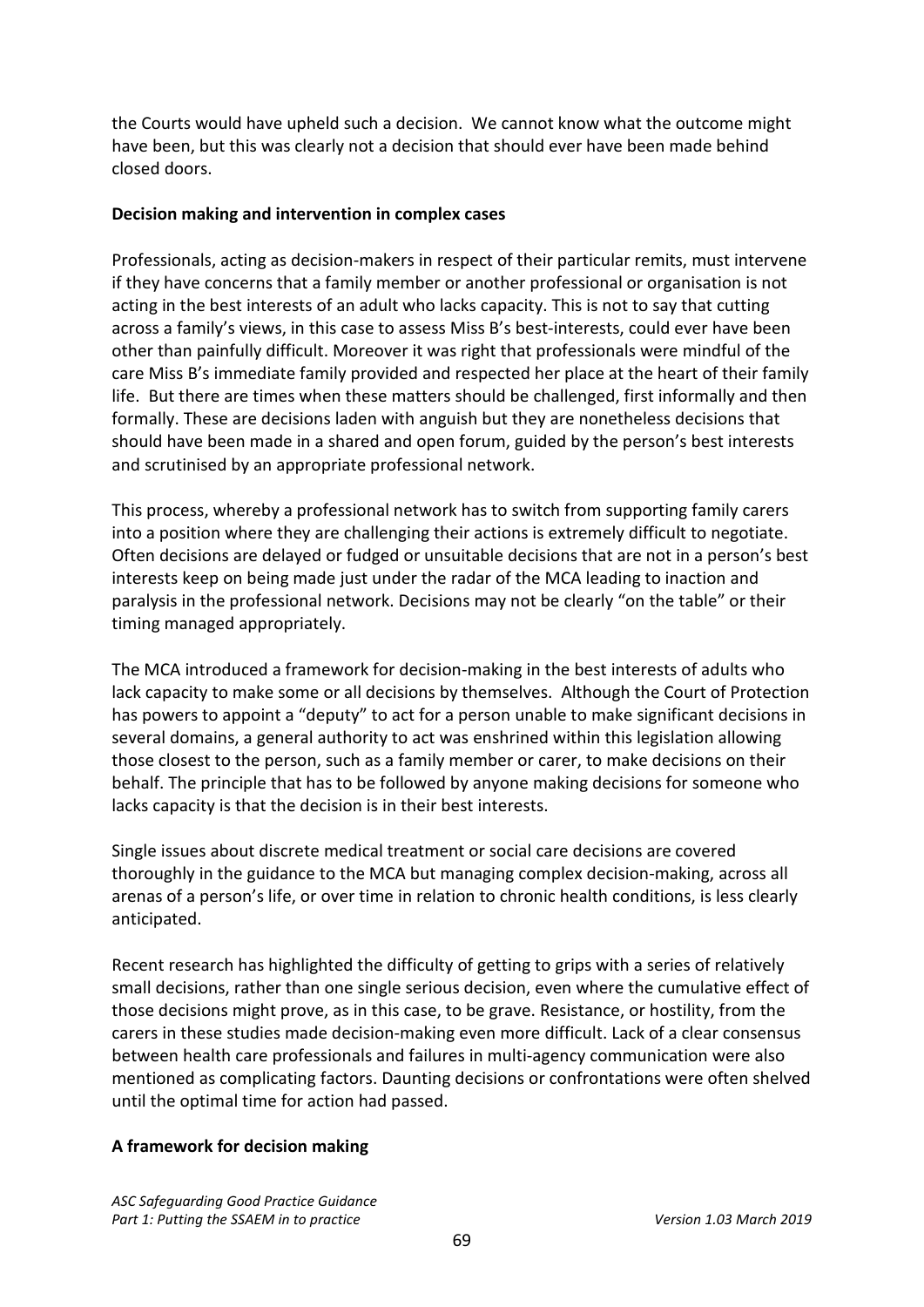A framework that describes the distinct phases involved in shared decision-making and structuring the timing of practice interventions, decision making and if necessary the seeking of a legal mandate can be useful in such complex cases. Escalating concerns need to be placed within a clear managerial framework and a process of graduated decision making should be followed as part of a commitment to enhanced care planning and risk management.

By using this framework, family members can be helped to understand that they have to work within the limits of what is in their relative's best interests as defined in standard clinical pathways and agreed practice. It also supports the professionals involved to meet the expectations on them to

- Support involvement in the decision making by the person as far as is reasonable possible
- Ensure that those with an interest in the person's welfare, including family and friends, are given all the relevant information and any differences in view are explored and understood and attempts are made to resolve them

| A phased approach | Tasks to prevents harm and contain risk                              |
|-------------------|----------------------------------------------------------------------|
| Support           | Provide encouragement and access to any necessary resources          |
| Inform            | Inform person of minimum standard of care and/or of agreed best      |
|                   | practice                                                             |
| Challenge         | Challenge where these standards are not being met                    |
| Adapt             | Negotiate around difficult areas or short cuts                       |
| Agree             | Agree any reasonable compromises                                     |
| Insist            | Be clear that you expect these standards to be adhered to, eg insist |
|                   | on attendance at appointments and follow up on any slippage          |
| Intervene         | Take action under MCA or MH or within regulatory framework           |

The table below sets out the phases of such an approach

### **Putting the phased approach in to practice**

Effective use of the phased approach is dependent upon

- Identification in a timely way of situations where the issues around complexity and mental capacity are relevant
- Cases being properly assigned, coordinated and risk-managed, with clarity about leadership of this
- Health and social care services working together
- Health care being proactively planned using proper evidence based treatment pathways.
- Acknowledging and negotiating differences of opinion, understanding and knowledge between family carers and the health professionals
- Ensuring the respective roles and responsibilities of family members and health care professionals are clear to everyone

*ASC Safeguarding Good Practice Guidance* Part 1: Putting the SSAEM in to practice Version 2019 **Version 1.03 March 2019**